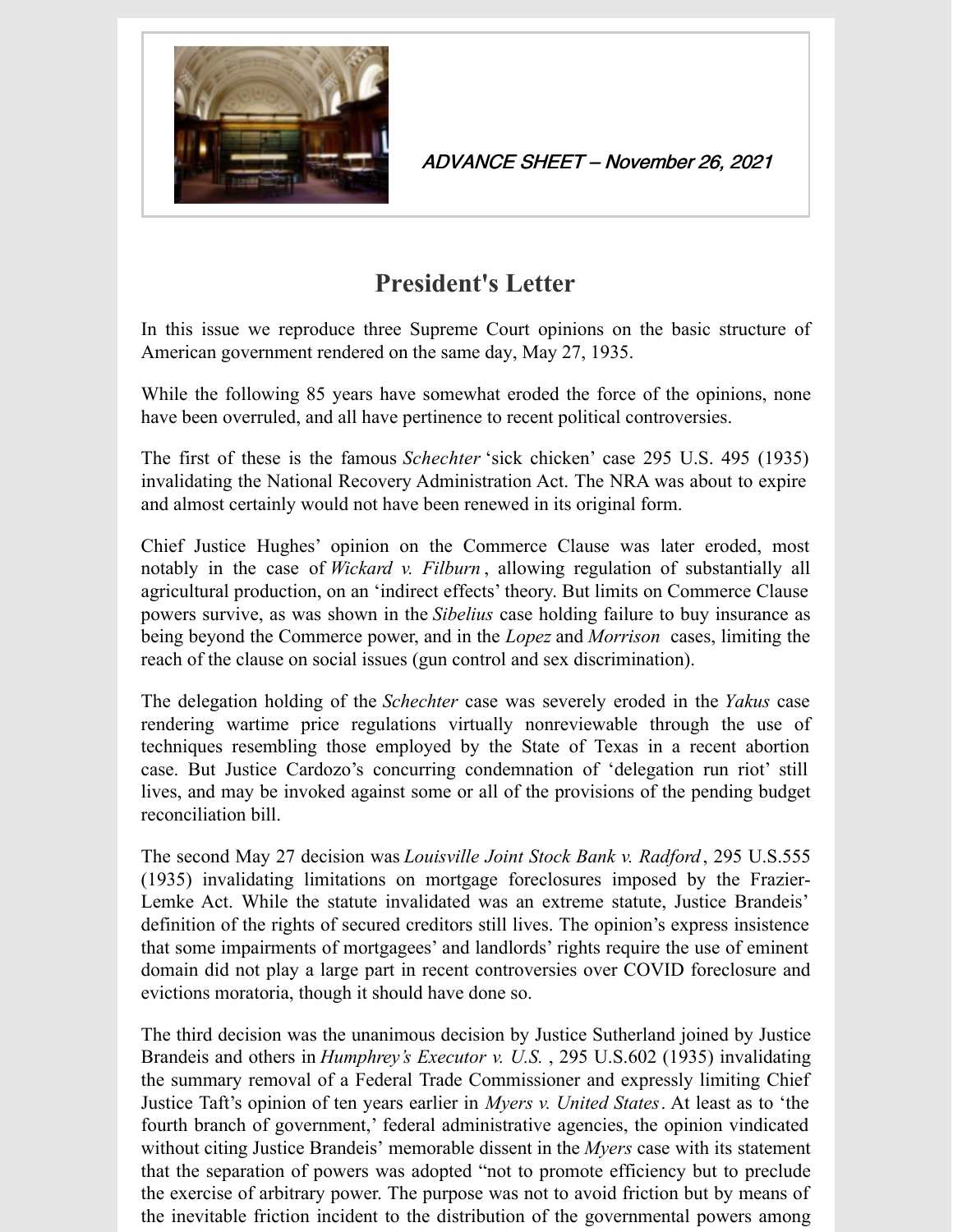three branches, to save the people from autocracy." The *Humphreys* opinion was not a favorite of President Roosevelt; still less of the advocates of an 'unitary executive' during the Bush, Jr. and Trump administrations, whose variations on this theme have become strangely muted since the election of President Biden.

The faith of librarians and archivists, and at one time of lawyers, is that the controversies of the past can illuminate the present.

George W. Liebmann



# **Of Thanksgiving & Penumbras**

Yesterday was, as I am sure most of you remember, Thanksgiving. I hope it was a wonderful day for one and all and that it is the beginning of what will be a happy and joyous holiday season.

Writing for the Supreme Court in *Griswold v. [Connecticut](http://www.oyez.org/cases/1960-1969/1964/1964_496)*, Justice William O. Douglas famously said that a general right to privacy was found in the "penumbras," or zones, created by the specific guarantees of several amendments in the Bill of Rights, including the First, Third, Fourth, and Ninth Amendments.

The simple definition of a penumbra is "the partially shaded outer region of the shadow cast by an opaque object." It is, in my estimation, a wonderful concept that allows the full meaning of a concept to be achieved.

A penumbra that I am particularly grateful for is that which emanates from family. I suppose that those of us of a certain age knew exactly what a family was. It was painted by Norman Rockwell and it was on the cover of the *Saturday Evening Post*. Times change, however, sometimes for the worse, this time for the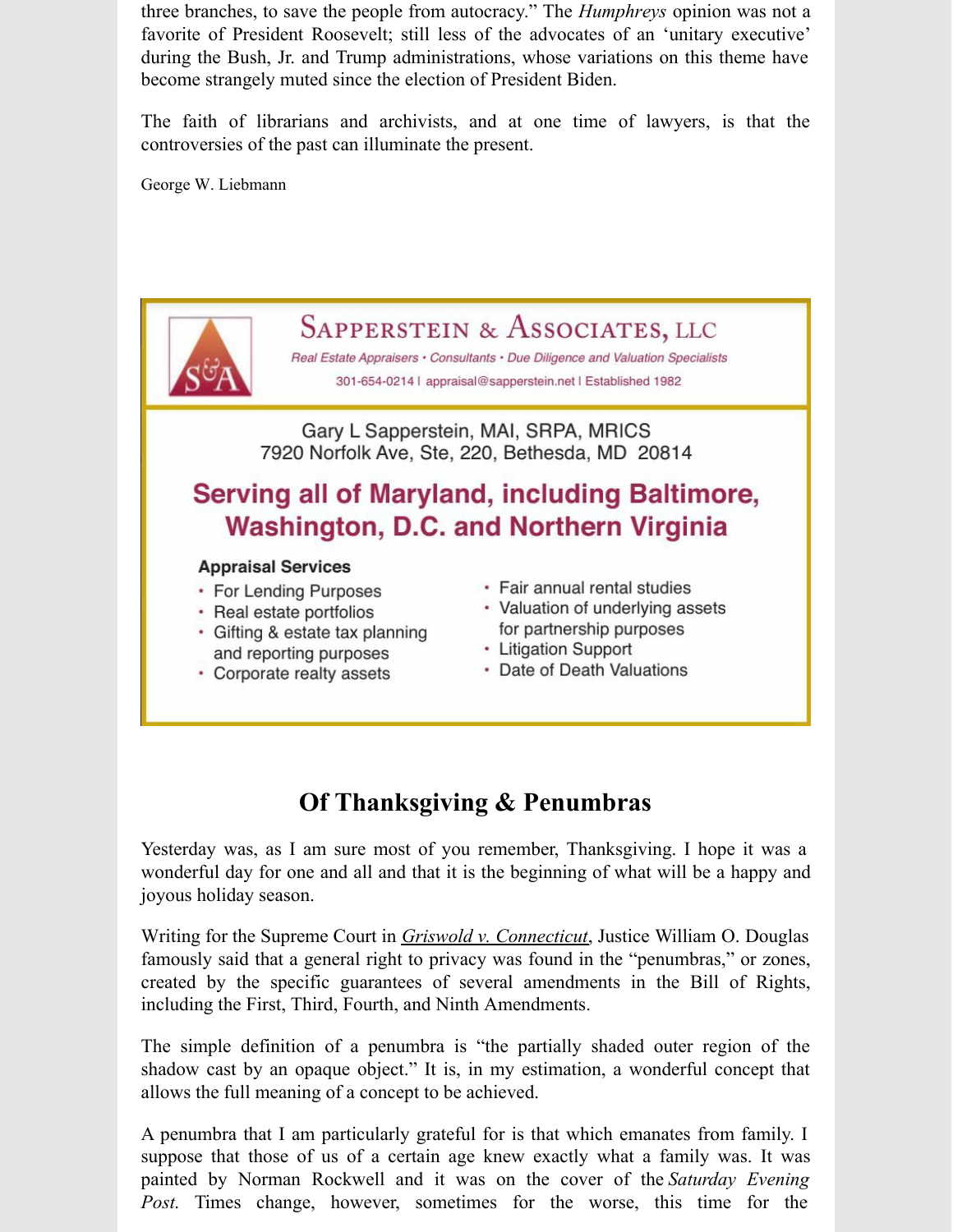better. Families are defined by many things, but mostly by what they feel toward one another. Whether it be as the result of the inclusive nature of a penumbra, or some other means, I am grateful for the wonderful magic that has transformed many friends I have met over the years, including a good number that I have met here at the Library, into my family. For this I am grateful, I am most thankful.

Take care everyone and I hope to see you soon.

Joe Bennett



Headquartered innortheast Maryland. Atlantic Auctions has experience in auctioning residential and commercial properties, as well as truck, heavy equipment and other asset liquidations, in the Mid-Atlantic region and more. The basis of our success is a combination of our personalized way of doing business; our extensive knowledge of real estate, equipment, and other assets; and our marketing strategies customized for each sale. Let us provide a proposal on your next foreclosure, owner, bank ordered, and/or liquidation sale requirements and let us show you the Atlantic Auctions way of getting the job done!!



For more information, contact Atlantic Auctions today, at 410-803-4100 or AtlanticAuctionsInc@bscamerica.com

## **A.L.A. SCHECHTER POULTRY CORPORATION et al.**

**v.**

#### **UNITED STATES. UNITED STATES**

**v.**

### **A.L.A. SCHECHTER POULTRY CORPORATION et al.**

Nos. 854, 864. Argued May 2, 3, 1935. Decided May 27, 1935.

Synopsis

On Writs of Certiorari to the United States Circuit Court of Appeals for the Second Circuit.

The A.L.A. Schechter Poultry Corporation, the Schechter Live Poultry Market, Joseph Schechter, Martin Schechter, Alex Schecter, and Aaron Schechter were indicted for an alleged conspiracy and for violations of the Code of Fair Competition for the Live Poultry Industry of the metropolitan area in and about the city of New York. A demurrer to [indictment](https://1.next.westlaw.com/Link/Document/FullText?findType=Y&serNum=1934123653&pubNum=345&originatingDoc=If24576459cc111d9bdd1cfdd544ca3a4&refType=RP&originationContext=document&transitionType=DocumentItem&ppcid=df098f66f6954b11933898b7a1873c82&contextData=(sc.UserEnteredCitation)) was sustained in part and overruled in part (United States v. Schechter, 8 F.Supp. 136). A conviction on one count of conspiracy and on certain substantive counts was affirmed in part and reversed in part by the Circuit Court of Appeals (76 [F.\(2d\)](https://1.next.westlaw.com/Link/Document/FullText?findType=Y&serNum=1935123646&pubNum=350&originatingDoc=If24576459cc111d9bdd1cfdd544ca3a4&refType=RP&originationContext=document&transitionType=DocumentItem&ppcid=df098f66f6954b11933898b7a1873c82&contextData=(sc.UserEnteredCitation)) 617), and defendants and the United States bring certiorari. Judgment of conviction reversed.

Phrase 'unfair methods of competition' within Federal Trade Commission Act has broader meaning than common-law term 'unfair competition,' but its scope cannot be precisely defined, and what constitutes 'unfair methods of competition' must be determined in particular instances, upon evidence, in light of particular competitive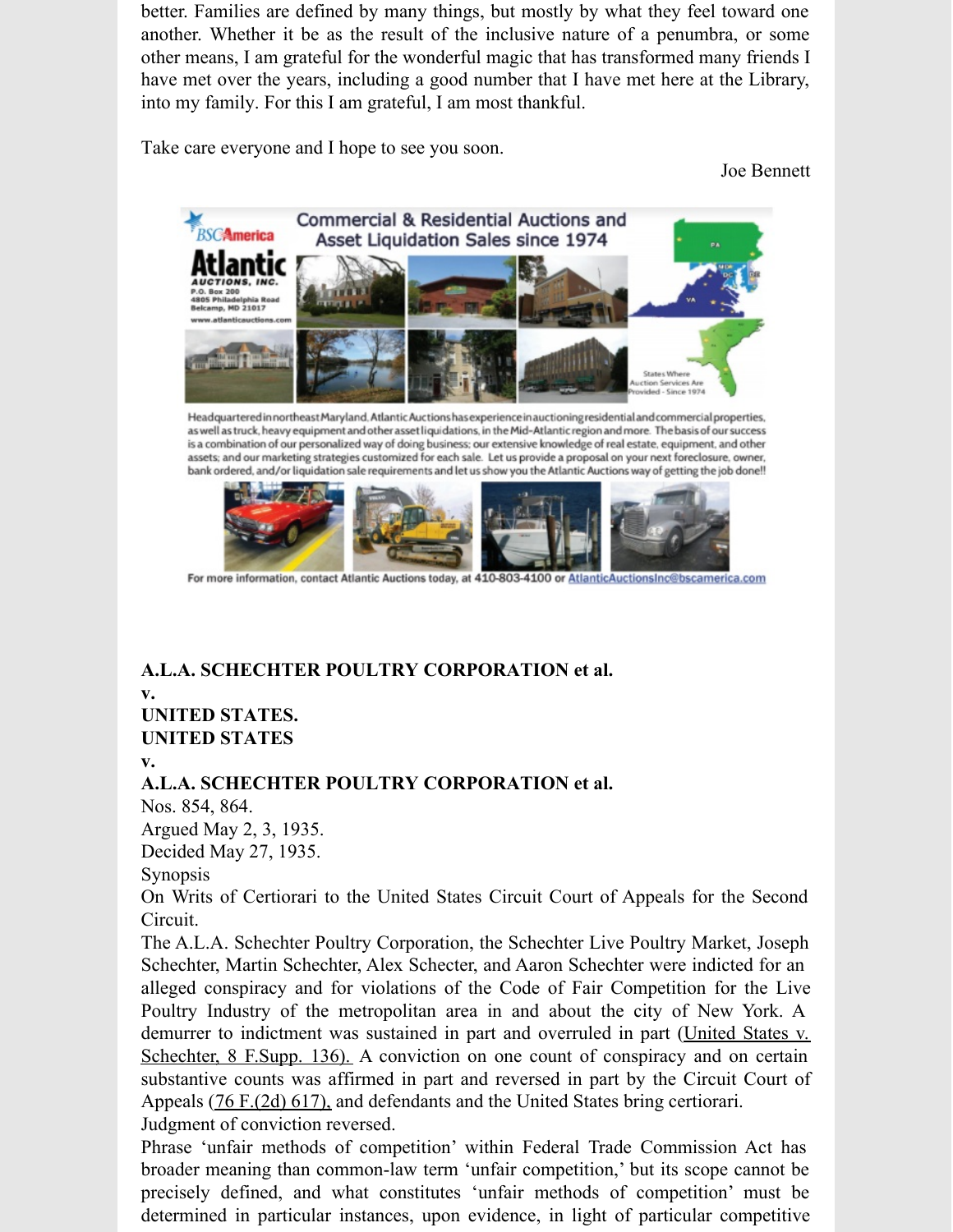conditions and of what is found to be a specific and substantial public interest (Federal Trade Commission Act s 5 (15 [USCA](https://1.next.westlaw.com/Link/Document/FullText?findType=L&pubNum=1000546&cite=15USCAS45&originatingDoc=If24576459cc111d9bdd1cfdd544ca3a4&refType=LQ&originationContext=document&transitionType=DocumentItem&ppcid=df098f66f6954b11933898b7a1873c82&contextData=(sc.UserEnteredCitation)) s 45)).

Attorneys and Law Firms

Messrs. Joseph Heller, Frederick H. Wood, and Jacob E. Heller, all of New York City, for petitioner A.L.A. Schechter Corporation and others.

The Attorney General and Messrs. Stanley F. Reed, Sol. Gen., and Donald R. Richberg, both of Washington, D.C., for the United States. Opinion

Mr. Chief Justice HUGHES delivered the opinion of the Court.

Petitioners in No. 854 were convicted in the District Court of the United States for the Eastern District of New York on eighteen counts of an indictment charging violations of what is known as the 'Live Poultry Code,'[1](https://1.next.westlaw.com/Document/If24576459cc111d9bdd1cfdd544ca3a4/View/FullText.html?transitionType=UniqueDocItem&contextData=(sc.Default)&userEnteredCitation=295+us+495#co_footnote_B00111935123814) and on an additional count for conspiracy to commit such violations[.2](https://1.next.westlaw.com/Document/If24576459cc111d9bdd1cfdd544ca3a4/View/FullText.html?transitionType=UniqueDocItem&contextData=(sc.Default)&userEnteredCitation=295+us+495#co_footnote_B00221935123814) By demurrer to the indictment and appropriate motions on the trial, the defendants contended (1) that the code had been adopted pursuant to an unconstitutional delegation by Congress of legislative power; (2) that it attempted to regulate intrastate transactions which lay outside the authority of Congress; and (3) that in certain provisions it was repugnant to the due process clause of the Fifth Amendment.

'The Circuit Court of Appeals sustained the conviction on the conspiracy count and on sixteen counts for violation of the code, but reversed the conviction on two counts which charged violation of requirements as to minimum wages and maximum hours of labor, as these were not deemed to be within the [congressional](https://1.next.westlaw.com/Link/Document/FullText?findType=Y&serNum=1935123646&pubNum=350&originatingDoc=If24576459cc111d9bdd1cfdd544ca3a4&refType=RP&originationContext=document&transitionType=DocumentItem&ppcid=df098f66f6954b11933898b7a1873c82&contextData=(sc.UserEnteredCitation)) power of regulation. 76 F.(2d) 617. On the respective applications of the defendants (No. 854) and of the [government](https://1.next.westlaw.com/Link/Document/FullText?findType=Y&pubNum=708&cite=55SCT651&originatingDoc=If24576459cc111d9bdd1cfdd544ca3a4&refType=RP&originationContext=document&transitionType=DocumentItem&ppcid=df098f66f6954b11933898b7a1873c82&contextData=(sc.UserEnteredCitation)) (No. 864), this Court granted writs of certiorari April 15, 1935. 295 U.S. 723, 55 S.Ct. 651, 79 L.Ed. —-.

New York City is the largest live poultry market in the United States. Ninety-six per cent. of the live poultry there marketed comes from other states. Three-fourths of this amount arrives by rail and is consigned to commission men or receivers. Most of these freight shipments (about 75 per cent.) come in at the Manhattan Terminal of the New York Central Railroad, and the remainder at one of the four terminals in New Jersey serving New York City. The commission men transact by far the greater part of the business on a commission basis, representing the shippers as agents, and remitting to them the proceeds of sale, less commissions, freight, and handling charges. Otherwise, they buy for their own account. They sell to slaughterhouse operators who are also called marketmen.

The defendants are slaughterhouse operators of the latter class. A.L.A. Schechter Poultry Corporation and Schechter Live Poultry Market are corporations conducting wholesale poultry slaughterhouse markets in Brooklyn, New York City. Joseph Schechter operated the latter corporation and also guaranteed the credits of the former corporation, which was operated by Martin, Alex, and Aaron Schechter. Defendants ordinarily purchase their live poultry from commission men at the West Washington Market in New York City or at the railroad terminals serving the city, but occasionally they purchase from commission men in Philadelphia. They buy the poultry for slaughter and resale. After the poultry is trucked to their slaughterhouse markets in Brooklyn, it is there sold, usually within twenty-four hours, to retail poultry dealers and butchers who sell directly to consumers. The poultry purchased from defendants is immediately slaughtered, prior to delivery, by shochtim in defendants' employ. Defendants do not sell poultry in interstate commerce.

The 'Live Poultry Code' was promulgated under section 3 of the National Industrial Recovery Act[.3](https://1.next.westlaw.com/Document/If24576459cc111d9bdd1cfdd544ca3a4/View/FullText.html?transitionType=UniqueDocItem&contextData=(sc.Default)&userEnteredCitation=295+us+495#co_footnote_B00331935123814) That section, the pertinent provisions of which are set forth in the margin[,4](https://1.next.westlaw.com/Document/If24576459cc111d9bdd1cfdd544ca3a4/View/FullText.html?transitionType=UniqueDocItem&contextData=(sc.Default)&userEnteredCitation=295+us+495#co_footnote_B00441935123814) authorizes the President to approve 'codes of fair competition.' SUCH A CODE may be approved for a trade or industry, upon application by one or more trade or industrial associations or groups, if the President finds (1) that such associations or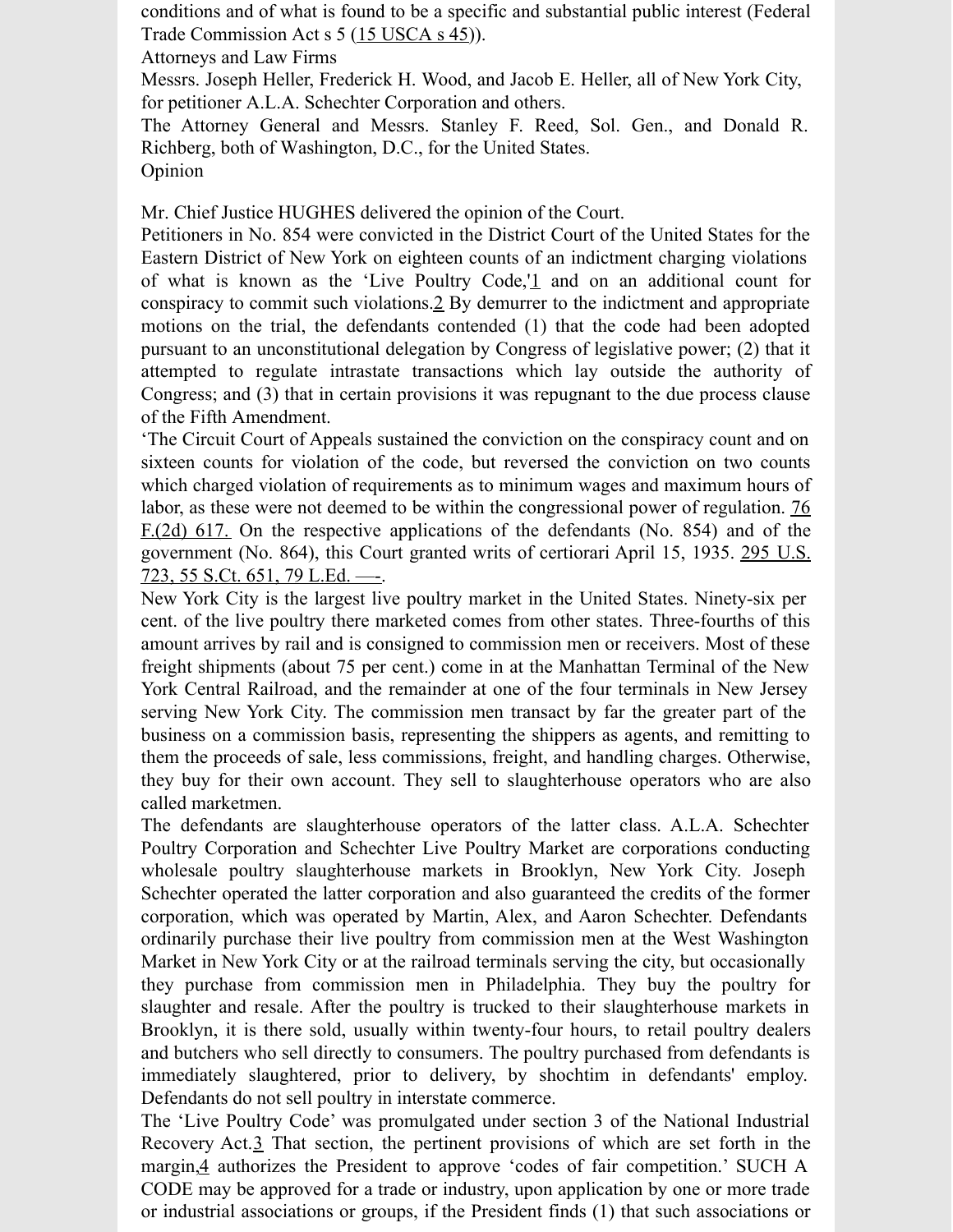groups 'impose no inequitable restrictions on admission to membership therein and are truly representative,' and (2) that such codes are not designed 'to promote monopolies or to eliminate or oppress small enterprises and will not operate to discriminate against them, and will tend to effectuate the policy' of title 1 of the act (15 USCA s 701 et seq.). Such codes 'shall not permit monopolies or [monopolistic](https://1.next.westlaw.com/Link/Document/FullText?findType=L&pubNum=1000546&cite=15USCAS701&originatingDoc=If24576459cc111d9bdd1cfdd544ca3a4&refType=LQ&originationContext=document&transitionType=DocumentItem&ppcid=df098f66f6954b11933898b7a1873c82&contextData=(sc.UserEnteredCitation)) practices.' As a condition of his approval, the President may 'impose such conditions (including requirements for the making of reports and the keeping of accounts) for the protection of consumers, competitors, employees, and others, and in furtherance of the public interest, and may provide such exceptions to and exemptions from the provisions of such code as the President in his discretion deems necessary to effectuate the policy herein declared.' Where such a code has not been approved, the President may prescribe one, either on his own motion or on complaint. Violation of any provision of a code (so approved or prescribed) 'in any transaction in or affecting interstate or foreign commerce' is made a misdemeanor punishable by a fine of not more than \$500 for each offense, and each day the violation continues is to be deemed a separate offense.

The 'Live Poultry Code' was approved by the President on April 13, 1934. Its divisions indicate its nature and scope. The code has eight articles entitled (1) 'purposes,' (2) 'definitions,' (3) 'hours,' (4) 'wages,' (5) 'general labor provisions,' (6) 'administration,' (7) 'trade practice provisions,' and (8) 'general.'

The declared purpose is 'To effect the policies of title I of the National Industrial Recovery Act.' The code is established as 'a code for fair competition for the live poultry industry of the metropolitan area in and about the City of New York.' That area is described as embracing the five boroughs of New York City, the counties of Rockland, Westchester, Nassau, and Suffolk in the state of New York, the counties of Hudson and Bergen in the state of New Jersey, and the county of Fairfield in the state of Connecticut.

The 'industry' is defined as including 'every person engaged in the business of selling, purchasing of resale, transporting, or handling and/or slaughtering live poultry, from the time such poultry comes into the New York metropolitan area to the time it is first sold in slaughtered form,' and such 'related branches' as may from time to time be included by amendment. Employers are styled 'members of the industry,' and the term 'employee' is defined to embrace 'any and all persons engaged in the industry, however compensated,' except 'members.'

The code fixes the number of hours for workdays. It provides that no employee, with certain exceptions, shall be permitted to work in excess of forty hours in any one week, and that no employees, save as stated, 'shall be paid in any pay period less than at the rate of fifty (50) cents per hour.' The article containing 'general labor provisions' prohibits the employment of any person under 16 years of age, and declares that employees shall have the right of 'collective bargaining' and freedom of choice with respect to labor organizations, in the terms of section  $7(a)$  of the act (15 USCA s)  $707(a)$ . The minimum number of employees, who shall be employed by [slaughterhouse](https://1.next.westlaw.com/Link/Document/FullText?findType=L&pubNum=1000546&cite=15USCAS707&originatingDoc=If24576459cc111d9bdd1cfdd544ca3a4&refType=LQ&originationContext=document&transitionType=DocumentItem&ppcid=df098f66f6954b11933898b7a1873c82&contextData=(sc.UserEnteredCitation)) operators, is fixed; the number being graduated according to the average volume of weekly sales.

Provision is made for administration through an 'industry advisory committee,' to be selected by trade associations and members of the industry, and a 'code supervisor,' to be appointed, with the approval of the committee, by agreement between the Secretary of Agriculture and the Administrator for Industrial Recovery. The expenses of administration are to be borne by the members of the industry proportionately upon the basis of volume of business, or such other factors as the advisory committee may deem equitable, 'subject to the disapproval of the Secretary and/or Administrator.'

The seventh article, containing 'trade practice provisions,' prohibits various practices which are said to constitute 'unfair methods of competition.' The final article provides for verified reports, such as the Secretary or Administrator may require, '(1) for the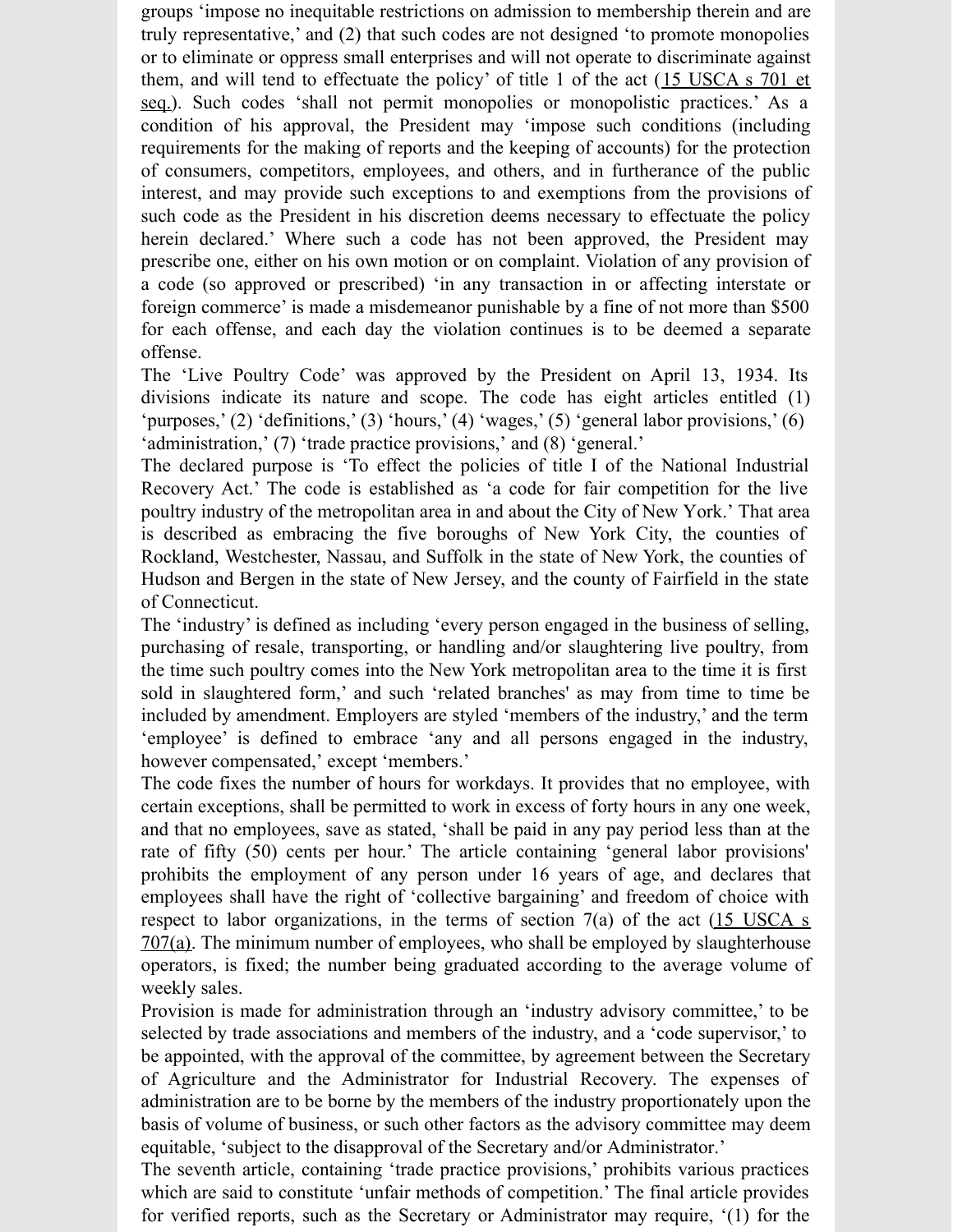protection of consumers, competitors, employees, and others, and in furtherance of the public interest, and (2) for the determination by the Secretary or Administrator of the extent to which the declared policy of the act is being effectuated by this code.' The members of the industry are also required to keep books and records which 'will clearly reflect all financial transactions of their respective businesses and the financial condition thereof,' and to submit weekly reports showing the range of daily prices and volume of sales' for each kind of produce.

The President approved the code by an executive order (No. 6675—A) in which he found that the application for his approval had been duly made in accordance with the provisions of title 1 of the National Industrial Recover Act; that there had been due notice and hearings; that the code constituted 'a code of fair competition' as contemplated by the act and complied with its pertinent provisions, including clauses (1) and (2) of subsection (a) of section 3 of title 1 (15 USCA  $\frac{s}{203(a)(1, 2)}$ ; and that the code would tend 'to effectuate the policy of Congress as declared in section 1 of Title I.'[5](https://1.next.westlaw.com/Document/If24576459cc111d9bdd1cfdd544ca3a4/View/FullText.html?transitionType=UniqueDocItem&contextData=(sc.Default)&userEnteredCitation=295+us+495#co_footnote_B00551935123814) The executive order also recited that the Secretary of Agriculture and the Administrator of the National Industrial Recovery Act had rendered separate reports as to the provisions within their respective jurisdictions. The Secretary of Agriculture reported that the provisions of the code 'establishing standards of fair competition (a) are regulations of transactions in or affecting the current of interstate and/or foreign commerce and (b) are reasonable,' and also that the code would tend to effectuate the policy declared in title 1 of the act, as set forth in section 1 (15 [USCA](https://1.next.westlaw.com/Link/Document/FullText?findType=L&pubNum=1000546&cite=15USCAS701&originatingDoc=If24576459cc111d9bdd1cfdd544ca3a4&refType=LQ&originationContext=document&transitionType=DocumentItem&ppcid=df098f66f6954b11933898b7a1873c82&contextData=(sc.UserEnteredCitation)) s 701). The report of the Administrator for Industrial Recovery dealt with wages, hours of labor, and other labor provisions[.6](https://1.next.westlaw.com/Document/If24576459cc111d9bdd1cfdd544ca3a4/View/FullText.html?transitionType=UniqueDocItem&contextData=(sc.Default)&userEnteredCitation=295+us+495#co_footnote_B00661935123814)

Of the eighteen counts of the indictment upon which the defendants were convicted, aside from the count for conspiracy, two counts charged violation of the minimum wage and maximum hour provisions of the code, and ten counts were for violation of the requirement (found in the 'trade practice provisions') of 'straight killing.' This requirement was really one of 'straight' selling. The term 'straight killing' was defined in the code as 'the practice of requiring persons purchasing poultry for resale to accept the run of any half coop, coop, or coops, as purchased by slaughterhouse operators, except for culls.'[7](https://1.next.westlaw.com/Document/If24576459cc111d9bdd1cfdd544ca3a4/View/FullText.html?transitionType=UniqueDocItem&contextData=(sc.Default)&userEnteredCitation=295+us+495#co_footnote_B00771935123814) The charges in the ten counts, respectively, were that the defendants in selling to retail dealers and butchers had permitted 'selections of individual chickens taken from particular coops and half coops.'

Of the other six counts, one charged the sale to a butcher of an unfit chicken; two counts charged the making of sales without having the poultry inspected or approved in accordance with regulations or ordinances of the city of New York; two counts charged the making of false reports or the failure to make reports relating to the range of daily prices and volume of sales for certain periods; and the remaining count was for sales to slaughterers or dealers who were without licenses required by the ordinances and regulations of the city of New York.

First. Two preliminary points are stressed by the government with respect to the appropriate approach to the important questions presented. We are told that the provision of the statute authorizing the adoption of codes must be viewed in the light of the grave national crisis with which Congress was confronted. Undoubtedly, the conditions to which power is addressed are always to be considered when the exercise of power is challenged. Extraordinary conditions may call for extraordinary remedies. But the argument necessarily stops short of an attempt to justify action which lies outside the sphere of constitutional authority. Extraordinary conditions do not create or enlarge constitutional power. $8$  The Constitution established a national government with powers deemed to be adequate, as they have proved to be both in war and peace, but these powers of the national government are limited by the constitutional grants. Those who act under these grants are not at liberty to transcend the imposed limits because they believe that more or different power is necessary. Such assertions of extraconstitutional authority were anticipated \*\*843 and precluded by the explicit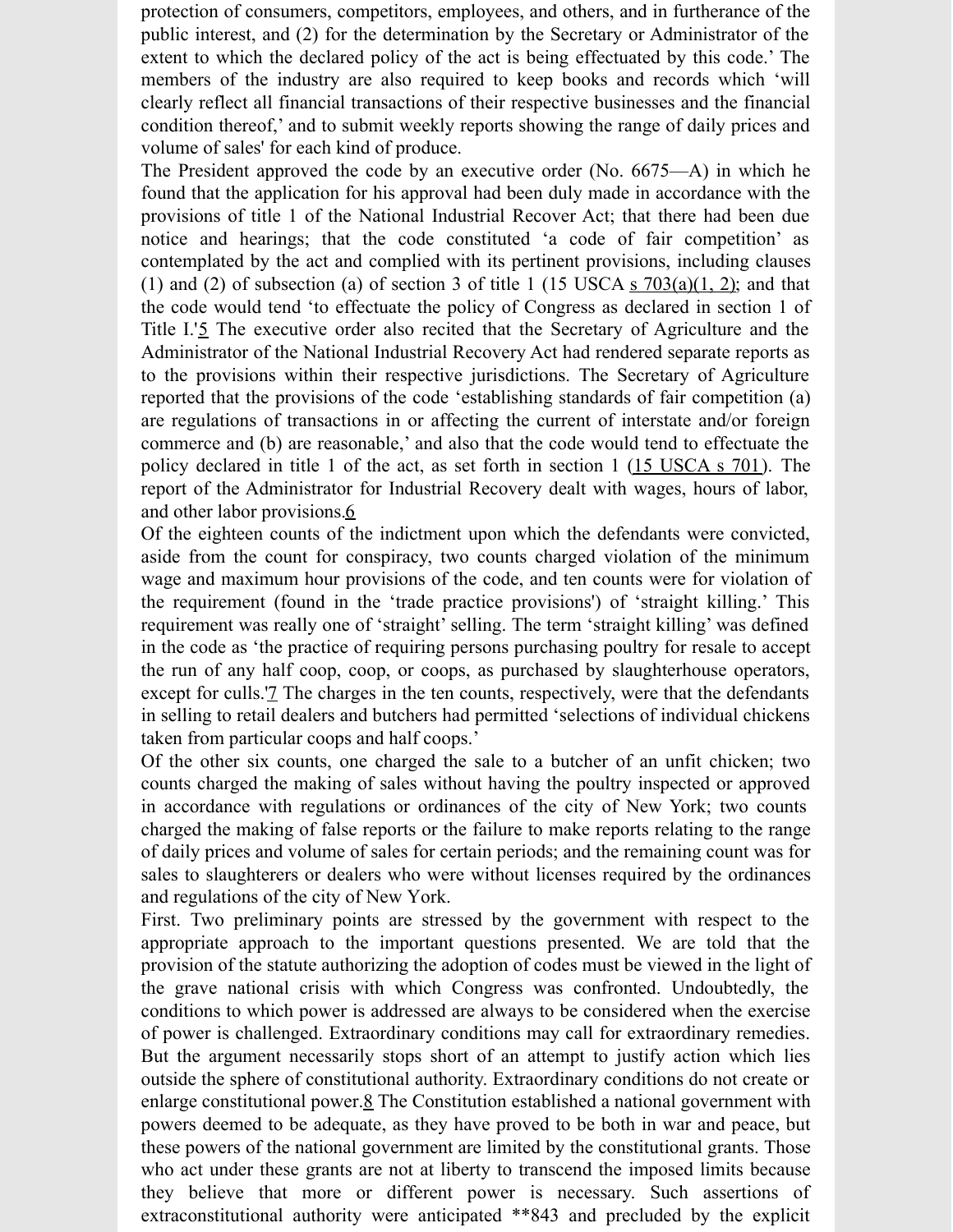terms of the Tenth Amendment—'The powers not delegated to the United States by the Constitution, nor prohibited by it to the States, are reserved to the States respectively, or to the people.'

The further point is urged that the national crisis demanded a broad and intensive cooperative effort by those engaged in trade and industry, and that this necessary cooperation was sought to be fostered by permitting them to initiate the adoption of codes. But the statutory plan is not simply one for voluntary effort. It does not seek merely to endow voluntary trade or industrial associations or groups with privileges or immunities. It involves the coercive exercise of the lawmaking power. The codes of fair competition which the statute attempts to authorize are codes of laws. If valid, they place all persons within their reach under the obligation of positive law, binding equally those who assent and those who do not assent. Violations of the provisions of the codes are punishable as crimes.

Second. The Question of the Delegation of Legislative Power.—We recently had occasion to review the pertinent decisions and the general principles which govern the [determination](https://1.next.westlaw.com/Link/Document/FullText?findType=Y&serNum=1935124094&pubNum=708&originatingDoc=If24576459cc111d9bdd1cfdd544ca3a4&refType=RP&originationContext=document&transitionType=DocumentItem&ppcid=df098f66f6954b11933898b7a1873c82&contextData=(sc.UserEnteredCitation)) of this question. Panama Refining Company v. Ryan, 293 U.S. 388, 55 S.Ct. 241, 79 L.Ed . 446. The Constitution provides that 'All legislative powers herein granted shall be vested in a Congress of the United States, which shall consist of a Senate and House of Representatives.' Article 1, s 1. And the Congress is authorized 'To make all Laws which shall be necessary and proper for carrying into Execution' its general powers. Article 1, s 8, par. 18. The Congress is not permitted to abdicate or to transfer to others the essential legislative functions with which it is thus vested. We have repeatedly recognized the necessity of adapting legislation to complex conditions involving a host of details with which the national Legislature cannot deal directly. We pointed out in the Panama Refining Company Case that the Constitution has never been regarded as denying to Congress the necessary resources of flexibility and practicality, which will enable it to perform its function in laying down policies and establishing standards, while leaving to selected instrumentalities the making of subordinate rules within prescribed limits and the determination of facts to which the policy as declared by the Legislature is to apply. But we said that the constant recognition of the necessity and validity of such provisions, and the wide range of administrative authority which has been developed by means of them, cannot be allowed to obscure the limitations of the authority to delegate, if our constitutional system is to be maintained. Id., 293 U.S. 388, [page](https://1.next.westlaw.com/Link/Document/FullText?findType=Y&serNum=1935124094&pubNum=780&originatingDoc=If24576459cc111d9bdd1cfdd544ca3a4&refType=RP&fi=co_pp_sp_780_421&originationContext=document&transitionType=DocumentItem&ppcid=df098f66f6954b11933898b7a1873c82&contextData=(sc.UserEnteredCitation)#co_pp_sp_780_421) 421, 55 S.Ct. 241, 79 [L.Ed.](https://1.next.westlaw.com/Link/Document/FullText?findType=Y&serNum=1935124094&pubNum=708&originatingDoc=If24576459cc111d9bdd1cfdd544ca3a4&refType=RP&originationContext=document&transitionType=DocumentItem&ppcid=df098f66f6954b11933898b7a1873c82&contextData=(sc.UserEnteredCitation)) 446.

Accordingly, we look to the statute to see whether Congress has overstepped these limitations—whether Congress in authorizing 'codes of fair competition' has itself established the standards of legal obligation, thus performing its essential legislative function, or, by the failure to enact such standards, has attempted to transfer that function to others.

The aspect in which the question is now presented is distinct from that which was before us in the case of the Panama Refining Company. There the subject of the statutory prohibition was defined. National Industrial Recovery Act,  $s \theta(c)$ , 15 USCA s 709(c). That subject was the [transportation](https://1.next.westlaw.com/Link/Document/FullText?findType=L&pubNum=1000546&cite=15USCAS709&originatingDoc=If24576459cc111d9bdd1cfdd544ca3a4&refType=LQ&originationContext=document&transitionType=DocumentItem&ppcid=df098f66f6954b11933898b7a1873c82&contextData=(sc.UserEnteredCitation)) in interstate and foreign commerce of petroleum and petroleum products which are produced or withdrawn from storage in excess of the amount permitted by state authority. The question was with respect to the range of discretion given to the President in prohibiting that [transportation.](https://1.next.westlaw.com/Link/Document/FullText?findType=Y&serNum=1935124094&pubNum=780&originatingDoc=If24576459cc111d9bdd1cfdd544ca3a4&refType=RP&fi=co_pp_sp_780_414&originationContext=document&transitionType=DocumentItem&ppcid=df098f66f6954b11933898b7a1873c82&contextData=(sc.UserEnteredCitation)#co_pp_sp_780_414) Id., 293 U.S. 388, pages 414, 415, 430, 55 S.Ct. 241, 79 [L.Ed.](https://1.next.westlaw.com/Link/Document/FullText?findType=Y&serNum=1935124094&pubNum=708&originatingDoc=If24576459cc111d9bdd1cfdd544ca3a4&refType=RP&originationContext=document&transitionType=DocumentItem&ppcid=df098f66f6954b11933898b7a1873c82&contextData=(sc.UserEnteredCitation)) 446. As to the 'codes of fair competition,' under section 3 of the act, the question is more fundamental. It is whether there is any adequate definition of the subject to which the codes are to be addressed.

What is meant by 'fair competition' as the term is used in the act? Does it refer to a category established in the law, and is the authority to make codes limited accordingly? Or is it used as a convenient designation for whatever set of laws the formulators of a code for a particular trade or industry may propose and the President may approve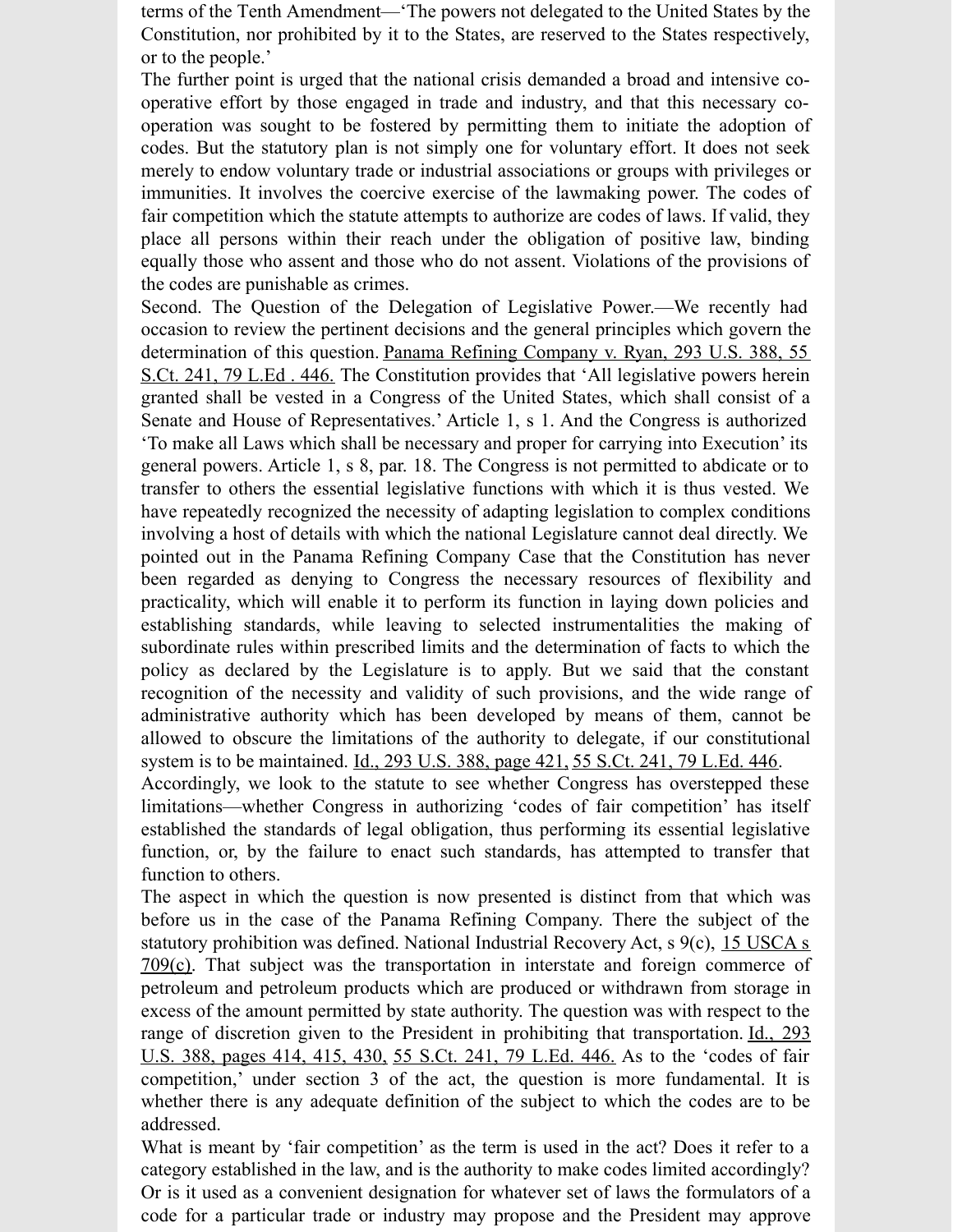(subject to certain restrictions), or the President may himself prescribe, as being wise and beneficient provisions for the government of the trade or industry in order to accomplish the broad purposes of rehabilitation, correction, and expansion which are stated in the first section of title 1?[9](https://1.next.westlaw.com/Document/If24576459cc111d9bdd1cfdd544ca3a4/View/FullText.html?transitionType=UniqueDocItem&contextData=(sc.Default)&userEnteredCitation=295+us+495#co_footnote_B00991935123814)

The act does not define 'fair competition.' 'Unfair competition,' as known to the common law, is a limited concept. Primarily, and strictly, it relates to the palming off of one's goods as those of a rival trader. Good-year's Rubber [Manufacturing](https://1.next.westlaw.com/Link/Document/FullText?findType=Y&serNum=1888180250&pubNum=708&originatingDoc=If24576459cc111d9bdd1cfdd544ca3a4&refType=RP&originationContext=document&transitionType=DocumentItem&ppcid=df098f66f6954b11933898b7a1873c82&contextData=(sc.UserEnteredCitation)) Co. v. [Good-year](https://1.next.westlaw.com/Link/Document/FullText?findType=Y&serNum=1905100557&pubNum=780&originatingDoc=If24576459cc111d9bdd1cfdd544ca3a4&refType=RP&fi=co_pp_sp_780_140&originationContext=document&transitionType=DocumentItem&ppcid=df098f66f6954b11933898b7a1873c82&contextData=(sc.UserEnteredCitation)#co_pp_sp_780_140) Rubber Co., 128 U.S. 598, 604, 9 S.Ct. 166, 32 L.Ed. 535; Howe Scale Co. v. Wyckoff, Seamans & Benedict, 198 U.S. 118, 140, 25 S.Ct. 609, 49 [L.Ed.](https://1.next.westlaw.com/Link/Document/FullText?findType=Y&serNum=1905100557&pubNum=708&originatingDoc=If24576459cc111d9bdd1cfdd544ca3a4&refType=RP&originationContext=document&transitionType=DocumentItem&ppcid=df098f66f6954b11933898b7a1873c82&contextData=(sc.UserEnteredCitation)) 972; [Hanover](https://1.next.westlaw.com/Link/Document/FullText?findType=Y&serNum=1916100392&pubNum=708&originatingDoc=If24576459cc111d9bdd1cfdd544ca3a4&refType=RP&originationContext=document&transitionType=DocumentItem&ppcid=df098f66f6954b11933898b7a1873c82&contextData=(sc.UserEnteredCitation)) Star Milling Co. v. Metcalf, 240 U.S. 403, 413, 36 S.Ct. 357, 60 L.Ed. 713. In recent years, its scope has been extended. It has been held to apply to misappropriation as well as misrepresenation, to the selling of another's goods as one's own—to [misappropriation](https://1.next.westlaw.com/Link/Document/FullText?findType=Y&serNum=1919100674&pubNum=104&originatingDoc=If24576459cc111d9bdd1cfdd544ca3a4&refType=RP&originationContext=document&transitionType=DocumentItem&ppcid=df098f66f6954b11933898b7a1873c82&contextData=(sc.UserEnteredCitation)) of what equitably belongs to a competitor. International News Service v. Associated Press, 248 U.S. 215, 241, 242, 39 S.Ct. 68, 63 L.Ed. 211, 2 A.L.R. 293. Unfairness in competition has been predicated of acts which lie outside the ordinary course of business and are tainted by fraud or coercion or conduct otherwise prohibited by law[.10](https://1.next.westlaw.com/Document/If24576459cc111d9bdd1cfdd544ca3a4/View/FullText.html?transitionType=UniqueDocItem&contextData=(sc.Default)&userEnteredCitation=295+us+495#co_footnote_B010101935123814) Id., 248 U.S. 315, [page](https://1.next.westlaw.com/Link/Document/FullText?findType=Y&serNum=1919100336&pubNum=780&originatingDoc=If24576459cc111d9bdd1cfdd544ca3a4&refType=RP&originationContext=document&transitionType=DocumentItem&ppcid=df098f66f6954b11933898b7a1873c82&contextData=(sc.UserEnteredCitation)) 258, 39 S.Ct. 68, 63 L.Ed. 211, 2 A.L.R. 293. But it is evident that in its widest range, 'unfair [competition,'](https://1.next.westlaw.com/Link/Document/FullText?findType=Y&serNum=1919100674&pubNum=104&originatingDoc=If24576459cc111d9bdd1cfdd544ca3a4&refType=RP&originationContext=document&transitionType=DocumentItem&ppcid=df098f66f6954b11933898b7a1873c82&contextData=(sc.UserEnteredCitation)) as it has been understood in the law, does not reach the objectives of the codes which are authorized by the National Industrial Recovery Act. The codes may, indeed, cover conduct which existing law condemns, but they are not limited to conduct of that sort. The government does not contend that the act contemplates such a limitation. It would be opposed both to the declared purposes of the act and to its administrative construction. The Federal Trade Commission Act [section 5 (15 [USCA](https://1.next.westlaw.com/Link/Document/FullText?findType=L&pubNum=1000546&cite=15USCAS45&originatingDoc=If24576459cc111d9bdd1cfdd544ca3a4&refType=LQ&originationContext=document&transitionType=DocumentItem&ppcid=df098f66f6954b11933898b7a1873c82&contextData=(sc.UserEnteredCitation)) s 45[11](https://1.next.westlaw.com/Document/If24576459cc111d9bdd1cfdd544ca3a4/View/FullText.html?transitionType=UniqueDocItem&contextData=(sc.Default)&userEnteredCitation=295+us+495#co_footnote_B011111935123814) introduced the expression 'unfair methods of competition,' which were declared to be unlawful. That was an expression new in the law. Debate apparently convinced the sponsors of the legislation that the words 'unfair competition,' in the light of their meaning at common law, were too narrow. We have said that the substituted phrase has a broader meaning, that it does not admit of precise definition; its scope being left to judicial determination as [controversies](https://1.next.westlaw.com/Link/Document/FullText?findType=Y&serNum=1931123592&pubNum=104&originatingDoc=If24576459cc111d9bdd1cfdd544ca3a4&refType=RP&originationContext=document&transitionType=DocumentItem&ppcid=df098f66f6954b11933898b7a1873c82&contextData=(sc.UserEnteredCitation)) arise. Federal Trade Commission v. Raladam Co., 283 U.S. 643, 648, 649, 51 S.Ct. 587, 75 L.Ed. 1324, 79 A.L.R. 1191; Federal Trade [Commission](https://1.next.westlaw.com/Link/Document/FullText?findType=Y&serNum=1934124032&pubNum=708&originatingDoc=If24576459cc111d9bdd1cfdd544ca3a4&refType=RP&originationContext=document&transitionType=DocumentItem&ppcid=df098f66f6954b11933898b7a1873c82&contextData=(sc.UserEnteredCitation)) v. R. F. Keppel, 291 U.S. 304, 310—312, 54 S.Ct. 423, 78 L.Ed. 814. What are 'UNFAIR METHODS OF COMPETITION' ARE THUS to be determined in particular instances, upon evidence, in the light of particular competitive conditions and of what is found to be a specific and substantial public interest. Federal Trade [Commission](https://1.next.westlaw.com/Link/Document/FullText?findType=Y&serNum=1922119305&pubNum=104&originatingDoc=If24576459cc111d9bdd1cfdd544ca3a4&refType=RP&originationContext=document&transitionType=DocumentItem&ppcid=df098f66f6954b11933898b7a1873c82&contextData=(sc.UserEnteredCitation)) v. Beech-Nut Packing Co., 257 U.S. 441, 453, 42 S.Ct. 150, 66 L.Ed. 307, 19 A.L.R. 882; Federal Trade Commission v. Klesner, 280 U.S. 19, 27, 28, 50 S.Ct. 1, 74 L.Ed. 138, 68 A.L.R. 838; Federal Trade Commission v. Raladam Co., supra; Federal Trade [Commission](https://1.next.westlaw.com/Link/Document/FullText?findType=Y&serNum=1929122115&pubNum=104&originatingDoc=If24576459cc111d9bdd1cfdd544ca3a4&refType=RP&originationContext=document&transitionType=DocumentItem&ppcid=df098f66f6954b11933898b7a1873c82&contextData=(sc.UserEnteredCitation)) v. R. F. Keppel, supra; Federal Trade [Commission](https://1.next.westlaw.com/Link/Document/FullText?findType=Y&serNum=1934124031&pubNum=708&originatingDoc=If24576459cc111d9bdd1cfdd544ca3a4&refType=RP&originationContext=document&transitionType=DocumentItem&ppcid=df098f66f6954b11933898b7a1873c82&contextData=(sc.UserEnteredCitation)) v. Algoma Lumber Co., 291 U.S. 67, 73, 54 S.Ct. 315, 78 L.Ed. 655. To make this possible, Congress set up a special procedure. A commission, a quasi judicial body, was created. Provision was made for formal complaint, for notice and hearing, for appropriate findings of fact supported by adequate evidence, and for judicial review to give assurance that the action of the commission is taken within its statutory authority. Federal Trade Commission v. Raladam Co., supra; Federal Trade Commission v. Klesner, supra[.12](https://1.next.westlaw.com/Document/If24576459cc111d9bdd1cfdd544ca3a4/View/FullText.html?transitionType=UniqueDocItem&contextData=(sc.Default)&userEnteredCitation=295+us+495#co_footnote_B012121935123814)

In providing for codes, the National Industrial Recovery Act dispenses with this administrative procedure and with any administrative procedure of an analogous character. But the difference between the code plan of the Recovery Act and the scheme of the Federal Trade Commission Act lies not only in procedure but in subjectmatter. We cannot regard the 'fair competition' of the codes as antithetical to the 'unfair methods of competition' of the Federal Trade Commission Act. The 'fair competition' of the codes has a much broader range and a new significance. The Recovery Act provides that it shall not be construed to impair the powers of the Federal Trade Commission, but, when a code is approved, its provisions are to be the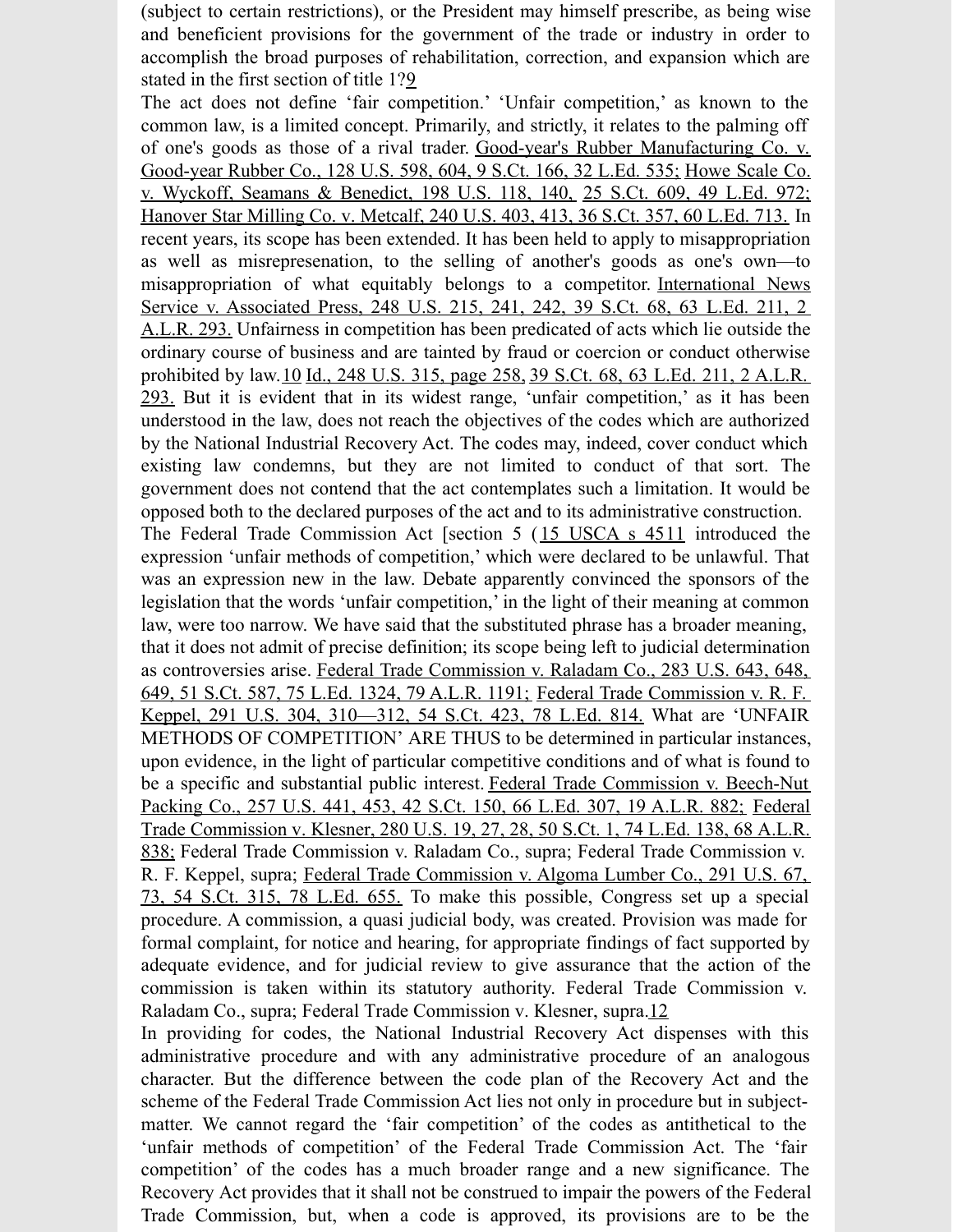'standards of fair competition' for the trade or industry concerned, and any violation of such standards in any transaction in or affecting interstate or foreign commerce is to be deemed 'an unfair method of competition' within the meaning of the Federal Trade Commission Act. Section 3(b) of the act, 15 USCA s [703\(b\)](https://1.next.westlaw.com/Link/Document/FullText?findType=L&pubNum=1000546&cite=15USCAS703&originatingDoc=If24576459cc111d9bdd1cfdd544ca3a4&refType=LQ&originationContext=document&transitionType=DocumentItem&ppcid=df098f66f6954b11933898b7a1873c82&contextData=(sc.UserEnteredCitation)).

For a statement of the authorized objectives and content of the 'codes of fair competition,' we are referred repeatedly to the 'Declaration of Policy' in section 1 of title 1 of the Recovery Act  $(15 \text{USCA s } 701)$  $(15 \text{USCA s } 701)$  $(15 \text{USCA s } 701)$ . Thus the approval of a code by the President is conditioned on his finding that it 'will tend to effectuate the policy of this title.' Section 3(a) of the act,  $15 \text{ USCA s } 703(a)$  $15 \text{ USCA s } 703(a)$  $15 \text{ USCA s } 703(a)$ . The President is authorized to impose such conditions 'for the protection of consumers, competitors, employees, and others, and in furtherance of the public interest, and may provide such exceptions to and exemptions from the provisions of such code, as the President in his discretion deems necessary to effectuate the policy herein declared.' Id. The 'policy herein declared' is manifestly that set forth in section 1. That declaration embraces a broad range of objectives. Among them we find the elimination of 'unfair competitive practices.' But, even if this clause were to be taken to relate to practices which fall under the ban of existing law, either common law or statute, it is still only one of the authorized aims described in section 1. It is there declared to be 'the policy of Congress'— 'to remove obstructions to the free flow of interstate and foreign commerce which tend to diminish the amount thereof; and to provide for the general welfare by promoting the organization of industry for the purpose of cooperative action among trade groups, to induce and maintain united action of labor and management under adequate governmental sanctions and supervision, to eliminate unfair competitive practices, to promote the fullest possible utilization of the present productive capacity of industries, to avoid undue restriction of production (except as may be temporarily required), to increase the consumption of industrial and agricultural products by increasing purchasing power, to reduce and relieve unemployment, to improve standards of labor, and otherwise to rehabilitate industry and to conserve natural resources.['13](https://1.next.westlaw.com/Document/If24576459cc111d9bdd1cfdd544ca3a4/View/FullText.html?transitionType=UniqueDocItem&contextData=(sc.Default)&userEnteredCitation=295+us+495#co_footnote_B013131935123814)

Under section 3, whatever 'may tend to effectuate' these general purposes may be included in the 'codes of fair competition.' We think the conclusion is inescapable that the authority sought to be conferred by section 3 was not merely to deal with 'unfair competitive practices' which offend against existing law, and could be the subject of judicial condemnation without further legislation, or to create administrative machinery for the application of established principles of law to particular instances of violation. Rather, the purpose is clearly disclosed to authorize new and controlling prohibitions through codes of laws which would embrace what the formulators would propose, and what the President would approve or prescribe, as wise and beneficient measures for the government of trades and industries in order to bring about their rehabilitation, correction, and development, according to the general declaration of policy in section 1. Codes of laws of this sort are styled 'codes of fair competition.'

We find no real controversy upon this point and we must determine the validity of the code in question in this aspect. As the government candidly says in its brief: 'The words 'policy of this title' clearly refer to the 'policy' which Congress declared in the section entitled 'Declaration of Policy'—Section 1. All of the policies there set forth point toward a single goal—the rehabilitation of industry and the industrial recovery which unquestionably was the major policy of Congress in adopting the National Industrial Recovery Act.' And that this is the controlling purpose of the code now before us appears both from its repeated declarations to that effect and from the scope of its requirements. It will be observed that its provisions as to the hours and wages of employees and its 'general labor provisions' were placed in separate articles, and these were not included in the article on 'trade practice provisions' declaring what should be deemed to constitute 'unfair methods of competition.' The Secretary of Agriculture thus stated the objectives of the Live Poultry Code in his report to the President, which was recited in the executive order of approval: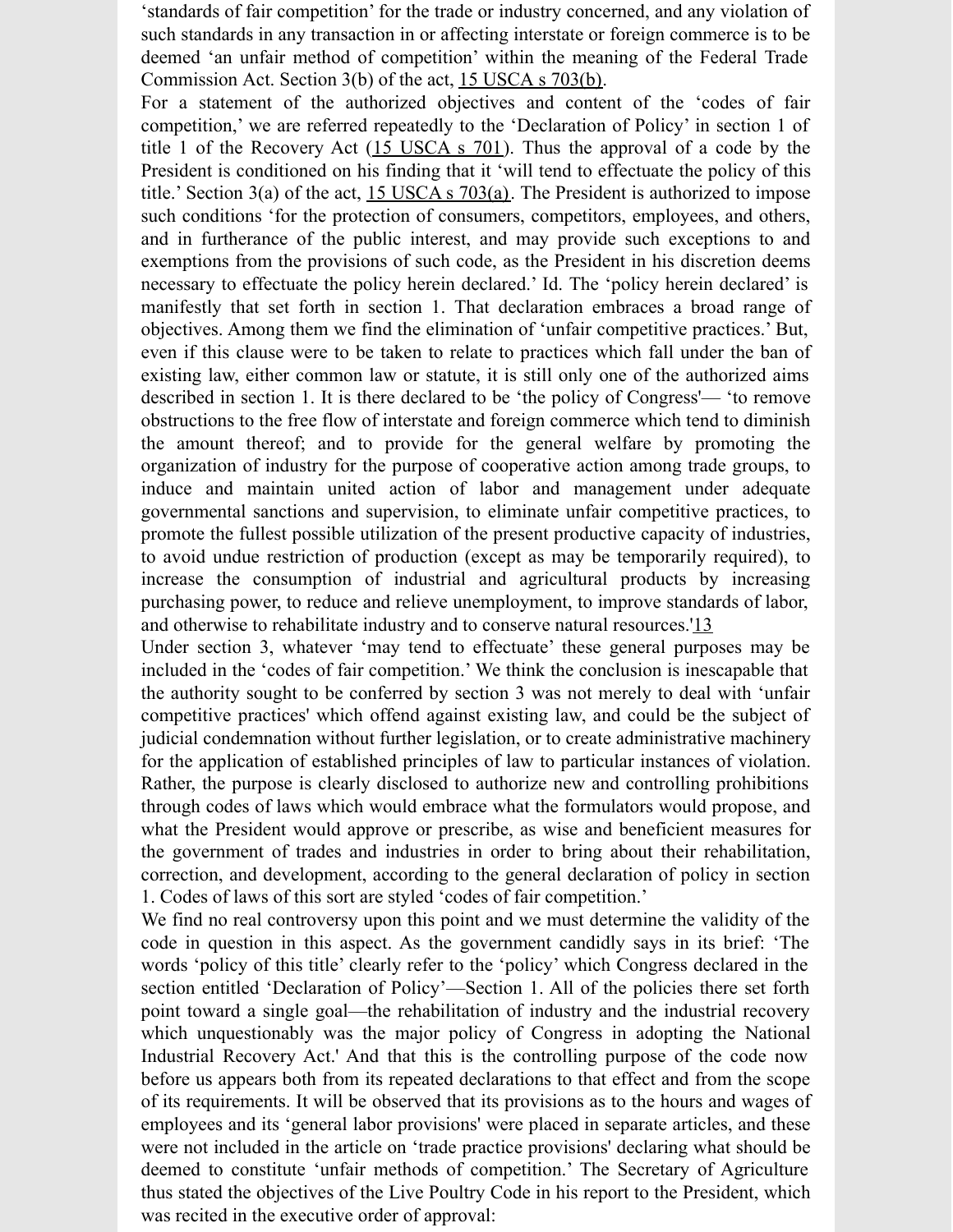'That said code will tend to effectuate the declared policy of title I of the National Industrial Recovery Act as set forth in section 1 of said act in that the terms and provisions of such code tend to: (a) Remove obstructions to the free flow of interstate and foreign commerce which tend to diminish the amount thereof: (b) to provide for the general welfare by promoting the organization of industry for the purpose of cooperative action among trade groups; (c) to eliminate unfair competitive practices; (d) to promote the fullest possible utilization of the present productive capacity of industries; (e) to avoid undue restriction of production (except as may be temporarily required); (f) to increase the consumption of industrial and agricultural products by increasing purchasing power; and (g) otherwise to rehabilitate industry and to conserve natural resources.'

The government urges that the codes will 'consist of rules of competition deemed fair for each industry by representative members of that industry—by the persons most vitally concerned and most familiar with its problems.' Instances are cited in which Congress has availed itself of such assistance; as, e.g., in the exercise of its authority over the public domain, with respect to the recognition of local customs or rules of miners as to mining claims, 14 or, in matters of a more or less technical nature, as in designating the standard height of drawbars[.15](https://1.next.westlaw.com/Document/If24576459cc111d9bdd1cfdd544ca3a4/View/FullText.html?transitionType=UniqueDocItem&contextData=(sc.Default)&userEnteredCitation=295+us+495#co_footnote_B015151935123814) But would it be seriously contended that Congress could delegate its legislative authority to trade or industrial associations or groups so as to empower them to enact the laws they deem to be wise and beneficent for the rehabilitation and expansion of their trade or industries? Could trade or industrial associations or groups be constituted legislative bodies for that purpose because such associations or groups are familiar with the problems of their enterprises? And could an effort of that sort be made valid by such a preface of generalities as to permissible aims as we find in section 1 of title 1? The answer is obvious. Such a delegation of legislative power is unknown to our law, and is utterly inconsistent with the constitutional prerogatives and duties of Congress.

The question, then, turns upon the authority which section 3 of the Recovery Act vests in the President to approve or prescribe. If the codes have standing as penal statutes, this must be due to the effect of the executive action. But Congress cannot delegate legislative power to the President to exercise an unfettered discretion to make whatever laws he thinks may be needed or advisable for the rehabilitation and expansion of trade or industry. See Panama Refining Company v. Ryan, supra, and cases there reviewed.

Accordingly we turn to the Recovery Act to ascertain what limits have been set to the exercise of the President's discretion: First, the President, as a condition of approval, is required to find that the trade or industrial associations or groups which propose a code 'impose no inequitable restrictions on admission to membership' and are 'truly representative.' That condition, however, relates only to the status of the initiators of the new laws and not to the permissible scope of such laws. Second, the President is required to find that the code is not 'designed to promote monopolies or to eliminate or oppress small enterprises and will not operate to discriminate against them.' And to this is added a proviso that the code 'shall not permit monopolies or monopolistic practices.' But these restrictions leave virtually untouched the field of policy envisaged by [section](https://1.next.westlaw.com/Link/Document/FullText?findType=L&pubNum=1000546&cite=45USCAS1&originatingDoc=If24576459cc111d9bdd1cfdd544ca3a4&refType=LQ&originationContext=document&transitionType=DocumentItem&ppcid=df098f66f6954b11933898b7a1873c82&contextData=(sc.UserEnteredCitation)) 1, and, in that wide field of legislative possibilities, the proponents of a code, refraining from monopolistic designs, may roam at will, and the President may approve or disapprove their proposals as he may see fit. That is the precise effect of the further finding that the President is to make—that the code 'will tend to effectuate the policy of this title.' While this is called a finding, it is really but a statement of an opinion as to the general effect upon the promotion of trade or industry of a scheme of laws. These are the only findings which Congress has made essential in order to put into operation a legislative code having the aims described in the 'Declaration of Policy.'

Nor is the breadth of the President's discretion left to the necessary implications of this limited requirement as to his findings. As already noted, the President in approving a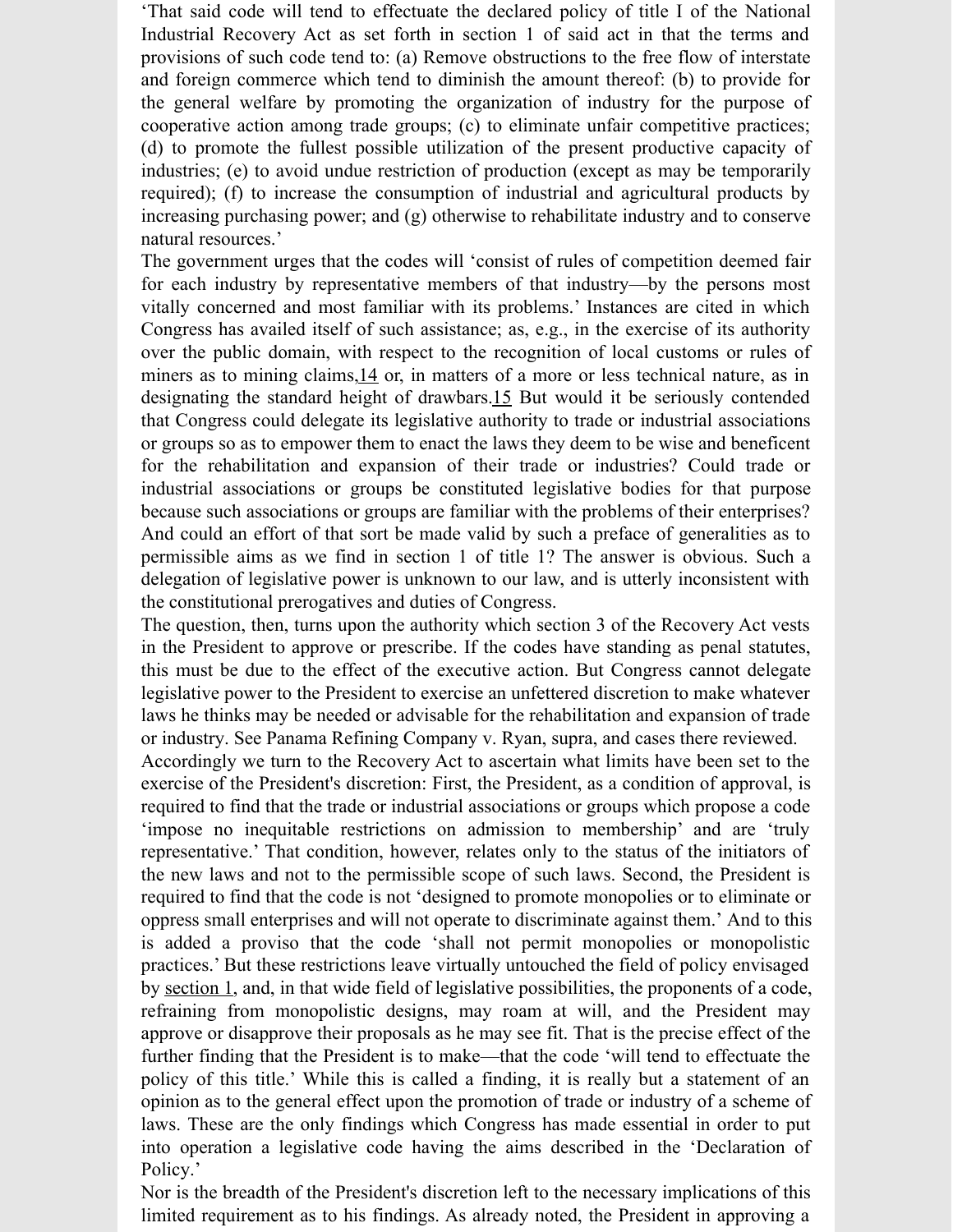code may impose his own conditions, adding to or taking from what is proposed, as 'in his discretion' he thinks necessary 'to effectuate the policy' declared by the act. Of course, he has no less liberty when he prescribes a code on his own motion or on complaint, and he is free to prescribe one if a code has not been approved. The act provides for the creation by the President of administrative agencies to assist him, but the action or reports of such agencies, or of his other assistants—their recommendations and findings in relation to the making of codes—have no sanction beyond the will of the President, who may accept, modify, or reject them as he pleases. Such recommendations or findings in no way limit the authority which section 3 undertakes to vest in the President with no other conditions than those there specified. And this authority relates to a host of different trades and industries, thus extending the President's discretion to all the varieties of laws which he may deem to be beneficial in dealing with the vast array of commercial and industrial activities throughout the country.

Such a sweeping delegation of legislative power finds no support in the decisions upon which the government especially relies. By the Interstate Commerce Act (49 USCA s 1) et seq.), Congress has itself provided a code of laws regulating the activities of the common carriers subject to the act, in order to assure the performance of their services upon just and reasonable terms, with adequate facilities and without unjust discrimination. Congress from time to time has elaborated its requirements, as needs have been disclosed. To facilitate the application of the standards prescribed by the act, Congress has provided an expert body. That administrative agency, in dealing with particular cases, is required to act upon notice and hearing, and its orders must be supported by findings of fact which in turn are sustained by evidence. Interstate Commerce [Commission](https://1.next.westlaw.com/Link/Document/FullText?findType=Y&serNum=1913100600&pubNum=708&originatingDoc=If24576459cc111d9bdd1cfdd544ca3a4&refType=RP&originationContext=document&transitionType=DocumentItem&ppcid=df098f66f6954b11933898b7a1873c82&contextData=(sc.UserEnteredCitation)) v. Louisville & Nashville Railroad Company, 227 U.S. 88, 33 S.Ct. 185, 57 L.Ed. 431; State of Florida v. United States, 282 U.S. 194, 51 S.Ct. 119, 75 L.Ed. 291; United States v. Baltimore & Ohio Railroad [Company,](https://1.next.westlaw.com/Link/Document/FullText?findType=Y&serNum=1931123940&pubNum=708&originatingDoc=If24576459cc111d9bdd1cfdd544ca3a4&refType=RP&originationContext=document&transitionType=DocumentItem&ppcid=df098f66f6954b11933898b7a1873c82&contextData=(sc.UserEnteredCitation)) 293 U.S. 454, 55 S.Ct. 268, 79 L.Ed. 587. When the [Commission](https://1.next.westlaw.com/Link/Document/FullText?findType=Y&serNum=1935124172&pubNum=708&originatingDoc=If24576459cc111d9bdd1cfdd544ca3a4&refType=RP&originationContext=document&transitionType=DocumentItem&ppcid=df098f66f6954b11933898b7a1873c82&contextData=(sc.UserEnteredCitation)) is authorized to issue, for the construction, extension, or abandonment of lines, a certificate of 'public convenience and necessity,' or to permit the acquisition by one carrier of the control of another, if that is found to be 'in the public interest,' we have pointed out that these provisions are not left without standards to guide determination. The authority conferred has direct relation to the standards prescribed for the service of common carriers, and can be exercised only upon findings, based upon evidence, with respect to particular conditions of [transportation.](https://1.next.westlaw.com/Link/Document/FullText?findType=Y&serNum=1932123409&pubNum=708&originatingDoc=If24576459cc111d9bdd1cfdd544ca3a4&refType=RP&originationContext=document&transitionType=DocumentItem&ppcid=df098f66f6954b11933898b7a1873c82&contextData=(sc.UserEnteredCitation)) New York Central Securities Corporation v. United States, 287 U.S. 12, 24, 25, 53 S.Ct. 45, 77 L.Ed. 138; Texas & Pacific Railway Co. v. Gulf, Colorado & Santa Fe Railway Co., 270 U.S. 266, 273, 46 S.Ct. 263, 70 L.Ed. 578; [Chesapeake](https://1.next.westlaw.com/Link/Document/FullText?findType=Y&serNum=1926121595&pubNum=708&originatingDoc=If24576459cc111d9bdd1cfdd544ca3a4&refType=RP&originationContext=document&transitionType=DocumentItem&ppcid=df098f66f6954b11933898b7a1873c82&contextData=(sc.UserEnteredCitation)) & Ohio Railway Co. v. United States, 283 U.S. 35, 42, 51 S.Ct. 337, 75 L.Ed. 824.

Similarly, we have held that the Radio Act of 1927 [16](https://1.next.westlaw.com/Document/If24576459cc111d9bdd1cfdd544ca3a4/View/FullText.html?transitionType=UniqueDocItem&contextData=(sc.Default)&userEnteredCitation=295+us+495#co_footnote_B016161935123814) established standards to govern radio communications, and, in view of the limited number of available broadcasting frequencies, Congress authorized allocation and licenses. The Federal Radio Commission was created as the licensing authority, in order to secure a reasonable equality of opportunity in radio transmission and reception. The authority of the Commission to grant licenses 'as public convenience, interest or necessity requires' was limited by the nature of radio communications, and by the scope, character, and quality of the services to be rendered and the relative advantages to be derived through distribution of facilities. These standards established by Congress were to be enforced upon hearing and evidence by an administrative body acting under statutory restrictions adapted to the particular activity. Federal Radio [Commission](https://1.next.westlaw.com/Link/Document/FullText?findType=Y&serNum=1933122805&pubNum=708&originatingDoc=If24576459cc111d9bdd1cfdd544ca3a4&refType=RP&originationContext=document&transitionType=DocumentItem&ppcid=df098f66f6954b11933898b7a1873c82&contextData=(sc.UserEnteredCitation)) v. Nelson Brothers Bond & Mtg. Co., 289 U.S. 266, 53 S.Ct. 627, 77 L.Ed. 1166.

In Hampton, Jr. & Company v. United States, 276 U.S. 394, 48 S.Ct. 348, 350, 72 L.Ed. 624 the question related to the 'flexible tariff [provision'](https://1.next.westlaw.com/Link/Document/FullText?findType=Y&serNum=1928126227&pubNum=708&originatingDoc=If24576459cc111d9bdd1cfdd544ca3a4&refType=RP&fi=co_pp_sp_708_350&originationContext=document&transitionType=DocumentItem&ppcid=df098f66f6954b11933898b7a1873c82&contextData=(sc.UserEnteredCitation)#co_pp_sp_708_350) of the Tariff Act of 1922[.17](https://1.next.westlaw.com/Document/If24576459cc111d9bdd1cfdd544ca3a4/View/FullText.html?transitionType=UniqueDocItem&contextData=(sc.Default)&userEnteredCitation=295+us+495#co_footnote_B017171935123814) We held that Congress had described its plan 'to secure by law the imposition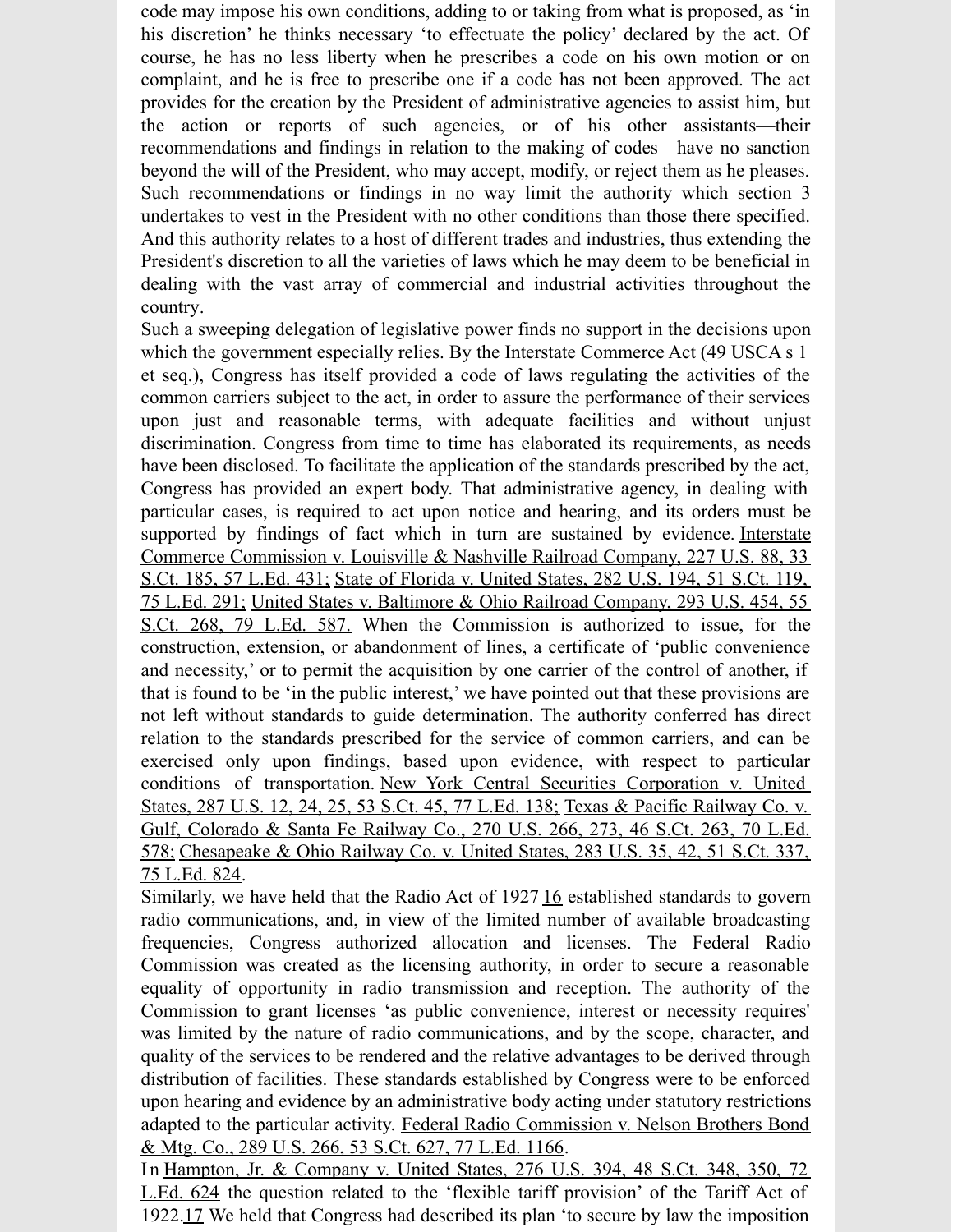of customs duties on articles of imported merchandise which should equal the difference between the cost of producing in a foreign country the articles in question and laying them down for sale in the United States, and the cost of producing and selling like or similar articles in the United States.' As the differences in cost might vary from time to time, provision was made for the investigation and determination of these differences by the executive branch so as to make 'the adjustments necessary to conform the duties to the standard [underlying](https://1.next.westlaw.com/Link/Document/FullText?findType=Y&serNum=1928126227&pubNum=780&originatingDoc=If24576459cc111d9bdd1cfdd544ca3a4&refType=RP&fi=co_pp_sp_780_404&originationContext=document&transitionType=DocumentItem&ppcid=df098f66f6954b11933898b7a1873c82&contextData=(sc.UserEnteredCitation)#co_pp_sp_780_404) that policy and plan.' Id. 276 U.S. 394, pages 404, 405, 48 S.Ct. 348, 350, 72 [L.Ed.](https://1.next.westlaw.com/Link/Document/FullText?findType=Y&serNum=1928126227&pubNum=708&originatingDoc=If24576459cc111d9bdd1cfdd544ca3a4&refType=RP&fi=co_pp_sp_708_350&originationContext=document&transitionType=DocumentItem&ppcid=df098f66f6954b11933898b7a1873c82&contextData=(sc.UserEnteredCitation)#co_pp_sp_708_350) 624. The Court found the same principle to be applicable in fixing customs duties as that which permitted Congress to exercise its rate-making power in interstate commerce, 'by declaring the rule which shall prevail in the legislative fixing of rates,' and then remitting 'the fixing of such rates' in accordance with its provisions 'to a [rate-making](https://1.next.westlaw.com/Link/Document/FullText?findType=Y&serNum=1928126227&pubNum=708&originatingDoc=If24576459cc111d9bdd1cfdd544ca3a4&refType=RP&fi=co_pp_sp_708_352&originationContext=document&transitionType=DocumentItem&ppcid=df098f66f6954b11933898b7a1873c82&contextData=(sc.UserEnteredCitation)#co_pp_sp_708_352) body.' Id. 276 U.S. 394, [page](https://1.next.westlaw.com/Link/Document/FullText?findType=Y&serNum=1928126227&pubNum=780&originatingDoc=If24576459cc111d9bdd1cfdd544ca3a4&refType=RP&fi=co_pp_sp_780_409&originationContext=document&transitionType=DocumentItem&ppcid=df098f66f6954b11933898b7a1873c82&contextData=(sc.UserEnteredCitation)#co_pp_sp_780_409) 409, 48 S.Ct. 348, 352, 72 L.Ed. 624. The Court fully recognized the limitations upon the delegation of legislative power. Id. 276 U.S. 394[,](https://1.next.westlaw.com/Link/Document/FullText?findType=Y&serNum=1928126227&pubNum=708&originatingDoc=If24576459cc111d9bdd1cfdd544ca3a4&refType=RP&originationContext=document&transitionType=DocumentItem&ppcid=df098f66f6954b11933898b7a1873c82&contextData=(sc.UserEnteredCitation)) pages 408–411, 48 S.Ct. 348, 72 L.Ed. 624.

To [summarize](https://1.next.westlaw.com/Link/Document/FullText?findType=L&pubNum=1000546&cite=15USCAS703&originatingDoc=If24576459cc111d9bdd1cfdd544ca3a4&refType=LQ&originationContext=document&transitionType=DocumentItem&ppcid=df098f66f6954b11933898b7a1873c82&contextData=(sc.UserEnteredCitation)) and conclude upon this point: Section 3 of the Recovery Act (15 USCA s 703 is without precedent. It supplies no standards for any trade, industry, or activity. It does not undertake to prescribe rules of conduct to be applied to particular states of fact determined by appropriate administrative procedure. Instead of prescribing rules of conduct, it authorizes the making of codes to prescribe them. For that legislative undertaking, section 3 sets up no standards, aside from the statement of the general aims of rehabilitation, correction, and expansion described in [section](https://1.next.westlaw.com/Link/Document/FullText?findType=L&pubNum=1000546&cite=45USCAS1&originatingDoc=If24576459cc111d9bdd1cfdd544ca3a4&refType=LQ&originationContext=document&transitionType=DocumentItem&ppcid=df098f66f6954b11933898b7a1873c82&contextData=(sc.UserEnteredCitation)) 1. In view of the scope of that broad declaration and of the nature of the few restrictions that are imposed, the discretion of the President in approving or prescribing codes, and thus enacting laws for the government of trade and industry throughout the country, is virtually unfettered. We think that the code-making authority thus conferred is an unconstitutional delegation of legislative power.

Third. The Question of the Application of the Provisions of the Live Poultry Code to Intrastate Transactions.—Although the validity of the codes (apart from the question of delegation) rests upon the commerce clause of the Constitution, section 3(a) of the act (15 [USCA](https://1.next.westlaw.com/Link/Document/FullText?findType=L&pubNum=1000546&cite=15USCAS703&originatingDoc=If24576459cc111d9bdd1cfdd544ca3a4&refType=LQ&originationContext=document&transitionType=DocumentItem&ppcid=df098f66f6954b11933898b7a1873c82&contextData=(sc.UserEnteredCitation)) s 703(a) is not in terms limited to interstate and foreign commerce. From the generality of its terms, and from the argument of the government at the bar, it would appear that section 3(a) was designed to authorize codes without that limitation. But under section 3(f) of the act (15 [USCA](https://1.next.westlaw.com/Link/Document/FullText?findType=L&pubNum=1000546&cite=15USCAS73&originatingDoc=If24576459cc111d9bdd1cfdd544ca3a4&refType=LQ&originationContext=document&transitionType=DocumentItem&ppcid=df098f66f6954b11933898b7a1873c82&contextData=(sc.UserEnteredCitation)) s 73(f) penalties are confined to violations of a code provision 'in any transaction in or affecting interstate or foreign commerce.' This aspect of the case presents the question whether the particular provisions of the Live Poultry Code, which the defendants were convicted for violating and for having conspired to violate, were within the regulating power of Congress.

These provisions relate to the hours and wages of those employed by defendants in their slaughterhouses in Brooklyn and to the sales there made to retail dealers and butchers.

Were these transactions 'in' interstate commerce? Much is made of the fact that almost all the poultry coming to New York is sent there from other states. But the code provisions, as here applied, do not concern the transportation of the poultry from other states to New York, or the transactions of the commission men or others to whom it is consigned, or the sales made by such consignees to defendants. When defendants had made their purchases, whether at the West Washington Market in New York City or at the railroad terminals serving the city, or elsewhere, the poultry was trucked to their slaughterhouses in Brooklyn for local disposition. The interstate transactions in relation to that poultry then ended. Defendants held the poultry at their slaughterhouse markets for slaughter and local sale to retail dealers and butchers who in turn sold directly to consumers. Neither the slaughtering nor the sales by defendants were transactions in interstate commerce. Brown v. Houston, 114 U.S. 622, 632, 633, 5 S.Ct. 1091, 29 L.Ed. 257; Public Utilities [Commission](https://1.next.westlaw.com/Link/Document/FullText?findType=Y&serNum=1919100353&pubNum=708&originatingDoc=If24576459cc111d9bdd1cfdd544ca3a4&refType=RP&originationContext=document&transitionType=DocumentItem&ppcid=df098f66f6954b11933898b7a1873c82&contextData=(sc.UserEnteredCitation)) v. Landon, 249 U.S. 236, 245, 39 S.Ct. 268, 63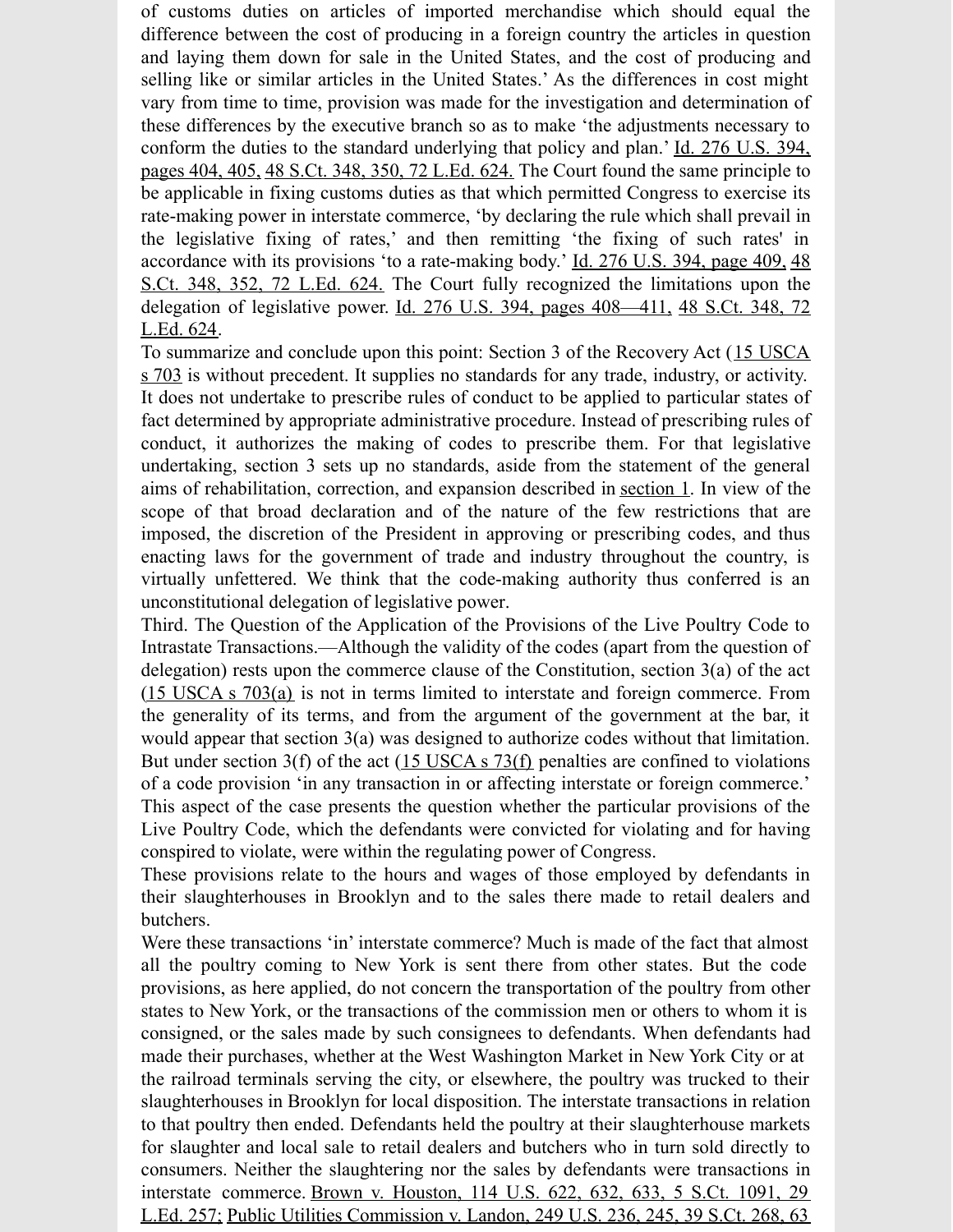L.Ed. 577; Industrial [Association](https://1.next.westlaw.com/Link/Document/FullText?findType=Y&serNum=1925124220&pubNum=708&originatingDoc=If24576459cc111d9bdd1cfdd544ca3a4&refType=RP&originationContext=document&transitionType=DocumentItem&ppcid=df098f66f6954b11933898b7a1873c82&contextData=(sc.UserEnteredCitation)) v. United States, 268 U.S. 64, 78, 79, 45 S.Ct. 403, 69 L.Ed. 849; Atlantic Coast Line R. Co. v. [Standard](https://1.next.westlaw.com/Link/Document/FullText?findType=Y&serNum=1927123608&pubNum=708&originatingDoc=If24576459cc111d9bdd1cfdd544ca3a4&refType=RP&originationContext=document&transitionType=DocumentItem&ppcid=df098f66f6954b11933898b7a1873c82&contextData=(sc.UserEnteredCitation)) Oil Co., 275 U.S. 257, 267, 48 S.Ct. 107, 72 L.Ed. 270.

The undisputed facts thus afford no warrant for the argument that the poultry handled by defendants at their slaughterhouse markets was in a 'current' or 'flow' of interstate commerce, and was thus subject to congressional regulation. The mere fact that there may be a constant flow of commodities into a state does not mean that the flow continues after the property has arrived and has become commingled with the mass of property within the state and is there held solely for local disposition and use. So far as the poultry here in question is concerned, the flow in interstate commerce had ceased. The poultry had come to a permanent rest within the state. It was not held, used, or sold by defendants in relation to any further transactions in interstate commerce and was not destined for transportation to other states. Hence decisions which deal with a stream of interstate commerce—where goods come to rest within a state temporarily and are later to go forward in interstate commerce—and with the regulations of transactions involved in that practical continuity of [movement,](https://1.next.westlaw.com/Link/Document/FullText?findType=Y&serNum=1905100375&pubNum=708&originatingDoc=If24576459cc111d9bdd1cfdd544ca3a4&refType=RP&originationContext=document&transitionType=DocumentItem&ppcid=df098f66f6954b11933898b7a1873c82&contextData=(sc.UserEnteredCitation)) are not applicable here. See Swift  $\&$ Company v. United States, 196 U.S. 375, 387, 388, 25 S.Ct. 276, 49 L.Ed. 518; Lemke v. Farmers' Grain [Company,](https://1.next.westlaw.com/Link/Document/FullText?findType=Y&serNum=1922118056&pubNum=104&originatingDoc=If24576459cc111d9bdd1cfdd544ca3a4&refType=RP&originationContext=document&transitionType=DocumentItem&ppcid=df098f66f6954b11933898b7a1873c82&contextData=(sc.UserEnteredCitation)) 258 U.S. 50, 55, 42 S.Ct. 244, 66 L.Ed. 458; Stafford v. [Wallace,](https://1.next.westlaw.com/Link/Document/FullText?findType=Y&serNum=1923120072&pubNum=708&originatingDoc=If24576459cc111d9bdd1cfdd544ca3a4&refType=RP&originationContext=document&transitionType=DocumentItem&ppcid=df098f66f6954b11933898b7a1873c82&contextData=(sc.UserEnteredCitation)) 258 U.S. 495, 519, 42 S.Ct. 397, 66 L.Ed. 735, 23 A.L.R. 229; Board of Trade of City of Chicago v. Olsen, 262 U.S. 1, 35, 43 S.Ct. 470, 67 L.Ed. 839; Tagg Bros. & [Moorhead](https://1.next.westlaw.com/Link/Document/FullText?findType=Y&serNum=1930122662&pubNum=708&originatingDoc=If24576459cc111d9bdd1cfdd544ca3a4&refType=RP&originationContext=document&transitionType=DocumentItem&ppcid=df098f66f6954b11933898b7a1873c82&contextData=(sc.UserEnteredCitation)) v. United States, 280 U.S. 420, 439, 50 S.Ct. 220, 74 L.Ed. 524.

Did the defendants' transactions directly 'affect' interstate commerce so as to be subject to federal regulation? The power of Congress extends, not only to the regulation of transactions which are part of interstate commerce, but to the protection of that commerce from injury. It matters not that the injury may be due to the conduct of those engaged in intrastate operations. Thus, Congress may protect the safety of those employed in interstate transportation, 'no matter what may be the source of the dangers which threaten it.' Southern Railway [Company](https://1.next.westlaw.com/Link/Document/FullText?findType=Y&serNum=1911103550&pubNum=708&originatingDoc=If24576459cc111d9bdd1cfdd544ca3a4&refType=RP&fi=co_pp_sp_708_4&originationContext=document&transitionType=DocumentItem&ppcid=df098f66f6954b11933898b7a1873c82&contextData=(sc.UserEnteredCitation)#co_pp_sp_708_4) v. United States, 222 U.S. 20, 27, 32 S.Ct. 2, 4, 56 L.Ed. 72. We said in Mondou v. New York, N.H. & H.R. Co. (Second Employers' Liability Cases), 223 U.S. 1, 51, 32 S.Ct. 169, 56 L.Ed. 327, 38 [L.R.A.\(N.S.\)](https://1.next.westlaw.com/Link/Document/FullText?findType=Y&serNum=1912100321&pubNum=708&originatingDoc=If24576459cc111d9bdd1cfdd544ca3a4&refType=RP&originationContext=document&transitionType=DocumentItem&ppcid=df098f66f6954b11933898b7a1873c82&contextData=(sc.UserEnteredCitation)) 44, that it is the 'effect upon interstate commerce,' not 'the source of the injury,' which is 'the criterion of congressional power.' We have held that, in dealing with common carriers engaged in both interstate and intrastate commerce, the dominant authority of Congress necessarily embraces the right to control their intrastate operations in all matters having such a close and substantial relation to interstate traffic that the control is essential or appropriate to secure the freedom of that traffic from interference or unjust discrimination and to promote the efficiency of the interstate service. Houston, E. & W.T.R. Co. v. U.S. (The Shreveport Case), 234 U.S. 342, 351, 352, 34 S.Ct. 833, 58 L.Ed. 1341; Railroad [Commission](https://1.next.westlaw.com/Link/Document/FullText?findType=Y&serNum=1922118039&pubNum=104&originatingDoc=If24576459cc111d9bdd1cfdd544ca3a4&refType=RP&originationContext=document&transitionType=DocumentItem&ppcid=df098f66f6954b11933898b7a1873c82&contextData=(sc.UserEnteredCitation)) of State of Wisconsin v. Chicago, Burlington & Quincy R. Co., 257 U.S. 563, 588, 42 S.Ct. 232, 66 L.Ed. 371, 22 A.L.R. 1086. And combinations and conspiracies to restrain interstate commerce, or to monopolize any part of it, are none the less within the reach of the Anti-Trust Act (15 [USCA](https://1.next.westlaw.com/Link/Document/FullText?findType=L&pubNum=1000546&cite=15USCAS1&originatingDoc=If24576459cc111d9bdd1cfdd544ca3a4&refType=LQ&originationContext=document&transitionType=DocumentItem&ppcid=df098f66f6954b11933898b7a1873c82&contextData=(sc.UserEnteredCitation)) s 1 et seq.) because the conspirators seek to attain their end by means of intrastate activities. [Coronado](https://1.next.westlaw.com/Link/Document/FullText?findType=Y&serNum=1925121304&pubNum=708&originatingDoc=If24576459cc111d9bdd1cfdd544ca3a4&refType=RP&originationContext=document&transitionType=DocumentItem&ppcid=df098f66f6954b11933898b7a1873c82&contextData=(sc.UserEnteredCitation)) Coal Company v. United Mine Workers, 268 U.S. 295, 310, 45 S.Ct. 551, 69 L.Ed. 963; Bedford Cut Stone Company v. Journeyman Stone Cutters' [Association,](https://1.next.westlaw.com/Link/Document/FullText?findType=Y&serNum=1927123634&pubNum=780&originatingDoc=If24576459cc111d9bdd1cfdd544ca3a4&refType=RP&fi=co_pp_sp_780_46&originationContext=document&transitionType=DocumentItem&ppcid=df098f66f6954b11933898b7a1873c82&contextData=(sc.UserEnteredCitation)#co_pp_sp_780_46) 274 U.S. 37, 46, 47 S.Ct. 522, 71 L.Ed. 916, 54 A.L.R. 791.

We recently had occasion, in Local 167 V. United States, 291 U.S. 293, 54 S.Ct. 396, 78 L.Ed. 804, to apply this principle in [connection](https://1.next.westlaw.com/Link/Document/FullText?findType=Y&serNum=1934124224&pubNum=708&originatingDoc=If24576459cc111d9bdd1cfdd544ca3a4&refType=RP&originationContext=document&transitionType=DocumentItem&ppcid=df098f66f6954b11933898b7a1873c82&contextData=(sc.UserEnteredCitation)) with the live poultry industry. That was a suit to enjoin a conspiracy to restrain and monopolize interstate commerce in violation of the Anti-Trust Act. It was shown that marketmen, teamsters, and slaughterers (shochtim) had conspired to burden the free movement of live poultry into the metropolitan area in and about New York City. Marketmen had organized an association, had allocated retailers among themselves, and had agreed to increase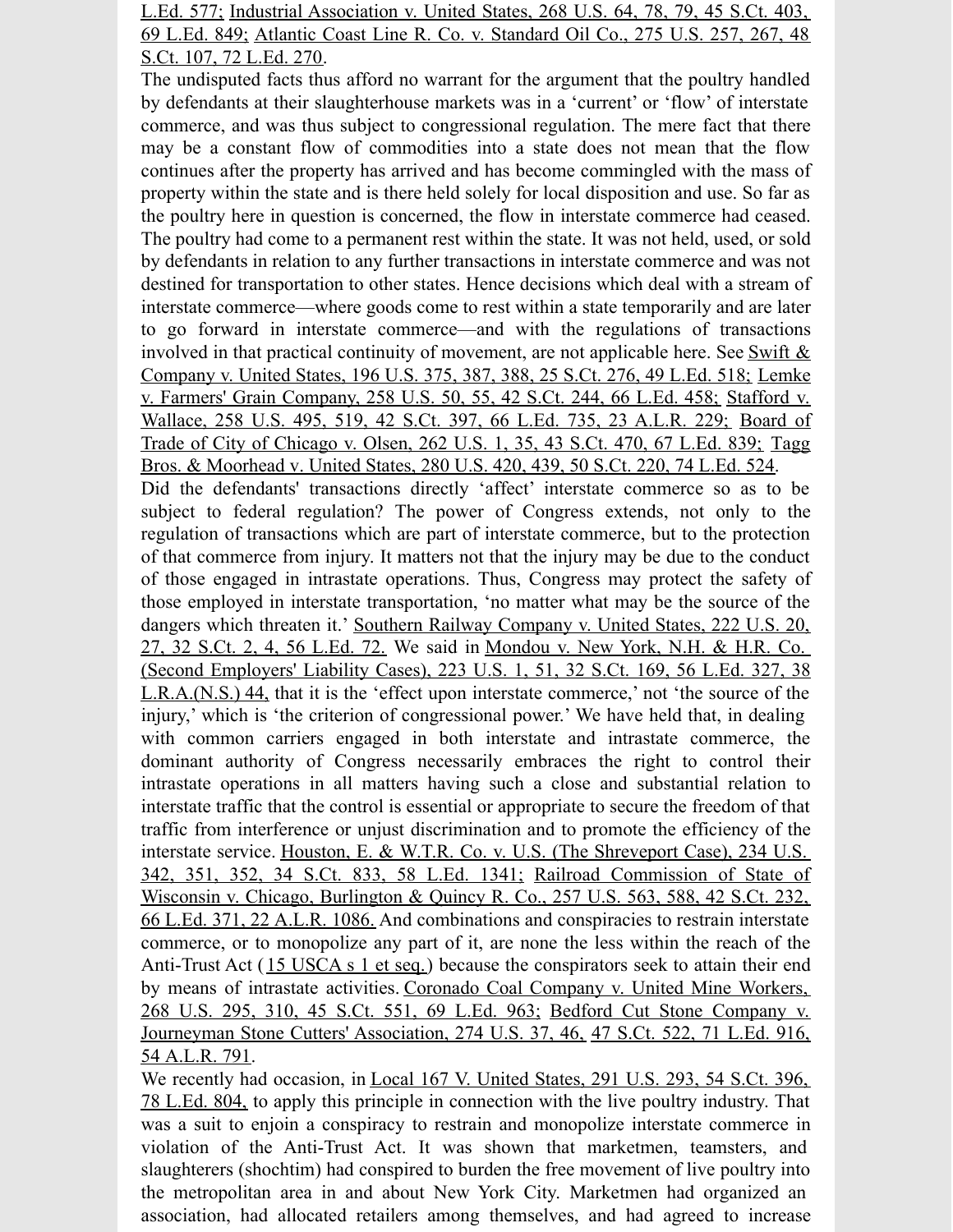prices. To accomplish their objects, large amounts of money were raised by levies upon poultry sold, men were hired to obstruct the business of dealers who resisted, wholesalers and retailers were spied upon, and by violence and other forms of intimidation were prevented from freely purchasing live poultry. Teamsters refused to handle poultry for recalcitrant marketmen, and members of the shochtim union refused to slaughter. In view of the proof of that conspiracy, we said that it was unnecessary to decide when interstate commerce ended and when intrastate commerce began. We found that the proved interference by the conspirators 'with the unloading, the transportation, the sales by marketmen to retailers, the prices charged, and the amount of profits exacted' operated 'substantially and directly to restrain and burden the untrammelled shipment and movement of the poultry,' while unquestionably it was in interstate commerce. The intrastate acts of the conspirators were included in the injunction because that was found to be necessary for the protection of interstate [commerce](https://1.next.westlaw.com/Link/Document/FullText?findType=Y&serNum=1934124224&pubNum=780&originatingDoc=If24576459cc111d9bdd1cfdd544ca3a4&refType=RP&fi=co_pp_sp_780_297&originationContext=document&transitionType=DocumentItem&ppcid=df098f66f6954b11933898b7a1873c82&contextData=(sc.UserEnteredCitation)#co_pp_sp_780_297) against the attempted and illegal restraint. Id. 291 U.S. 293, pp. 297, 299, 300, 54 S.Ct. 396, 398, 78 [L.Ed.](https://1.next.westlaw.com/Link/Document/FullText?findType=Y&serNum=1934124224&pubNum=708&originatingDoc=If24576459cc111d9bdd1cfdd544ca3a4&refType=RP&fi=co_pp_sp_708_398&originationContext=document&transitionType=DocumentItem&ppcid=df098f66f6954b11933898b7a1873c82&contextData=(sc.UserEnteredCitation)#co_pp_sp_708_398) 804.

The instant case is not of that sort. This is not a prosecution for a conspiracy to restrain or monopolize interstate commerce in violation of the Anti-Trust Act. Defendants have been convicted, not upon direct charges of injury to interstate commerce or of interference with persons engaged in that commerce, but of violations of certain provisions of the Live Poultry Code and of conspiracy to commit these violations. Interstate commerce is brought in only upon the charge that violations of these provisions—as to hours and wages of employees and local sales—'affected' interstate commerce.

In determining how far the federal government may go in controlling intrastate transactions upon the ground that they 'affect' interstate commerce, there is a necessary and well-established distinction between direct and indirect effects. The precise line can be drawn only as individual cases arise, but the distinction is clear in principle. Direct effects are illustrated by the railroad cases we have cited, as, e.g., the effect of failure to use prescribed safety appliances on railroads which are the highways of both interstate and intrastate commerce, injury to an employee engaged in interstate transportation by the negligence of an employee engaged in an intrastate movement, the fixing of rates for intrastate transportation which unjustly discriminate against interstate commerce. But where the effect of intrastate transactions upon interstate commerce is merely indirect, such transactions remain within the domain of state power. If the commerce clause were construed to reach all enterprises and transactions which could be said to have an indirect effect upon interstate commerce, the federal authority would embrace practically all the activities of the people, and the authority of the state over its domestic concerns would exist only by sufferance of the federal government. Indeed, on such a theory, even the development of the state's commercial facilities would be subject to federal control. As we said in Simpson v. Shepard (Minnesota Rate Case), 230 U.S. 352, 410, 33 S.Ct. 729, 745, 57 L.Ed. 1511, 48 L.R.A. (N.S.) 1151, Ann. Cas. 1916A, 18: 'In the intimacy of [commercial](https://1.next.westlaw.com/Link/Document/FullText?findType=Y&serNum=1913100522&pubNum=708&originatingDoc=If24576459cc111d9bdd1cfdd544ca3a4&refType=RP&fi=co_pp_sp_708_745&originationContext=document&transitionType=DocumentItem&ppcid=df098f66f6954b11933898b7a1873c82&contextData=(sc.UserEnteredCitation)#co_pp_sp_708_745) relations, much that is done in the superintendence of local matters may have an indirect bearing upon interstate commerce. The development of local resources and the extension of local facilities may have a very important effect upon communities less favored, and to an appreciable degree alter the course of trade. The freedom of local trade may stimulate interstate commerce, while restrictive measures within the police power of the state, enacted exclusively with respect to internal business, as distinguished from interstate traffic, may in their reflex or indirect influence diminish the latter and reduce the volume of articles [transported](https://1.next.westlaw.com/Link/Document/FullText?findType=Y&serNum=1888180229&pubNum=708&originatingDoc=If24576459cc111d9bdd1cfdd544ca3a4&refType=RP&originationContext=document&transitionType=DocumentItem&ppcid=df098f66f6954b11933898b7a1873c82&contextData=(sc.UserEnteredCitation)) into or out of the state.' See, also, Kidd v. Pearson, 128 U.S. 1, 21, 9 S.Ct. 6, 32 L.Ed. 346; Heisler v. Thomas [Colliery](https://1.next.westlaw.com/Link/Document/FullText?findType=Y&serNum=1922117984&pubNum=708&originatingDoc=If24576459cc111d9bdd1cfdd544ca3a4&refType=RP&originationContext=document&transitionType=DocumentItem&ppcid=df098f66f6954b11933898b7a1873c82&contextData=(sc.UserEnteredCitation)) Co., 260 U.S. 245, 259, 260, 43 S.Ct. 83, 67 L.Ed. 237.

The distinction between direct and indirect effects has been clearly recognized in the application of the Anti-Trust Act. Where a combination or conspiracy is formed, with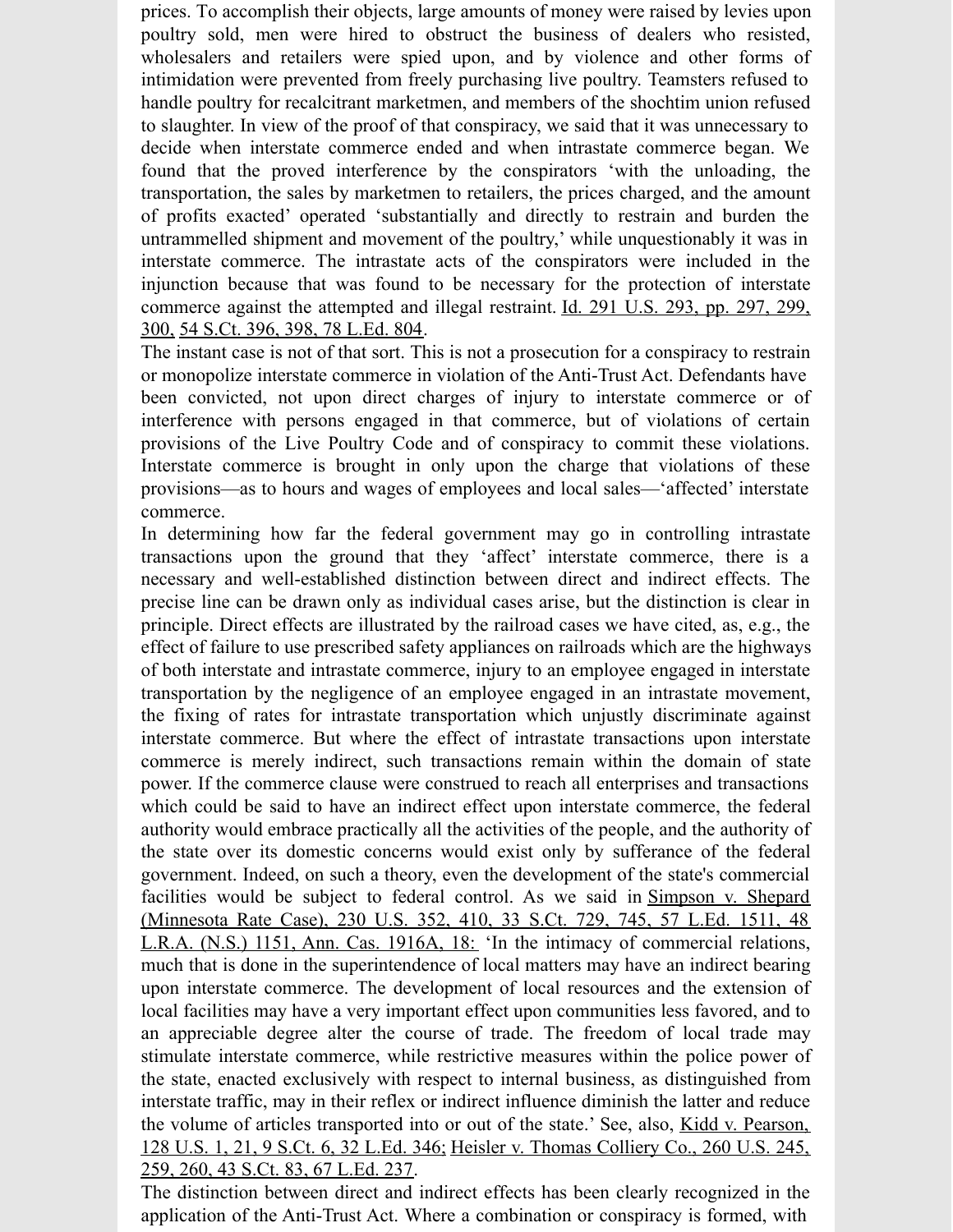the intent to restrain interstate commerce or to monopolize any part of it, the violation of the statute is clear. [Coronado](https://1.next.westlaw.com/Link/Document/FullText?findType=Y&serNum=1925121304&pubNum=708&originatingDoc=If24576459cc111d9bdd1cfdd544ca3a4&refType=RP&originationContext=document&transitionType=DocumentItem&ppcid=df098f66f6954b11933898b7a1873c82&contextData=(sc.UserEnteredCitation)) Coal Company v. United Mine Workers, 268 U.S. 295, 310, 45 S.Ct. 551, 69 L.Ed. 963. But, where that intent is absent, and the objectives are limited to intrastate activities, the fact that there may be an indirect effect upon interstate commerce does not subject the parties to the federal statute, notwithstanding its broad provisions. This principle has frequently been applied in litigation growing out of labor disputes. United Mine Workers v. Coronado Coal [Company,](https://1.next.westlaw.com/Link/Document/FullText?findType=Y&serNum=1922117877&pubNum=104&originatingDoc=If24576459cc111d9bdd1cfdd544ca3a4&refType=RP&originationContext=document&transitionType=DocumentItem&ppcid=df098f66f6954b11933898b7a1873c82&contextData=(sc.UserEnteredCitation)) 259 U.S. 344, 410, 411, 42 S.Ct. 570, 66 L.Ed. 975, 27 A.L.R. 762; United Leather Workers' [International](https://1.next.westlaw.com/Link/Document/FullText?findType=Y&serNum=1924120893&pubNum=104&originatingDoc=If24576459cc111d9bdd1cfdd544ca3a4&refType=RP&originationContext=document&transitionType=DocumentItem&ppcid=df098f66f6954b11933898b7a1873c82&contextData=(sc.UserEnteredCitation)) Union v. Herkert, 265 U.S. 457, 464—467, 44 S.Ct. 623, 68 L.Ed. 1104, 33 A.L.R. 566; Industrial [Association](https://1.next.westlaw.com/Link/Document/FullText?findType=Y&serNum=1925124220&pubNum=708&originatingDoc=If24576459cc111d9bdd1cfdd544ca3a4&refType=RP&originationContext=document&transitionType=DocumentItem&ppcid=df098f66f6954b11933898b7a1873c82&contextData=(sc.UserEnteredCitation)) v. United States, 268 U.S. 64, 82, 45 S.Ct. 403, 69 L.Ed. 849; Levering & [Garrigues](https://1.next.westlaw.com/Link/Document/FullText?findType=Y&serNum=1933130492&pubNum=708&originatingDoc=If24576459cc111d9bdd1cfdd544ca3a4&refType=RP&fi=co_pp_sp_708_551&originationContext=document&transitionType=DocumentItem&ppcid=df098f66f6954b11933898b7a1873c82&contextData=(sc.UserEnteredCitation)#co_pp_sp_708_551) v. Morrin, 289 U.S. 103, 107, 108, 53 S.Ct. 549, 551, 77 L.Ed. 1062. In the case last cited we quoted with approval the rule that had been stated and applied in Industrial Association v. United States, supra, after review of the decisions, as follows: 'The alleged conspiracy, and the acts here complained of, spent their intended and direct force upon a local situation for building is as essentially local as mining, manufacturing or growing crops—and if, by resulting diminution of the commercial demand, interstate trade was curtailed either generally or in specific instances that was a fortuitous consequence so remote and indirect as plainly to cause it to fall outside the reach of the [Sherman](https://1.next.westlaw.com/Link/Document/FullText?findType=L&pubNum=1000546&cite=15USCAS1&originatingDoc=If24576459cc111d9bdd1cfdd544ca3a4&refType=LQ&originationContext=document&transitionType=DocumentItem&ppcid=df098f66f6954b11933898b7a1873c82&contextData=(sc.UserEnteredCitation)) Act (15 USCA ss)  $1 - 7$ , [15](https://1.next.westlaw.com/Link/Document/FullText?findType=L&pubNum=1000546&cite=15USCAS15&originatingDoc=If24576459cc111d9bdd1cfdd544ca3a4&refType=LQ&originationContext=document&transitionType=DocumentItem&ppcid=df098f66f6954b11933898b7a1873c82&contextData=(sc.UserEnteredCitation)) note).'

While these decisions related to the application of the Federal statute, and not to its constitutional validity, the distinction between direct and indirect effects of intrastate transactions upon interstate commerce must be recognized as a fundamental one, essential to the maintenance of our constitutional system. Otherwise, as we have said, there would be virtually no limit to the federal power, and for all practical purposes we should have a completely centralized government. We must consider the provisions here in question in the light of this distinction.

The question of chief importance relates to the provisions of the code as to the hours and wages of those employed in defendants' slaughterhouse markets. It is plain that these requirements are imposed in order to govern the details of defendants' management of their local business. The persons employed in slaughtering and selling in local trade are not employed in interstate commerce. Their hours and wages have no direct relation to interstate commerce. The question of how many hours these employees should work and what they should be paid differs in no essential respect from similar questions in other local businesses which handle commodities brought into a state and there dealt in as a part of its internal commerce. This appears from an examination of the considerations urged by the government with respect to conditions in the poultry trade. Thus, the government argues that hours and wages affect prices; that slaughterhouse men sell at a small margin above operating costs; that labor represents 50 to 60 per cent. of these costs; that a slaughterhouse operator paying lower wages or reducing his cost by exacting long hours of work translates his saving into lower prices; that this results in demands for a cheaper grade of goods: and that the cutting of prices brings about a demoralization of the price structure. Similar conditions may be adduced in relation to other businesses. The argument of the government proves too much. If the federal government may determine the wages and hours of employees in the internal commerce of a state, because of their relation to cost and prices and their indirect effect upon interstate commerce, it would seem that a similar control might be exerted over other elements of cost, also affecting prices, such as the number of employees, rents, advertising, methods of doing business, etc. All the processes of production and distribution that enter into cost could likewise be controlled. If the cost of doing an intrastate business is in itself the permitted object of federal control, the extent of the regulation of cost would be a question of discretion and not of power.

The government also makes the point that efforts to enact state legislation establishing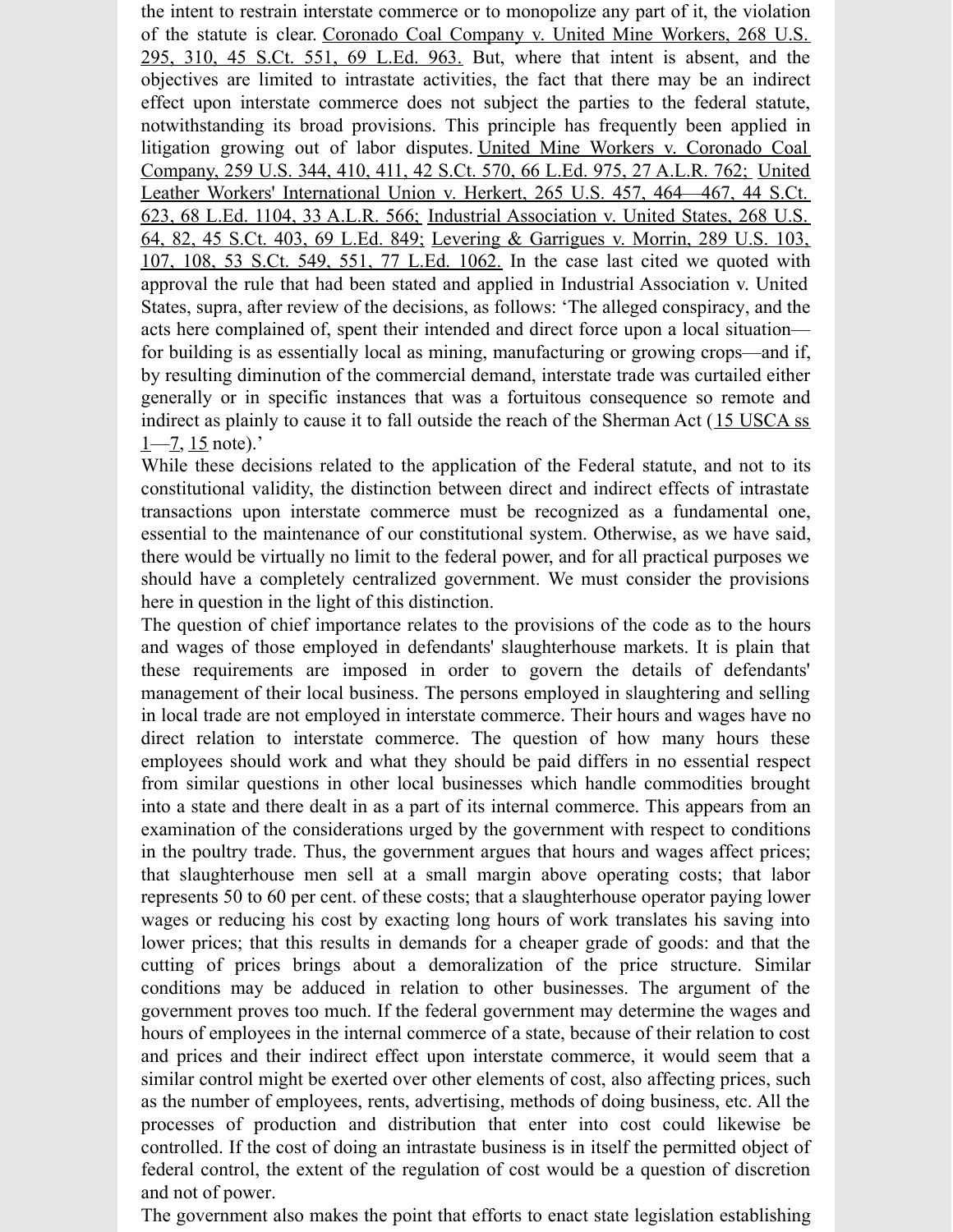high labor standards have been impeded by the belief that, unless similar action is taken generally, commerce will be diverted from the states adopting such standards, and that this fear of diversion has led to demands for federal legislation on the subject of wages and hours. The apparent implication is that the federal authority under the commerce clause should be deemed to extend to the establishment of rules to govern wages and hours in intrastate trade and industry generally throughout the country, thus overriding the authority of the states to deal with domestic problems arising from labor conditions in their internal commerce.

It is not the province of the Court to consider the economic advantages or disadvantages of such a centralized system. It is sufficient to say that the Federal Constitution does not provide for it. Our growth and development have called for wide use of the commerce power of the federal government in its control over the expanded activities of interstate commerce and in protecting that commerce from burdens, interferences, and conspiracies to restrain and monopolize it. But the authority of the federal government may not be pushed to such an extreme as to destroy the distinction, which the commerce clause itself establishes, between commerce 'among the several States' and the internal concerns of a state. The same answer must be made to the contention that is based upon the serious economic situation which led to the passage of the Recovery Act—the fall in prices, the decline in wages and employment, and the curtailment of the market for commodities. Stress is laid upon the great importance of maintaining wage distributions which would provide the necessary stimulus in starting 'the cumulative forces making for expanding commercial activity.' Without in any way disparaging this motive, it is enough to say that the recuperative efforts of the federal government must be made in a manner consistent with the authority granted by the Constitution.

We are of the opinion that the attempt through the provisions of the code to fix the hours and wages of employees of defendants in their intrastate business was not a valid exercise of federal power.

The other violations for which defendants were convicted related to the making of local sales. Ten counts, for violation of the provision as to 'straight killing,' were for permitting customers to make 'selections of individual chickens taken from particular coops and half coops.' Whether or not this practice is good or bad for the local trade, its effect, if any, upon interstate commerce was only indirect. The same may be said of violations of the code by intrastate transactions consisting of the sale 'of an unfit chicken' and of sales which were not in accord with the ordinances of the city of New York. The requirement of reports as to prices and volumes of defendants' sales was incident to the effort to control their intrastate business.

In view of these conclusions, we find it unnecessary to discuss other questions which have been raised as to the validity of certain provisions of the code under the due process clause of the Fifth Amendment.

On both the grounds we have discussed, the attempted delegation of legislative power and the attempted regulation of intrastate transactions which affect interstate commerce only indirectly, we hold the code provisions here in question to be invalid and that the judgment of conviction must be reversed.

No. 854—reversed.

No. 864—affirmed.

Footnotes

[1](https://1.next.westlaw.com/Document/If24576459cc111d9bdd1cfdd544ca3a4/View/FullText.html?transitionType=UniqueDocItem&contextData=(sc.UserEnteredCitation)&userEnteredCitation=295+us+495#co_fnRef_B00111935123814_ID0EPLAG) The full title of the Code is 'Code of Fair Competition for the Live Poultry Industry of the Metropolitan Area in and about the City of New York.'

[2](https://1.next.westlaw.com/Document/If24576459cc111d9bdd1cfdd544ca3a4/View/FullText.html?transitionType=UniqueDocItem&contextData=(sc.UserEnteredCitation)&userEnteredCitation=295+us+495#co_fnRef_B00221935123814_ID0EWLAG) The indictment contained 60 counts, of which 27 counts were dismissed by the trial court, and on 14 counts the defendants were acquitted.

[3](https://1.next.westlaw.com/Document/If24576459cc111d9bdd1cfdd544ca3a4/View/FullText.html?transitionType=UniqueDocItem&contextData=(sc.UserEnteredCitation)&userEnteredCitation=295+us+495#co_fnRef_B00331935123814_ID0ECRAG) Act of June 16, 1933, c. 90, 48 Stat. 195, 196; 15 [U.S.C.](https://1.next.westlaw.com/Link/Document/FullText?findType=L&pubNum=1000546&cite=15USCAS703&originatingDoc=If24576459cc111d9bdd1cfdd544ca3a4&refType=LQ&originationContext=document&transitionType=DocumentItem&ppcid=32cf866c5e974e47bcea441588d3d9e2&contextData=(sc.UserEnteredCitation)) s 703 (15 [USCA](https://1.next.westlaw.com/Link/Document/FullText?findType=L&pubNum=1000546&cite=15USCAS703&originatingDoc=If24576459cc111d9bdd1cfdd544ca3a4&refType=LQ&originationContext=document&transitionType=DocumentItem&ppcid=32cf866c5e974e47bcea441588d3d9e2&contextData=(sc.UserEnteredCitation)) s 703). [4](https://1.next.westlaw.com/Document/If24576459cc111d9bdd1cfdd544ca3a4/View/FullText.html?transitionType=UniqueDocItem&contextData=(sc.UserEnteredCitation)&userEnteredCitation=295+us+495#co_fnRef_B00441935123814_ID0EMRAG) 'Codes of fair competition.

'Sec. 3. (a) Upon the application to the President by one or more trade or industrial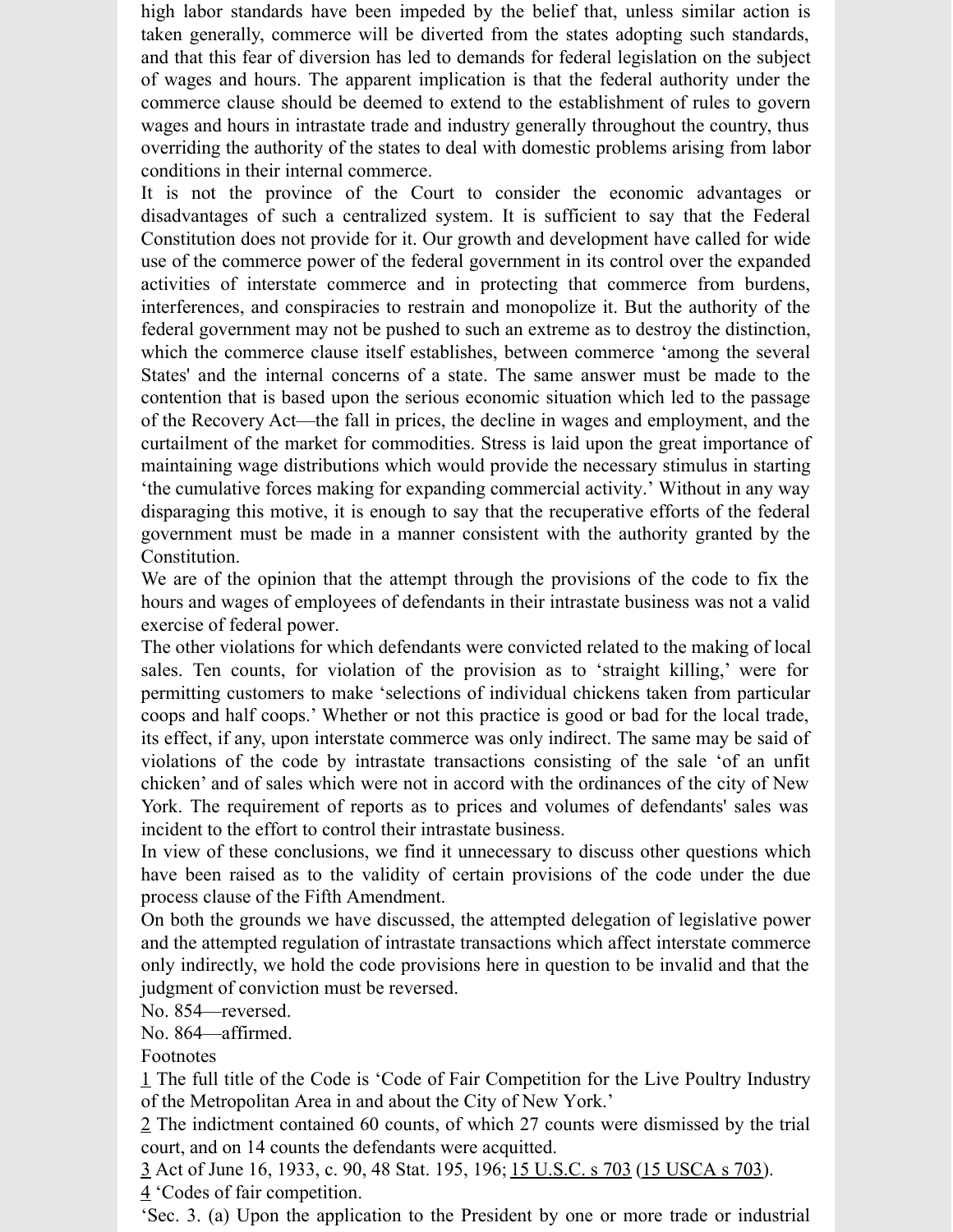associations or groups, the President may approve a code or codes of fair competition for the trade or industry or subdivision thereof, represented by the applicant or applicants, if the President finds (1) that such associations or groups impose no inequitable restrictions on admission to membership therein and are truly representative of such trades or industries or subdivisions thereof, and (2) that such code or codes are not designed to promote monopolies or to eliminate or oppress small enterprises and will not operate to discriminate against them, and will tend to effectuate the policy of this title: Provided, That such code or codes shall not permit monopolies or monopolistic practices: Provided further, That where such code or codes affect the services and welfare of persons engaged in other steps of the economic process, nothing in this section shall deprive such persons of the right to be heard prior to approval by the President of such code or codes. The President may, as a condition of his approval of any such code, impose such conditions (including requirements for the making of reports and the keeping of accounts) for the protection of consumers, competitors, employees, and others, and in furtherance of the public interest, and may provide such exceptions to and exemptions from the provisions of such code. as the President in his discretion deems necessary to effectuate the policy herein declared.

'(b) After the President shall have approved any such code, the provisions of such code shall be the standards of fair competition for such trade or industry or subdivision thereof. Any violation of such standards in any transaction in or affecting interstate or foreign commerce shall be deemed an unfair method of competition in commerce within the meaning of the Federal Trade Commission Act, as amended (chapter 2 of this title); but nothing in this title (chapter) shall be construed to impair the powers of the Federal Trade Commission under such Act, as amended (chapter 2).

'(c) The several district courts of the United States are hereby invested with jurisdiction to prevent and restrain violations of any code of fair competition approved under this title (chapter); and it shall be the duty of the several district attorneys of the United States, in their respective districts, under the direction of the Attorney General, to institute proceedings in equity to prevent and restrain such violations.

'(d) Upon his own motion, or if complaint is made to the President that abuses inimical to the public interest and contrary to the policy herein declared are prevalent in any trade or industry or subdivision thereof, and if no code of fair competition therefor has theretofore been approved by the President, the President, after such public notice and hearing as he shall specify, may prescribe and approve a code of fair competition for such trade or industry or subdivision thereof, which shall have the same effect as a code of fair competition approved by the President under subsection (a) of this section. \* \* \* '(f) When a code of fair competition has been approved or prescribed by the President under this title (chapter), any violation of any provision thereof in any transaction in or affecting interstate or foreign commerce shall be a misdemeanor and upon conviction thereof an offender shall be fined not more than \$500 for each offense, and each day such violation continues shall be deemed a separate offense.'

[5](https://1.next.westlaw.com/Document/If24576459cc111d9bdd1cfdd544ca3a4/View/FullText.html?transitionType=UniqueDocItem&contextData=(sc.UserEnteredCitation)&userEnteredCitation=295+us+495#co_fnRef_B00551935123814_ID0E34AG) The executive order is as follows:

'Executive Order.

'Approval of Code of Fair Competition for the Live Poultry Industry of the Metropolitan Area in and about the City of New York.

'Whereas, the Secretary of Agriculture and the Administrator of the National Industrial Recovery Act having rendered their separate reports and recommendations and findings on the provisions of said code, coming within their respective jurisdictions, as set forth in the [Executive](https://1.next.westlaw.com/Link/Document/FullText?findType=Y&cite=EXECORDERNO6182&originatingDoc=If24576459cc111d9bdd1cfdd544ca3a4&refType=DE&originationContext=document&transitionType=DocumentItem&ppcid=32cf866c5e974e47bcea441588d3d9e2&contextData=(sc.UserEnteredCitation)) Order No. 6182 of June 26, 1933, as supplemented by [Executive](https://1.next.westlaw.com/Link/Document/FullText?findType=Y&cite=EXECORDERNO6207&originatingDoc=If24576459cc111d9bdd1cfdd544ca3a4&refType=DE&originationContext=document&transitionType=DocumentItem&ppcid=32cf866c5e974e47bcea441588d3d9e2&contextData=(sc.UserEnteredCitation)) Order No. 6207 of July 21, 1933, and Executive Order N. 6345 of October 20, 1933, as amended by [Executive](https://1.next.westlaw.com/Link/Document/FullText?findType=Y&cite=EXECORDERNO6551&originatingDoc=If24576459cc111d9bdd1cfdd544ca3a4&refType=DE&originationContext=document&transitionType=DocumentItem&ppcid=32cf866c5e974e47bcea441588d3d9e2&contextData=(sc.UserEnteredCitation)) Order No. 6551 of January 8, 1934;

'Now, therefore, I, Franklin D. Roosevelt, President of the United States, pursuant to the authority vested in me by title I of the National Industrial Recovery Act, approved June 16, 1933, and otherwise, do hereby find that: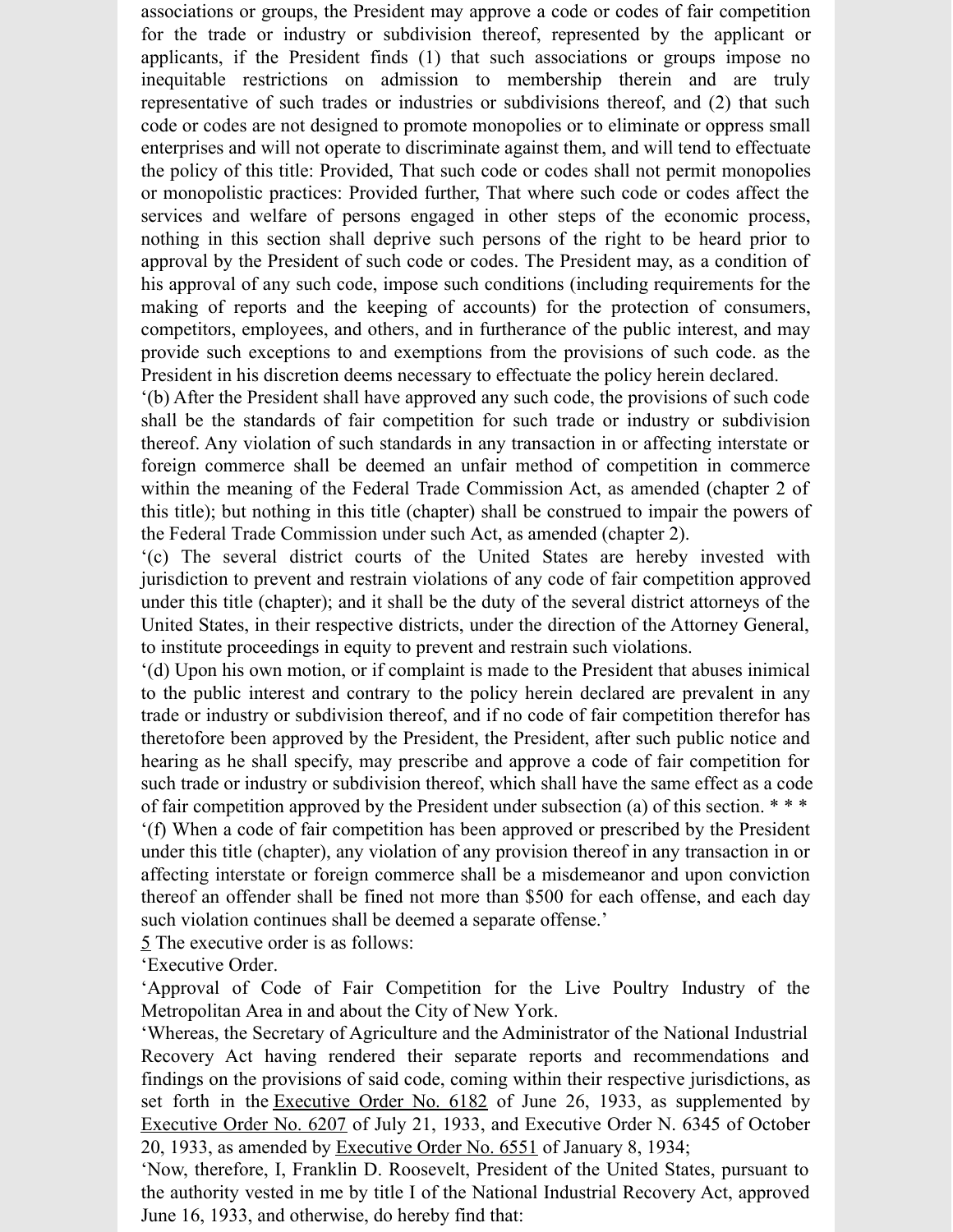'1. An application has been duly made, pursuant to and in full compliance with the provisions of title I of the National Industrial Recovery Act, approved June 16, 1933, for my approval of a code of fair competition for the live poultry industry in the metropolitan area in and about the City of New York; and

'2. Due notice and opportunity for hearings to interested parties have been given pursuant to the provisions of the act and regulations thereunder; and,

'3. Hearings have been held upon said code, pursuant to such notice and pursuant to the pertinent provisions of the act and regulations thereunder; and

'4. Said code of fair competition constitutes a code of fair competition, as contemplated by the act and complies in all respects with the pertinent provisions of the act, including clauses (1) and (2) of [subsection](https://1.next.westlaw.com/Link/Document/FullText?findType=L&pubNum=1000546&cite=1USCAS3&originatingDoc=If24576459cc111d9bdd1cfdd544ca3a4&refType=LQ&originationContext=document&transitionType=DocumentItem&ppcid=32cf866c5e974e47bcea441588d3d9e2&contextData=(sc.UserEnteredCitation)) (a) of section  $\overline{3}$  of title I of the act; and

'5. It appears, after due consideration, that said code of fair competition will tend to effectuate the policy of Congress as declared in section 1 of title I of the act.

'Now, therefore, I, Franklin D. Roosevelt, President of the United States, pursuant to the authority vested in me by title I of the National Industrial Recovery Act, approved June 16, 1933, and otherwise, do hereby approve said Code of Fair Competition for the Live Poultry Industry in the Metropolitan Area in and about the City of New York.

'Franklin D. Roosevelt,

'President of the United States.

'The White House,

'April 13, 1934.'

[6](https://1.next.westlaw.com/Document/If24576459cc111d9bdd1cfdd544ca3a4/View/FullText.html?transitionType=UniqueDocItem&contextData=(sc.UserEnteredCitation)&userEnteredCitation=295+us+495#co_fnRef_B00661935123814_ID0EY6AG) The Administrator for Industrial Recovery stated in his report that the Code had been sponsored by trade associations representing about 350 wholesale firms, 150 retail shops, and 21 commission agencies; that these associations represented about 90 per cent. of the live poultry industry by numbers and volume of business; and that the industry as defined in the code supplies the consuming public with practically all the live poultry coming into the metropolitan area from forty-one states and transacted an aggreagate annual business of approximately \$90,000,000. He further said that about 1,610 employees were engaged in the industry; that it had suffered severely on account of the prevailing economic conditions and because of unfair methods of competition and the abuses that had developed as a result of the 'uncontrolled methods of doing business'; and that these conditions had reduced the number of employees by approximately 40 per cent. He added that the report of the Research and Planning Division indicated that the code would bring about an increase in wages of about 20 per cent. in this industry and an increase in employment of 19.2 per cent.

[7](https://1.next.westlaw.com/Document/If24576459cc111d9bdd1cfdd544ca3a4/View/FullText.html?transitionType=UniqueDocItem&contextData=(sc.UserEnteredCitation)&userEnteredCitation=295+us+495#co_fnRef_B00771935123814_ID0EWFBG) The prohibition in the code (article VII, s 14) was as follows: 'Straight Killing.—The use, in the wholesale slaughtering of poultry, of any method of slaughtering other than 'straight killing' or killing on the basis of official grade. Purchasers may, however, make selection of a half coop, coop, or coops, but shall not have the right to make any selection of particular birds.'

[8](https://1.next.westlaw.com/Document/If24576459cc111d9bdd1cfdd544ca3a4/View/FullText.html?transitionType=UniqueDocItem&contextData=(sc.UserEnteredCitation)&userEnteredCitation=295+us+495#co_fnRef_B00881935123814_ID0ENIBG) See Ex parte [Milligan,](https://1.next.westlaw.com/Link/Document/FullText?findType=Y&serNum=1866105255&pubNum=780&originatingDoc=If24576459cc111d9bdd1cfdd544ca3a4&refType=RP&fi=co_pp_sp_780_120&originationContext=document&transitionType=DocumentItem&ppcid=32cf866c5e974e47bcea441588d3d9e2&contextData=(sc.UserEnteredCitation)#co_pp_sp_780_120) 4 Wall. 2, 120, 121, 18 L.Ed. 281; Home Building & Loan [Association](https://1.next.westlaw.com/Link/Document/FullText?findType=Y&serNum=1934124145&pubNum=104&originatingDoc=If24576459cc111d9bdd1cfdd544ca3a4&refType=RP&originationContext=document&transitionType=DocumentItem&ppcid=32cf866c5e974e47bcea441588d3d9e2&contextData=(sc.UserEnteredCitation)) v. Blaisdell, 290 U.S. 398, 426, 54 S.Ct. 231, 78 L.Ed. 413, 88 A.L.R. 1481.

[9](https://1.next.westlaw.com/Document/If24576459cc111d9bdd1cfdd544ca3a4/View/FullText.html?transitionType=UniqueDocItem&contextData=(sc.UserEnteredCitation)&userEnteredCitation=295+us+495#co_fnRef_B00991935123814_ID0ERRBG) That section (15 [USCA](https://1.next.westlaw.com/Link/Document/FullText?findType=L&pubNum=1000546&cite=15USCAS701&originatingDoc=If24576459cc111d9bdd1cfdd544ca3a4&refType=LQ&originationContext=document&transitionType=DocumentItem&ppcid=32cf866c5e974e47bcea441588d3d9e2&contextData=(sc.UserEnteredCitation)) s 701), under the heading 'Declaration of Policy,' is as follows: 'Section 1. A national emergency productive of widespread unemployment and disoreganization of industry, which burdens interstate and foreign commerce, affects the public welfare, and undermines the standards of living of the American people, is hereby declared to exist. It is hereby declared to be the policy of Congress to remove obstructions to the free flow of interstate and foreign commerce which tend to diminish the amount thereof; and to provide for the general welfare by promoting the organization of industry for the purpose of co-operative action among trade groups, to induce and maintain united action of labor and management under adequate governmental sanctions and supervision, to eliminate unfair competitive practices, to promote the fullest possible utilization of the present productive capacity of industries,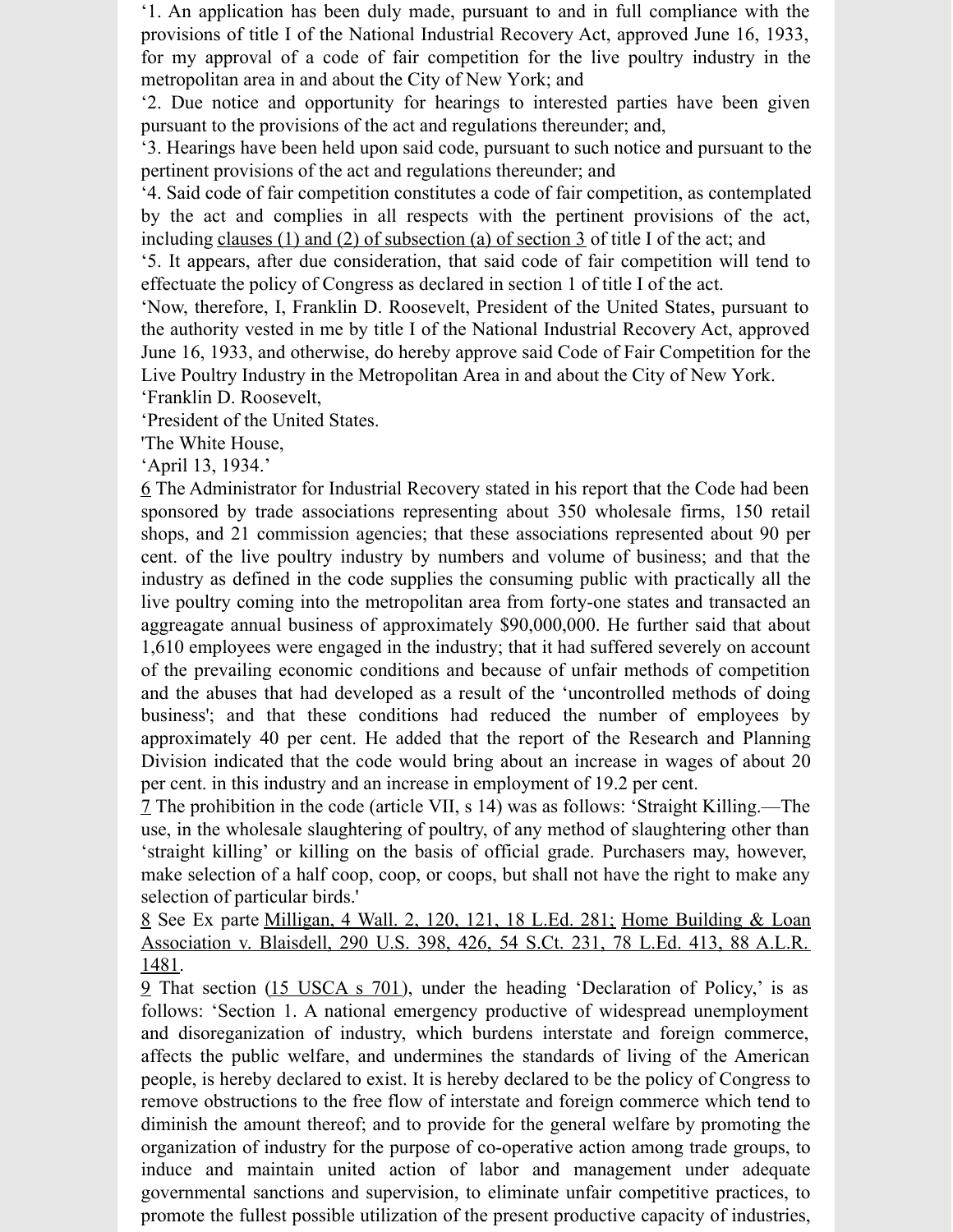to avoid undue restriction of production (except as may be temporarily required), to increase the consumption of industrial and agricultural products by increasing purchasing power, to reduce and relieve unemployment, to improve standards of labor, and otherwise to rehabilitate industry and to conserve natural resources.'

[10](https://1.next.westlaw.com/Document/If24576459cc111d9bdd1cfdd544ca3a4/View/FullText.html?transitionType=UniqueDocItem&contextData=(sc.UserEnteredCitation)&userEnteredCitation=295+us+495#co_fnRef_B010101935123814_ID0EWVBG) See cases collected in Nims on Unfair Competition and Trade-Marks, c. I, s 4, p. 19, and chapter XIX.

[11](https://1.next.westlaw.com/Document/If24576459cc111d9bdd1cfdd544ca3a4/View/FullText.html?transitionType=UniqueDocItem&contextData=(sc.UserEnteredCitation)&userEnteredCitation=295+us+495#co_fnRef_B011111935123814_ID0E2XBG) Act of [September](https://1.next.westlaw.com/Link/Document/FullText?findType=L&pubNum=1000546&cite=15USCAS45&originatingDoc=If24576459cc111d9bdd1cfdd544ca3a4&refType=LQ&originationContext=document&transitionType=DocumentItem&ppcid=32cf866c5e974e47bcea441588d3d9e2&contextData=(sc.UserEnteredCitation)) 26, 1914, c. 311, 38 Stat. 717, 719, 720 (section 5 (15 USCA s  $45)$ ).

[12](https://1.next.westlaw.com/Document/If24576459cc111d9bdd1cfdd544ca3a4/View/FullText.html?transitionType=UniqueDocItem&contextData=(sc.UserEnteredCitation)&userEnteredCitation=295+us+495#co_fnRef_B012121935123814_ID0EF2BG) The Tariff Act of 1930 (section 337, 46 Stat. 703 (19 [USCA](https://1.next.westlaw.com/Link/Document/FullText?findType=L&pubNum=1000546&cite=19USCAS1337&originatingDoc=If24576459cc111d9bdd1cfdd544ca3a4&refType=LQ&originationContext=document&transitionType=DocumentItem&ppcid=32cf866c5e974e47bcea441588d3d9e2&contextData=(sc.UserEnteredCitation)) s 1337)), like the Tariff Act of 1922 (section 316, 42 Stat. 943 (19 [USCA](https://1.next.westlaw.com/Link/Document/FullText?findType=L&pubNum=1000546&cite=19USCAS174&originatingDoc=If24576459cc111d9bdd1cfdd544ca3a4&refType=LQ&originationContext=document&transitionType=DocumentItem&ppcid=32cf866c5e974e47bcea441588d3d9e2&contextData=(sc.UserEnteredCitation)) s 174 et seq.)), employs the expressions 'unfair methods of competition' and 'unfair acts' in the importation of articles into the United States, and in their sale, 'the effect or tendency of which is to destroy or substantially injure an industry, efficiently and economically operated, in the United States, or to prevent the establishment of such an industry, or to restrain or monopolize trade and commerce in the United States.' Provision is made for investigation and findings by the Tariff Commission, for appeals upon questions of law to the United States Court of Customs and Patent Appeals, and for ultimate action by the President when the existence of any 'such unfair method or act' is established to his satisfaction.

[13](https://1.next.westlaw.com/Document/If24576459cc111d9bdd1cfdd544ca3a4/View/FullText.html?transitionType=UniqueDocItem&contextData=(sc.UserEnteredCitation)&userEnteredCitation=295+us+495#co_fnRef_B013131935123814_ID0ELCAI) See note 9.

[14](https://1.next.westlaw.com/Document/If24576459cc111d9bdd1cfdd544ca3a4/View/FullText.html?transitionType=UniqueDocItem&contextData=(sc.UserEnteredCitation)&userEnteredCitation=295+us+495#co_fnRef_B014141935123814_ID0E1HAI) Act of July 26, 1866, c. 262, 14 Stat. 251; [Jackson](https://1.next.westlaw.com/Link/Document/FullText?findType=Y&serNum=1883180295&pubNum=708&originatingDoc=If24576459cc111d9bdd1cfdd544ca3a4&refType=RP&originationContext=document&transitionType=DocumentItem&ppcid=32cf866c5e974e47bcea441588d3d9e2&contextData=(sc.UserEnteredCitation)) v. Roby, 109 U.S. 440, 441, 3 S.Ct. 301, 27 L.Ed. 990; [Erhardt](https://1.next.westlaw.com/Link/Document/FullText?findType=Y&serNum=1885180028&pubNum=708&originatingDoc=If24576459cc111d9bdd1cfdd544ca3a4&refType=RP&originationContext=document&transitionType=DocumentItem&ppcid=32cf866c5e974e47bcea441588d3d9e2&contextData=(sc.UserEnteredCitation)) v. Boaro, 113 U.S. 527, 535, 5 S.Ct. 560, 28 L.Ed.

1113; Butte City Water Co. v. [Baker,](https://1.next.westlaw.com/Link/Document/FullText?findType=Y&serNum=1906100029&pubNum=708&originatingDoc=If24576459cc111d9bdd1cfdd544ca3a4&refType=RP&originationContext=document&transitionType=DocumentItem&ppcid=32cf866c5e974e47bcea441588d3d9e2&contextData=(sc.UserEnteredCitation)) 196 U.S. 119, 126, 25 S.Ct. 211, 49 L.Ed. 409.

[15](https://1.next.westlaw.com/Document/If24576459cc111d9bdd1cfdd544ca3a4/View/FullText.html?transitionType=UniqueDocItem&contextData=(sc.UserEnteredCitation)&userEnteredCitation=295+us+495#co_fnRef_B015151935123814_ID0EBIAI) Act of March 2, 1893, c. 196, 27 Stat. 531 (45 [USCA](https://1.next.westlaw.com/Link/Document/FullText?findType=L&pubNum=1000546&cite=45USCAS1&originatingDoc=If24576459cc111d9bdd1cfdd544ca3a4&refType=LQ&originationContext=document&transitionType=DocumentItem&ppcid=32cf866c5e974e47bcea441588d3d9e2&contextData=(sc.UserEnteredCitation)) s 1 et seq.); St. Louis, Iron [Mountain](https://1.next.westlaw.com/Link/Document/FullText?findType=Y&serNum=1908100290&pubNum=708&originatingDoc=If24576459cc111d9bdd1cfdd544ca3a4&refType=RP&originationContext=document&transitionType=DocumentItem&ppcid=32cf866c5e974e47bcea441588d3d9e2&contextData=(sc.UserEnteredCitation)) & S. Railway Co. v. Taylor, 210 U.S. 281, 286, 28 S.Ct. 616, 52 L.Ed. 1061. [16](https://1.next.westlaw.com/Document/If24576459cc111d9bdd1cfdd544ca3a4/View/FullText.html?transitionType=UniqueDocItem&contextData=(sc.UserEnteredCitation)&userEnteredCitation=295+us+495#co_fnRef_B016161935123814_ID0EETAI) Act of February 23, 1927, c. 169, 44 Stat. 1162, as amended by the Act of March 28, 1928, c. 263, 45 Stat. 373.

[17](https://1.next.westlaw.com/Document/If24576459cc111d9bdd1cfdd544ca3a4/View/FullText.html?transitionType=UniqueDocItem&contextData=(sc.UserEnteredCitation)&userEnteredCitation=295+us+495#co_fnRef_B017171935123814_ID0EPVAI) Act of [September](https://1.next.westlaw.com/Link/Document/FullText?findType=L&pubNum=1000546&cite=19USCAS154&originatingDoc=If24576459cc111d9bdd1cfdd544ca3a4&refType=LQ&originationContext=document&transitionType=DocumentItem&ppcid=32cf866c5e974e47bcea441588d3d9e2&contextData=(sc.UserEnteredCitation)) 21, 1922, c. 356, title 3, s 315, 42 Stat. 858, 941 (19 USCA s 154 et seq.).

### **LOUISVILLE JOINT STOCK LAND BANK**

**v.**

## **RADFORD[.\\*](https://1.next.westlaw.com/Document/I2e311b099ca411d9bdd1cfdd544ca3a4/View/FullText.html?transitionType=UniqueDocItem&contextData=(sc.Default)&userEnteredCitation=295+us+555#co_footnote_B0011935124038).**

No. 717. Argued May 6, 1935.

Decided May 27, 1935.

Synopsis

On Certiorari to the United States Circuit Court of Appeals for the Sixth Circuit. In the matter of William W. Radford, Sr., bankrupt, wherein the Louisville Joint Stock Land Bank intervened attacking the constitutionality of the Frazier-Lemke Act. A decree upholding the bankruptcy proceeding and granting a five-year stay of [proceedings](https://1.next.westlaw.com/Link/Document/FullText?findType=Y&serNum=1935123349&pubNum=350&originatingDoc=I2e311b099ca411d9bdd1cfdd544ca3a4&refType=RP&originationContext=document&transitionType=DocumentItem&ppcid=017ac81debd04f5598f75f207a5064fd&contextData=(sc.UserEnteredCitation)) against the bankrupt was affirmed by the Circuit Court of Appeals (74 F. (2d) 576), and intervener brings certiorari.

Reversed.

Opinion

Mr. Justice BRANDEIS delivered the opinion of the Court.

This case presents for decision the question whether subsection (s) added to section 75 of the Bankruptcy Act[1](https://1.next.westlaw.com/Document/I2e311b099ca411d9bdd1cfdd544ca3a4/View/FullText.html?transitionType=UniqueDocItem&contextData=(sc.Default)&userEnteredCitation=295+us+555#co_footnote_B00211935124038) by the Frazier-Lemke Act, June 28, 1934, c. 869, 48 Stat. 1289, 11 USCA s 203(s), is consistent with the Federal Constitution. The federal court for Western Kentucky (In re [Radford](https://1.next.westlaw.com/Link/Document/FullText?findType=Y&serNum=1934130162&pubNum=345&originatingDoc=I2e311b099ca411d9bdd1cfdd544ca3a4&refType=RP&originationContext=document&transitionType=DocumentItem&ppcid=017ac81debd04f5598f75f207a5064fd&contextData=(sc.UserEnteredCitation)) (D.C.) 8 F.Supp. 489) and the Circuit Court of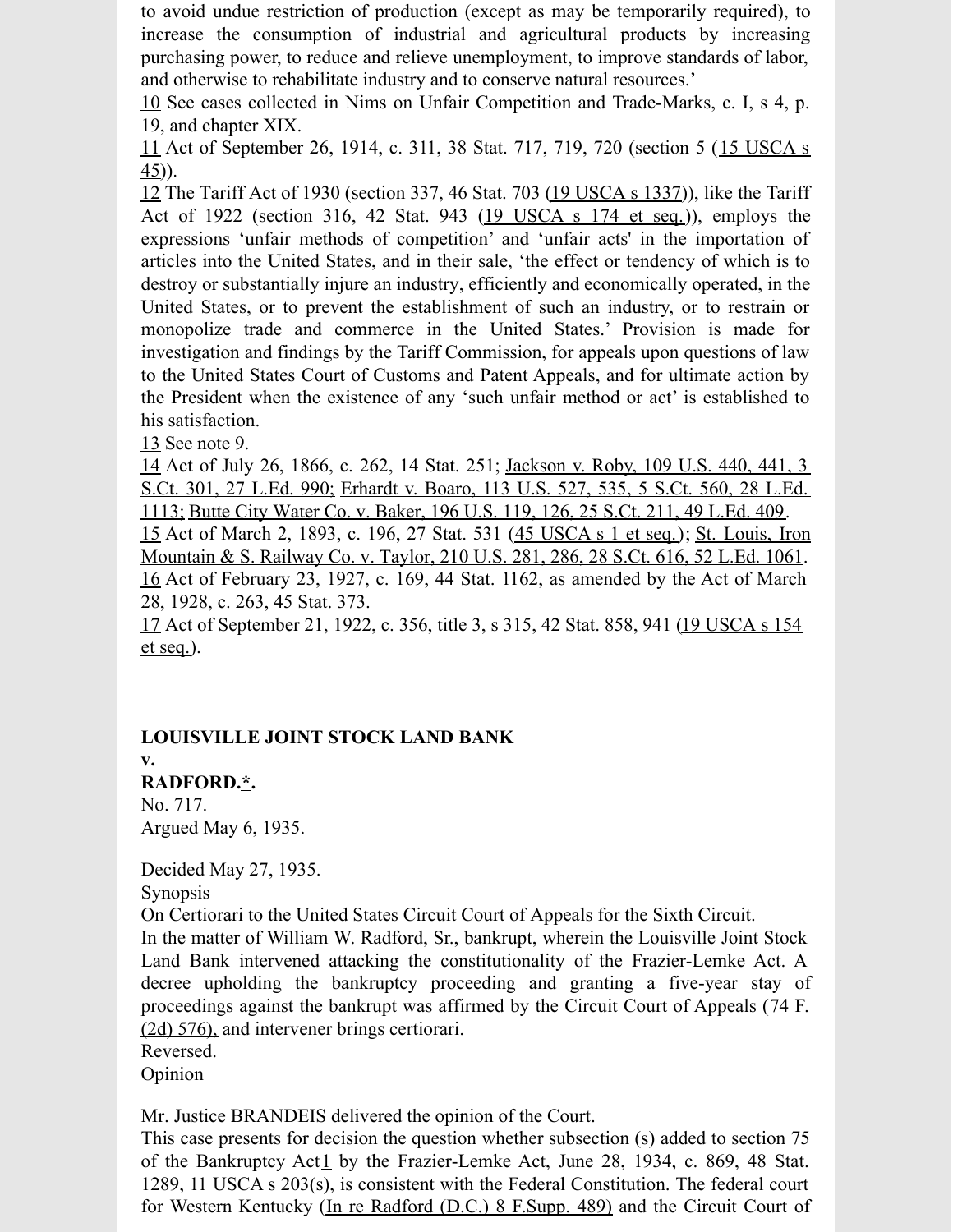Appeals for the Sixth Circuit  $(74 \text{ F} \cdot (2d) 576)$  held it valid in this case; and it has been sustained elsewhere[.2](https://1.next.westlaw.com/Document/I2e311b099ca411d9bdd1cfdd544ca3a4/View/FullText.html?transitionType=UniqueDocItem&contextData=(sc.Default)&userEnteredCitation=295+us+555#co_footnote_B00321935124038) In view of the novelty and importance of the question, we granted certiorari (294 U.S. 702, 55 S.Ct. 547, 79 L.Ed. [1238\)](https://1.next.westlaw.com/Link/Document/FullText?findType=Y&serNum=1935201870&pubNum=708&originatingDoc=I2e311b099ca411d9bdd1cfdd544ca3a4&refType=RP&originationContext=document&transitionType=DocumentItem&ppcid=017ac81debd04f5598f75f207a5064fd&contextData=(sc.UserEnteredCitation)).

In 1922 (and in 1924) Radford mortgaged to the Louisville Joint Stock Land Bank a farm in Christian county, Kentucky, comprising 170 acres, then presumably of the appraised value of at least \$18,000[.3](https://1.next.westlaw.com/Document/I2e311b099ca411d9bdd1cfdd544ca3a4/View/FullText.html?transitionType=UniqueDocItem&contextData=(sc.Default)&userEnteredCitation=295+us+555#co_footnote_B00431935124038) The mortgages were given to secure loans aggregating \$9,000, to be repaid in instalments over the period of 34 years with interest at the rate of 6 per cent. Radford's wife joined in the mortgages and the notes. In 1931 and subsequent years, the Radfords made default in their covenant to pay the taxes. In 1932 and 1933, they made default in their promise to pay the instalments of interest and principal. In 1933, \*574 they made default, also, in their covenant to keep the buildings insured. The Bank urged the Radfords to endeavor to refinance the indebtedness pursuant to the provisions of the Emergency Farm Mortgage Act, May 12, 1933, c. 25, 48 Stat. 41[.4](https://1.next.westlaw.com/Document/I2e311b099ca411d9bdd1cfdd544ca3a4/View/FullText.html?transitionType=UniqueDocItem&contextData=(sc.Default)&userEnteredCitation=295+us+555#co_footnote_B00541935124038) After they declined to do so, the Bank having declared the entire indebtedness immediately payable, commenced, in June, 1933, a suit in the circuit court for Christian county against the Radfords and their tenant to foreclose the mortgages; and, invoking a covenant in the mortgage expressly providing therefor, sought the appointment of a receiver to take possession and control of the premises and to collect the rents and profits.

The application for the appointment of a receiver was denied, and all proceedings in the suit were stayed, upon request of the Conciliation Commissioner for Christian County appointed under section 75 of the Bankruptcy Act (see 11 USCA s 203), as he stated that Radford desired to avail himself of the provisions of that section. Proceeding under it, Radford filed, in the federal court for Western Kentucky, a petition praying that he be afforded an opportunity to effect a composition of his debts. The petition was promptly approved and a meeting of the creditors was held. But Radford failed to obtain the acceptance of the requisite majority in number and amount to the composition proposed. Then, the Bank offered to accept a deed of the mortgaged property in full satisfaction of the indebtedness to it and to assume the unpaid taxes. Radford refused to execute the deed; and on June 30, 1934, the state court entered judgment ordering a foreclosure sale.

Meanwhile, the Frazier-Lemke Act had been passed on June 28, 1934 (11 USCA s 203(s); and on August 6, 1934, and again on November 10, 1934, Radford filed amended petitions for relief thereunder. The second amended petition prayed that Radford be adjudged a bankrupt; that his property, whether free or encumbered, be appraised; and that he have the relief provided for in paragraphs 3 and 7 of subsection(s) of the Frazier-Lemke Amendment, 11 USCA s 203(s)(3, 7). That act provides, among other things, that a farmer who has failed to obtain the consents requisite to a composition under section 75 of the Bankruptcy Act, may, upon being adjudged a bankrupt, acquire alternative options in respect to mortgaged property:

1. By paragraph 3, the bankrupt may, if the mortgagee assents, purchase the property at its then appraised value, acquiring title thereto as well as immediate possession, by agreeing to make deferred payments as follows:  $2 \frac{1}{2}$  per cent. within two years;  $2 \frac{1}{2}$  per cent. within three years; 5 per cent. within four years; 5 per cent. within five years; the balance within six years. All deferred payments to bear interest at the rate of 1 per cent. per annum.

2. By paragraph 7, the bankrupt may, if the mortgagee refuses his assent to the immediate purchase on the above basis, require the bankruptcy court to 'stay all proceedings for a period of five years, during which five years the debtor shall retain possession of all or any part of his property, under the control of the court, provided he pays a reasonable rental annually for that part of the property of which he retains possession; the first payment of such rental to be made within six months of the date of the order staying proceedings, such rental to be distributed among the secured and unsecured creditors, as their interests may appear, under the provisions of this Act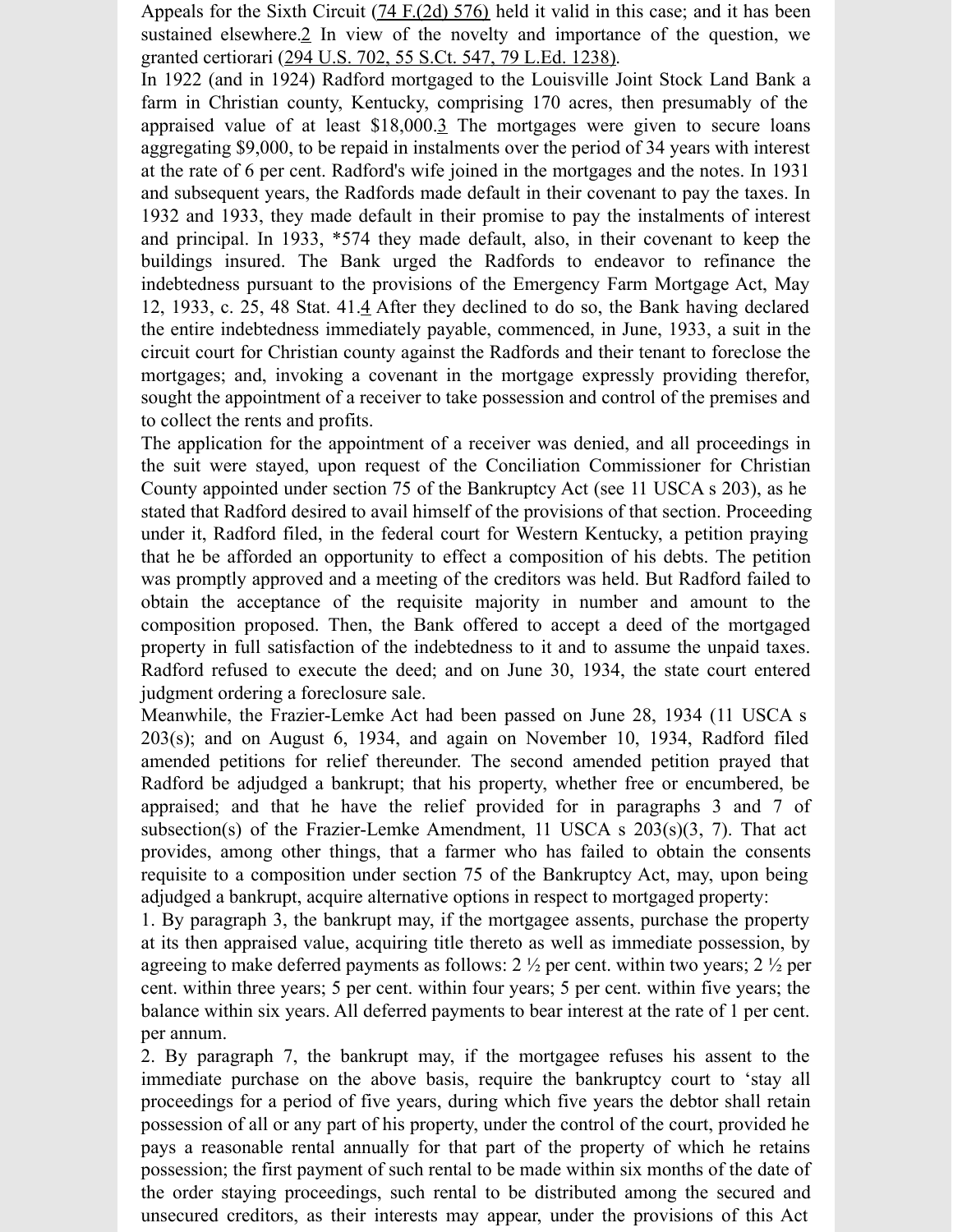(title). At the end of five years, or prior thereto, the debtor may pay into court the appraised price of the property of which he retains possession: Provided, That upon request of any lien holder on real estate the court shall cause a reappraisal of such real estate and the debtor may then pay the reappraised price, if acceptable to the lien holder, into the court, otherwise the original appraisal price shall be paid into court, and thereupon the court shall, by an order, turn over full possession and title of said property to the debtor and he may apply for his discharge as provided for by this Act (title): Provided, however, That the provisions of this Act (subsection) shall apply only to debts existing at the time this Act becomes effective (on June 28, 1934).'

Answering the amended petition, the Bank duly claimed that the Frazier-Lemke Act is, and the relief sought would be, unconstitutional. It prayed that Radford's amended petition be dismissed; that the Bank be permitted to pursue its remedies in the state court; and that it be allowed to proceed with the foreclosure sale in accordance with the judgment of that court. It refused to accept the composition and extension proposal offered by Radford; declined to consent to the proposed sale of that property to Radford at the appraised value or any value on the terms set forth in paragraph 3; and also objected to his retaining possession thereof with the privilege of purchasing the same provided by paragraph 7. The federal court overruled the Bank's objections; denied its prayers; adjudged Radford a bankrupt within the meaning of the Frazier-Lemke Act; and appointed a referee to take proceedings thereunder. There was no claim that the farm was exempt as a homestead or otherwise.

The referee ordered an appraisal of all of Radford's property, encumbered and unencumbered. The appraisers found that 'the fair and reasonable value of the property of the debtor on which Louisville Joint Stock Bank has a mortgage' and also the 'market value of said land' was then \$4,445.[5](https://1.next.westlaw.com/Document/I2e311b099ca411d9bdd1cfdd544ca3a4/View/FullText.html?transitionType=UniqueDocItem&contextData=(sc.Default)&userEnteredCitation=295+us+555#co_footnote_B00651935124038) The referee approved the appraisal, although the Bank offered in open court to pay \$9,205.09 in cash for the mortgaged property; and counsel for the bankrupt admitted that the Bank had a valid lien upon it for the amount so offered to be paid, and that, under the law, if the Bank's offer to purchase the property were accepted, all the money paid in cash would be immediately returned to it in satisfaction of the mortgage indebtedness.

The Bank refused to consent to a sale of the mortgaged property to Radford at the appraised value and filed written objections to such sale and to the manner of payments prescribed by paragraph 3 of subsection (s). Thereupon, the referee ordered that, for the period of five years, all proceedings for the enforcement of the mortgages be stayed; and that the possession of the mortgaged property, subject to liens, remain in Radford, under the control of the court, as provided in paragraph 7 of subsection (s). The referee fixed the rental for the first year at \$325; and ordered that for each subsequent year the rental be fixed by the court. It was stipulated, that the \*578 annual taxes and insurance premium amount to \$105; and admitted that administration charges said to amount to \$22.75 must be paid from the rental. All the orders of the referee were, upon a petition for a review, duly approved by the District Court; and its decree was affirmed by the Circuit Court of Appeals on February 11, 1935.

Since entry of the judgment of the Court of Appeals, this Court has held unconstitutional provisions of state legislation in some respects comparable to the [Frazier-Lemke](https://1.next.westlaw.com/Link/Document/FullText?findType=Y&serNum=1935124197&pubNum=708&originatingDoc=I2e311b099ca411d9bdd1cfdd544ca3a4&refType=RP&fi=co_pp_sp_708_557&originationContext=document&transitionType=DocumentItem&ppcid=017ac81debd04f5598f75f207a5064fd&contextData=(sc.UserEnteredCitation)#co_pp_sp_708_557) Act. W.B. Worthen Co. v. Kavanaugh, 295 U.S. 56, 55 S.Ct. 555, 557, 79 L.Ed. 1298. There we said: 'With studied indifference to the interests of the mortgagee or to his appropriate protection they have taken from the mortgage the quality of an acceptable investment for a rational investor,' and, 'So viewed they are seen to be an oppressive and unnecessary destruction of nearly all the incidents that give attractiveness and value to collateral security.' The Bank insists, among other things, that the Frazier-Lemke Act has been here applied with like result; that the provisions of the act, even if applied solely to mortgages thereafter executed, would transcend the bankruptcy power; and that, in any event, to apply them to pre-existing mortgages violates the Fifth Amendment of the Federal Constitution. Radford contends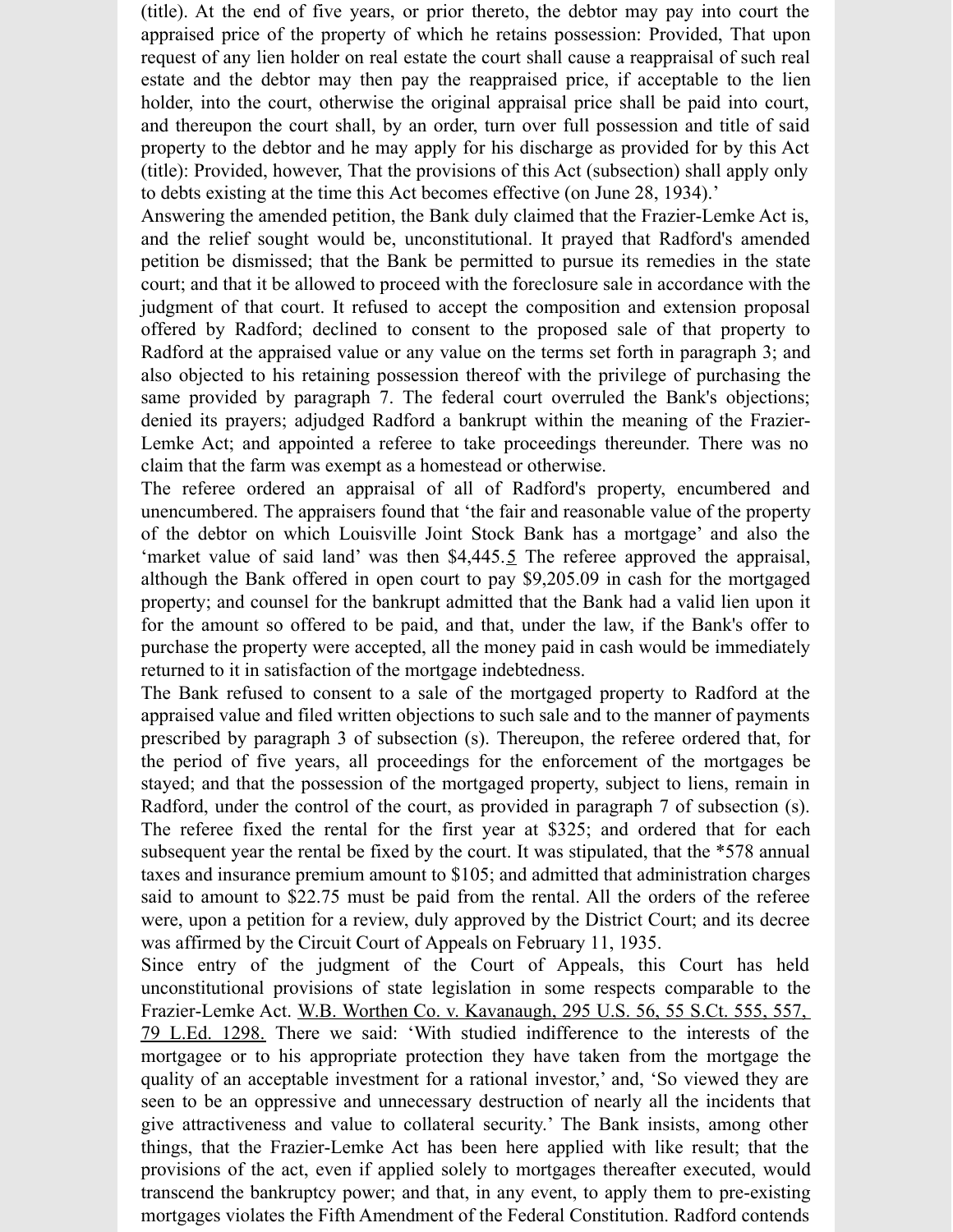that the Frazier-Lemke Act is valid because it is a proper exercise of the power conferred by article 1, s 8 of the Constitution, which declares: 'Congress shall have Power  $* * *$  To establish  $* * *$  uniform Laws on the subject of Bankruptcies throughout the United States.' Before discussing these contentions, it will be helpful to consider the position occupied generally by mortgagees prior to the enactment here challenged.

First. For centuries efforts to protect necessitous mortgagors have been persistent. Gradually the mortgage of real estate was transformed from a conveyance upon condition into a lien; and failure of the mortgagor to pay on the day fixed ceased to effect an automatic foreclosure. \*579 Courts of equity, applying their established jurisdiction to relieve against penalties and forfeitures, created the equity of redemption. Thus the mortgagor was given a reasonable time to cure the default and to require a reconveyance of the property. Legislation in many states carried this development further, and preserved the mortgagor's right to possession, even after default, until the conclusion of foreclosure proceedings. <u>6</u> But the statutory command that the mortgagor should not lose his property on default had always rested on the assumption that the mortgagee would be compensated for the default by a later payment, with interest, of the debt for which the security was given; and the protection afforded the mortgagor was, in effect, the granting of a stay. No instance has been found, except under the Frazier-Lemke Act (11 USCA s 203(s), of either a statute or decision compelling the mortgagee to relinquish the property to the mortgagor free of the lien unless the debt was paid in full[.7](https://1.next.westlaw.com/Document/I2e311b099ca411d9bdd1cfdd544ca3a4/View/FullText.html?transitionType=UniqueDocItem&contextData=(sc.Default)&userEnteredCitation=295+us+555#co_footnote_B00871935124038)

This right of the mortgagee to insist upon full payment before giving up his security has been deemed of the essence of a mortgage. His position in this respect was not changed when foreclosure by public sale superseded strict foreclosure or when the Legislatures of many states created a right of redemption at the sale price. To protect his right to full payment or the mortgaged property, the mortgagee was allowed to bid at the judicial sale on foreclosure[.8](https://1.next.westlaw.com/Document/I2e311b099ca411d9bdd1cfdd544ca3a4/View/FullText.html?transitionType=UniqueDocItem&contextData=(sc.Default)&userEnteredCitation=295+us+555#co_footnote_B00981935124038) In many states other statutory changes were made in the form and detail of foreclosure and redemption[.9](https://1.next.westlaw.com/Document/I2e311b099ca411d9bdd1cfdd544ca3a4/View/FullText.html?transitionType=UniqueDocItem&contextData=(sc.Default)&userEnteredCitation=295+us+555#co_footnote_B01091935124038) But practically always the measures adopted for the mortgagor's relief, including moratorium legislation enacted by the several states during the present depression, 10 resulted primarily in a stay; and the relief afforded rested, as theretofore, upon the assumption that no substantive right of the mortgagee was being impaired, since payment in full of the debt with interest would fully compensate him.

Statutes for the relief of mortgagors, when applied to pre-existing mortgages, have given rise, from time to time, to serious constitutional questions. The statutes were sustained by this court when, as in Home Building & Loan [Association](https://1.next.westlaw.com/Link/Document/FullText?findType=Y&serNum=1934124145&pubNum=104&originatingDoc=I2e311b099ca411d9bdd1cfdd544ca3a4&refType=RP&originationContext=document&transitionType=DocumentItem&ppcid=017ac81debd04f5598f75f207a5064fd&contextData=(sc.UserEnteredCitation)) v. Blaisdell, 290 U.S. 398, 54 S.Ct. 231, 78 L.Ed. 413, 88 A.L.R. 1481, they were found to preserve substantially the right of the mortgagee to obtain, through application of the security, payment of the [indebtedness.](https://1.next.westlaw.com/Link/Document/FullText?findType=Y&serNum=1935124197&pubNum=708&originatingDoc=I2e311b099ca411d9bdd1cfdd544ca3a4&refType=RP&originationContext=document&transitionType=DocumentItem&ppcid=017ac81debd04f5598f75f207a5064fd&contextData=(sc.UserEnteredCitation)) They were stricken down, as in W.B. Worthen Co. v. Kavanaugh, 295 U.S. 56, 55 S.Ct. 555, 79 L.Ed. 1298, when it appeared that this substantive right was [substantially](https://1.next.westlaw.com/Link/Document/FullText?findType=Y&serNum=1934124603&pubNum=104&originatingDoc=I2e311b099ca411d9bdd1cfdd544ca3a4&refType=RP&originationContext=document&transitionType=DocumentItem&ppcid=017ac81debd04f5598f75f207a5064fd&contextData=(sc.UserEnteredCitation)) abridged. Compare W.B. Worthen Co. v. Thomas, 292 U.S. 426, 54 S.Ct. 816, 78 L.Ed. 1344, 93 A.L.R. 173.

Second. Although each of our national bankruptcy acts followed a major or minor depression[,11](https://1.next.westlaw.com/Document/I2e311b099ca411d9bdd1cfdd544ca3a4/View/FullText.html?transitionType=UniqueDocItem&contextData=(sc.Default)&userEnteredCitation=295+us+555#co_footnote_B012111935124038) none had prior to the Frazier-Lemke amendment, sought to compel the holder of a mortgage to surrender to the bankrupt either the possession of the mortgaged property or the title, so long as any part of the debt thereby secured remained unpaid. The earlier bankruptcy acts created some exemptions of unencumbered property[;12](https://1.next.westlaw.com/Document/I2e311b099ca411d9bdd1cfdd544ca3a4/View/FullText.html?transitionType=UniqueDocItem&contextData=(sc.Default)&userEnteredCitation=295+us+555#co_footnote_B013121935124038) but none had attempted to enlarge the rights or privileges of the mortgagor as against the mortgagee. The provisions of the acts, so far as concerned the debtor, were aimed to 'relieve the honest debtor from the weight of oppressive indebtedness, and permit him to start afresh free from the obligations and responsibilities consequent upon business misfortunes,' and to give him 'a new opportunity in life and a clear field for future effort, unhampered by the pressure and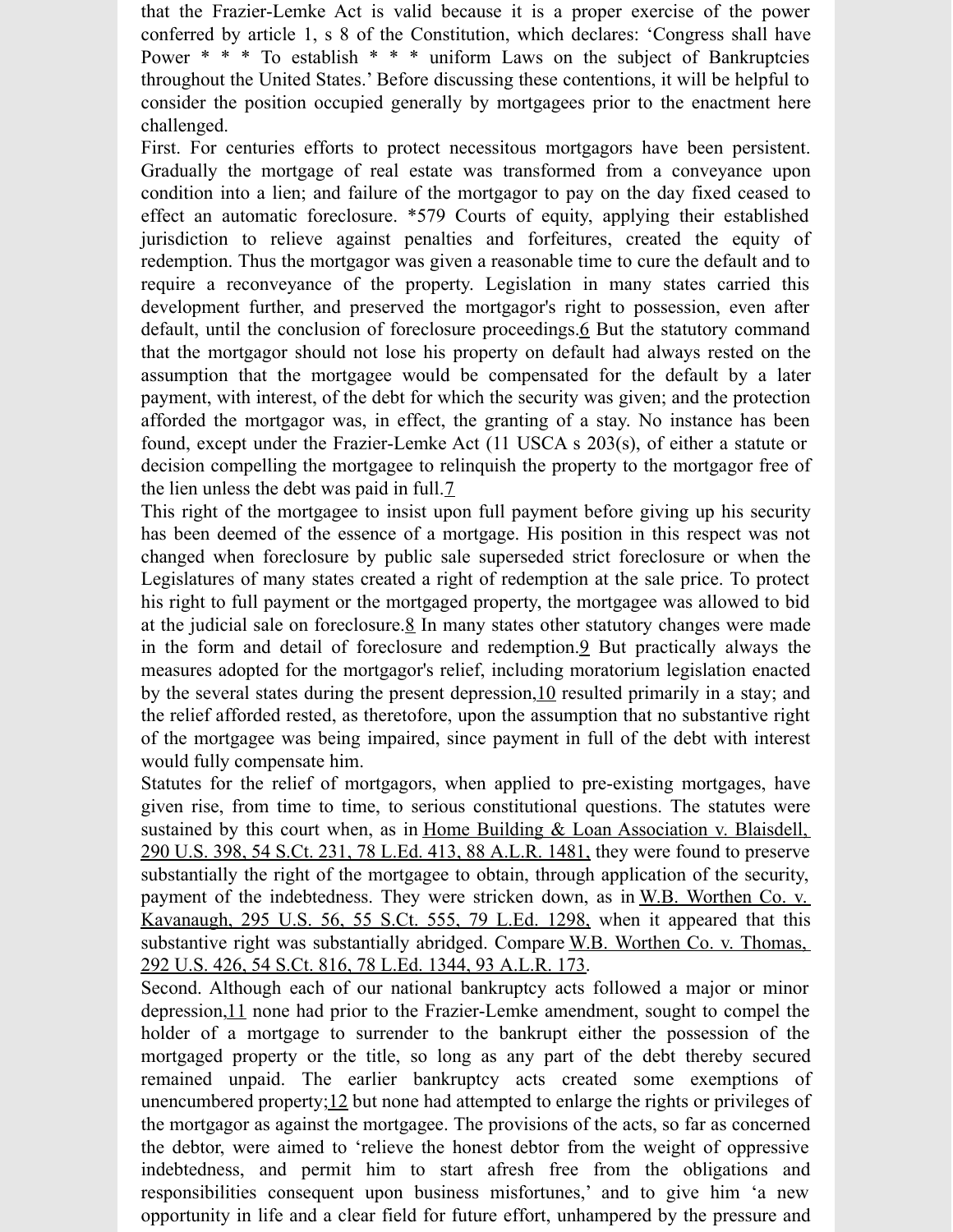[discouragement](https://1.next.westlaw.com/Link/Document/FullText?findType=Y&serNum=1934124223&pubNum=104&originatingDoc=I2e311b099ca411d9bdd1cfdd544ca3a4&refType=RP&originationContext=document&transitionType=DocumentItem&ppcid=017ac81debd04f5598f75f207a5064fd&contextData=(sc.UserEnteredCitation)) of pre-existing debt.' Local Loan Co. v. Hunt, 292 U.S. 234, 244, 54 S.Ct. 695, 699, 78 L.Ed. 1230, 93 A.L.R. 195. No bankruptcy act had undertaken to supply him capital with which to engage in business in the future. Some states had granted to debtors extensive exemptions of unencumbered property from liability to seizure in satisfaction of debts; and these exemptions were recognized by the Bankruptcy Act of 1867, as well as that of 1898. But unless the mortgagee released his security, in order to prove in bankruptcy for the full amount of the debt, a \*583 mortgage even of exempt property was not disturbed by bankruptcy [proceedings.](https://1.next.westlaw.com/Link/Document/FullText?findType=Y&serNum=1886180067&pubNum=708&originatingDoc=I2e311b099ca411d9bdd1cfdd544ca3a4&refType=RP&originationContext=document&transitionType=DocumentItem&ppcid=017ac81debd04f5598f75f207a5064fd&contextData=(sc.UserEnteredCitation)) Long v. Bullard, 117 U.S. 617, 6 S.Ct. 917, 29 L.Ed. 1004[.13](https://1.next.westlaw.com/Document/I2e311b099ca411d9bdd1cfdd544ca3a4/View/FullText.html?transitionType=UniqueDocItem&contextData=(sc.Default)&userEnteredCitation=295+us+555#co_footnote_B014131935124038)

No bankruptcy act had undertaken to modify in the interest of either the debtor or other creditors any substantive right of the holder of a mortgage valid under federal law. Supervening bankruptcy had, in the interest of other creditors, affected in some respects the remedies available to lienholders. In Continental Illinois National Bank & Trust Co. v. Chicago, Rock Island & Pacific Ry., 294 U.S. 648, 55 S.Ct. 595, 606, 79 L.Ed. 1110, where, in a proceeding for [reorganization](https://1.next.westlaw.com/Link/Document/FullText?findType=Y&serNum=1935123899&pubNum=708&originatingDoc=I2e311b099ca411d9bdd1cfdd544ca3a4&refType=RP&fi=co_pp_sp_708_606&originationContext=document&transitionType=DocumentItem&ppcid=017ac81debd04f5598f75f207a5064fd&contextData=(sc.UserEnteredCitation)#co_pp_sp_708_606) of a railroad under section 77 of the Bankruptcy Act (11 USCA s 205) the District Court was held to have the power to enjoin temporarily the sale of pledged securities, this court said: 'The injunction here in no ways impairs the lien, or disturbs the preferred rank of the pledgees. It does not more than suspend the enforcement of the lien by a sale of the collateral pending further action. It may be, as suggested, that during the period of restraint the collateral will decline in value; but the same may be said in respect of an injunction against the sale of real estate upon foreclosure of a mortgage; and such an injunction may issue in an ordinary proceeding in [bankruptcy.](https://1.next.westlaw.com/Link/Document/FullText?findType=Y&serNum=1931123957&pubNum=708&originatingDoc=I2e311b099ca411d9bdd1cfdd544ca3a4&refType=RP&originationContext=document&transitionType=DocumentItem&ppcid=017ac81debd04f5598f75f207a5064fd&contextData=(sc.UserEnteredCitation)) Straton v. New, 283 U.S. 318, 321, 51 S.Ct. 465, 75 L.Ed. 1060, and cases cited.' 'The injunction here goes no further than to delay the enforcement of the contract. It affects only the remedy.'

Bankruptcy acts had, either expressly, or by [implication,](https://1.next.westlaw.com/Link/Document/FullText?findType=Y&serNum=1931124030&pubNum=104&originatingDoc=I2e311b099ca411d9bdd1cfdd544ca3a4&refType=RP&originationContext=document&transitionType=DocumentItem&ppcid=017ac81debd04f5598f75f207a5064fd&contextData=(sc.UserEnteredCitation)) as was held in <u>Van Huffel v.</u> Harkelrode, 284 U.S. 225, 227, 52 S.Ct. 115, 116, 76 L.Ed. 256, 78 A.L.R. 453, authorized the court to direct, in the interest of other creditors, that all liens upon property forming a part of the bankrupt's estate be marshaled; that the property be sold free of encumbrances; and that the \*584 rights of all lienholders be transferred to the proceeds of the sale—a power which 'had long been exercised by federal courts sitting in equity when ordering sales by receivers or on [foreclosure.'](https://1.next.westlaw.com/Link/Document/FullText?findType=Y&serNum=1887180039&pubNum=708&originatingDoc=I2e311b099ca411d9bdd1cfdd544ca3a4&refType=RP&originationContext=document&transitionType=DocumentItem&ppcid=017ac81debd04f5598f75f207a5064fd&contextData=(sc.UserEnteredCitation)) First National Bank v. Shedd, 121 U.S. 74, 87, 7 S.Ct. 807, 30 L.Ed. 877, Mellen v. Moline Malleable Iron Works, 131 U.S. 352, 367, 9 S.Ct. 781, 33 L.Ed. 178. Compare Ray v. [Norse-worthy,](https://1.next.westlaw.com/Link/Document/FullText?findType=Y&serNum=1874198781&pubNum=780&originatingDoc=I2e311b099ca411d9bdd1cfdd544ca3a4&refType=RP&fi=co_pp_sp_780_135&originationContext=document&transitionType=DocumentItem&ppcid=017ac81debd04f5598f75f207a5064fd&contextData=(sc.UserEnteredCitation)#co_pp_sp_780_135) 23 Wall. 128, 135, 23 L.Ed. 116. But there had been no suggestion that such a sale could be made to the prejudice of the lienor, in the interest of either the debtor or of other creditors. By the settled practice, a sale free of liens will not be ordered by the bankruptcy court if it appears that the amount of the encumbrance exceeds the value of the property.[14](https://1.next.westlaw.com/Document/I2e311b099ca411d9bdd1cfdd544ca3a4/View/FullText.html?transitionType=UniqueDocItem&contextData=(sc.Default)&userEnteredCitation=295+us+555#co_footnote_B015141935124038) And the sale is always made so as to obtain for the property the highest possible price. No court appears ever to have authorized a sale at a price less than that which the lien creditor offered to pay for the property in cash.<sup>15</sup> Thus, a sale free of liens in no way impairs any substantive right of the mortgagor; and such a sale is not analogous to the sale to the bankrupt provided for by paragraph 7 of the Frazier-Lemke Act 11 USCA s 203(s)(7).

Nor do the provisions of the bankruptcy acts concerning compositions afford any analogy to the provisions of paragraph 7. So far as concerns the debtor, the composition is an agreement with the creditors in lieu of a distribution of the property in bankruptcy—an agreement which 'originates in a voluntary offer by the bankrupt, and results, in the main, from voluntary acceptance by his creditors.' Nassau Smelting & Refining Works, Ltd. v. Brightwood Bronze Foundry Co., 265 U.S. 269, 271, 44 S.Ct. 506, 507, 68 L.Ed. 1013; Myers v. [International](https://1.next.westlaw.com/Link/Document/FullText?findType=Y&serNum=1927124175&pubNum=708&originatingDoc=I2e311b099ca411d9bdd1cfdd544ca3a4&refType=RP&originationContext=document&transitionType=DocumentItem&ppcid=017ac81debd04f5598f75f207a5064fd&contextData=(sc.UserEnteredCitation)) Trust Co., 273 U.S. 380, 383, 47 S.Ct. 372, 71 L.Ed. 692. So far as concerns dissenting creditors, the composition is a method of adjusting among creditors rights in property in which all are interested. In ordering the adjustment, the bankruptcy court exercises a power similar to that long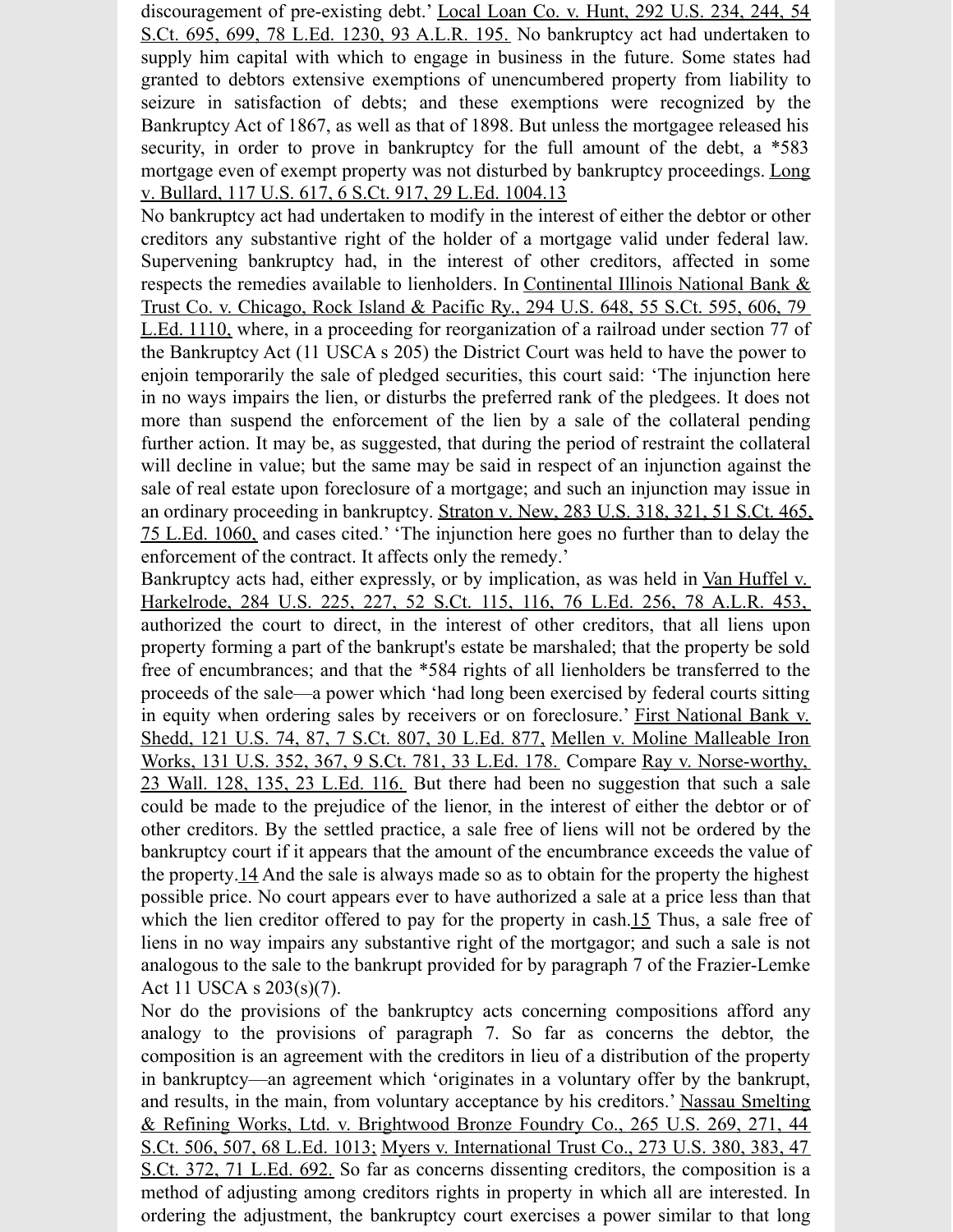exercised by courts of law, Head v. Amoskeag [Manufacturing](https://1.next.westlaw.com/Link/Document/FullText?findType=Y&serNum=1885180154&pubNum=708&originatingDoc=I2e311b099ca411d9bdd1cfdd544ca3a4&refType=RP&originationContext=document&transitionType=DocumentItem&ppcid=017ac81debd04f5598f75f207a5064fd&contextData=(sc.UserEnteredCitation)) Co., 113 U.S. 9, 21, 5 S.Ct. 441, 28 L.Ed. 889; and of [admiralty,](https://1.next.westlaw.com/Link/Document/FullText?findType=Y&serNum=1837135647&pubNum=780&originatingDoc=I2e311b099ca411d9bdd1cfdd544ca3a4&refType=RP&fi=co_pp_sp_780_183&originationContext=document&transitionType=DocumentItem&ppcid=017ac81debd04f5598f75f207a5064fd&contextData=(sc.UserEnteredCitation)#co_pp_sp_780_183) The Orleans v. Phoebus, 11 Pet. 175, 183, 9 L.Ed. 677. It is the same power which a court of equity exercises when it compels dissenting creditors, in effect, to submit to a plan of reorganization approved by it as [beneficial](https://1.next.westlaw.com/Link/Document/FullText?findType=Y&serNum=1800106459&pubNum=780&originatingDoc=I2e311b099ca411d9bdd1cfdd544ca3a4&refType=RP&originationContext=document&transitionType=DocumentItem&ppcid=017ac81debd04f5598f75f207a5064fd&contextData=(sc.UserEnteredCitation)) and assented to by the requisite majority of the creditors. Shaw v. Railroad Co., 100 U.S. 605, 25 L.Ed. 757; Kansas City Terminal Ry. Co. v. Central Union Trust Co., 271 U.S. 445, 46 S.Ct. 549, 70 L.Ed. 1028. [Compare](https://1.next.westlaw.com/Link/Document/FullText?findType=Y&serNum=1926121991&pubNum=708&originatingDoc=I2e311b099ca411d9bdd1cfdd544ca3a4&refType=RP&originationContext=document&transitionType=DocumentItem&ppcid=017ac81debd04f5598f75f207a5064fd&contextData=(sc.UserEnteredCitation)) National Surety Co. v. Coriell, 289 U.S. 426, 53 S.Ct. 678, 77 L.Ed. 1300, 88 A.L.R. 1231; First National Bank of Cincinnati v. Flershem, 290 U.S. 504, 54 S.Ct. 298, 78 L.Ed. 465, 90 A.L.R. 391. In no case of [composition](https://1.next.westlaw.com/Link/Document/FullText?findType=Y&serNum=1934124037&pubNum=104&originatingDoc=I2e311b099ca411d9bdd1cfdd544ca3a4&refType=RP&originationContext=document&transitionType=DocumentItem&ppcid=017ac81debd04f5598f75f207a5064fd&contextData=(sc.UserEnteredCitation)) is a secured claim affected except when the holder is a member of a class; and then only when the composition is desired by the requisite majority and is approved by the court.  $16$  Never, so far as appears, has any composition affected a secured claim held by a single creditor. Compositions are comparable to the voluntary adjustment with the mortgagee provided for in paragraph 3 of the Frazier-Lemke amendment  $(11 \text{USCA s } 203(s)(3))$ . They are not analogous to the so-called adjustment compelled by paragraph 7 (11 USCA s 203(s)(7).

Third. The bank contends that the Frazier-Lemke Act is void, because it is not a law 'on the subject of Bankruptcies'; that it does not deal with that subject; and hence, that it is in contravention of the Tenth Amendment, which declares: 'The powers not delegated to the United States by the Constitution, nor prohibited by it to the States, are reserved to the States respectively, or to the people.' The argument is that the essential features of a bankruptcy law are these: The surrender by the debtor of his property for ratable distribution among his creditors, except so far as encumbered or exempt, and the discharge by his creditors of all claims against the debtor; that, on the other hand, the main purpose and the effect of the Frazier-Lemke Act is to prevent distribution of the farmer-mortgagor's property; to enable him to remain in possession despite persisting default; to scale down the mortgage debt; and to give the mortgagor the option to acquire the full title to the property upon paying the reduced amount. Thus, it is urged, the act effects a fundamental change in the relative rights of mortgagor and mortgagee \*587 of real property as determined by the law of the state in which the property is located. The bank argues that, if the bankruptcy clause were construed to permit the making of such fundamental changes, Congress could deal with every phase of the relations between an insolvent or nonpaying debtor and his creditors; that it might, among other things, divest state courts of jurisdiction over suits upon promissory notes between citizens of the same state; that commercial controversies arising from breach of contract might be brought under like control; that the obtaining of goods or credits by false pretenses, for example, could be made a crime against the United States, despite the rule declared in United States v. Fox, 95 U.S. 670, 24 L.Ed. 538; that the [commercial](https://1.next.westlaw.com/Link/Document/FullText?findType=Y&serNum=1877185258&pubNum=780&originatingDoc=I2e311b099ca411d9bdd1cfdd544ca3a4&refType=RP&originationContext=document&transitionType=DocumentItem&ppcid=017ac81debd04f5598f75f207a5064fd&contextData=(sc.UserEnteredCitation)) and financial life of each state would be in large measure subject to federal regulation; and that the lines between state and federal government could thus be redrawn by Congress.

It is true that the original purpose of our bankruptcy acts was the equal distribution of the debtor's property among his creditors; and that the aim of the legislation was to do this promptly.[17](https://1.next.westlaw.com/Document/I2e311b099ca411d9bdd1cfdd544ca3a4/View/FullText.html?transitionType=UniqueDocItem&contextData=(sc.Default)&userEnteredCitation=295+us+555#co_footnote_B018171935124038) But, the scope of the bankruptcy power conferred upon Congress is not necessarily limited to that which has been exercised. The first act provided only for compulsory proceedings against traders, bankers, brokers, and underwriters. The operation of later ones has been gradually extended so as to include practically all insolvent debtors; to provide for voluntary petitions; and to permit compositions with creditors, even without an adjudication of bankruptcy. The discharge of the debtor has come to be an object of no less concern than the [distribution](https://1.next.westlaw.com/Link/Document/FullText?findType=Y&serNum=1902100355&pubNum=708&originatingDoc=I2e311b099ca411d9bdd1cfdd544ca3a4&refType=RP&originationContext=document&transitionType=DocumentItem&ppcid=017ac81debd04f5598f75f207a5064fd&contextData=(sc.UserEnteredCitation)) of his property. Hanover National Bank v. Moyses, 186 U.S. 181, 22 S.Ct. 857, 46 L.Ed. 1113. As was said in Continental Illinois National Bank & Trust Co. v. Chicago, Rock Island & Pacific Ry. Co., 294 U.S. 648, 55 S.Ct. 595, 604, 79 L.Ed. 1110: 'The [fundamental](https://1.next.westlaw.com/Link/Document/FullText?findType=Y&serNum=1935123899&pubNum=708&originatingDoc=I2e311b099ca411d9bdd1cfdd544ca3a4&refType=RP&fi=co_pp_sp_708_604&originationContext=document&transitionType=DocumentItem&ppcid=017ac81debd04f5598f75f207a5064fd&contextData=(sc.UserEnteredCitation)#co_pp_sp_708_604) and radically progressive nature of these extensions becomes apparent upon their mere statement;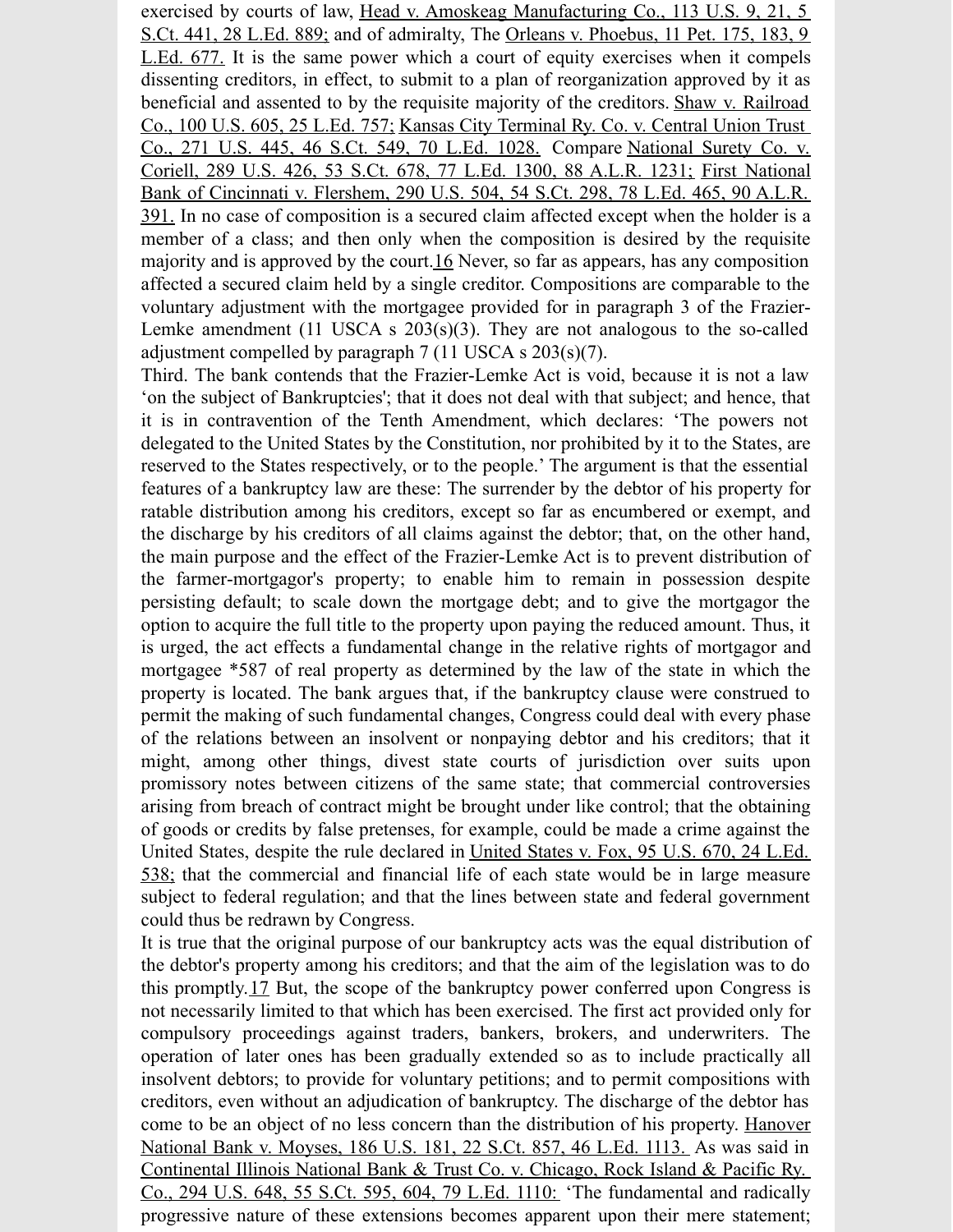but all have been judicially approved or accepted as falling within the power conferred by the bankruptcy clause of the Constitution.['18](https://1.next.westlaw.com/Document/I2e311b099ca411d9bdd1cfdd544ca3a4/View/FullText.html?transitionType=UniqueDocItem&contextData=(sc.Default)&userEnteredCitation=295+us+555#co_footnote_B019181935124038)

It is true that the position of a secured creditor, who has rights in specific property, differs fundamentally from that of an unsecured creditor, who has none; and that the \*589 Frazier-Lemke Act (11 USCA s 203(s) is the first instance of an attempt, by a bankruptcy act, to abridge, solely in the interest of the mortgagor, a substantive right of the mortgagee in specific property held as security. But we have no occasion to decide in this case whether the bankruptcy clause confers upon Congress generally the power to abridge the mortgagee's rights in specific property. Paragraph 7, 11 USCA s 203(s) (7), declares that 'the provisions of this Act (subsection) shall apply only to debts existing at the time this Act becomes effective (on June 28, 1934).' The power over property pledged as security after the date of the act may be greater than over property pledged before; and this act deals only with pre-existing mortgages. Because the act is retroactive, in terms, and, as here applied, purports to take away rights of the mortgagee in specific property, another provision of the Constitution is controlling.

Fourth. The bankruptcy power, like the other great substantive powers of Congress, is subject to the Fifth Amendment.<sup>19</sup> Under the bankruptcy power Congress may discharge the debtor's personal obligation, because, unlike the states, it is not prohibited from impairing the [obligations](https://1.next.westlaw.com/Link/Document/FullText?findType=Y&serNum=1884180173&pubNum=708&originatingDoc=I2e311b099ca411d9bdd1cfdd544ca3a4&refType=RP&fi=co_pp_sp_708_312&originationContext=document&transitionType=DocumentItem&ppcid=017ac81debd04f5598f75f207a5064fd&contextData=(sc.UserEnteredCitation)#co_pp_sp_708_312) of contracts. Compare Mitchell v. Clark, 110 U.S. 633, 643, 4 S.Ct. 170, 312, 28 [L.Ed.](https://1.next.westlaw.com/Link/Document/FullText?findType=Y&serNum=1884180173&pubNum=470&originatingDoc=I2e311b099ca411d9bdd1cfdd544ca3a4&refType=RP&originationContext=document&transitionType=DocumentItem&ppcid=017ac81debd04f5598f75f207a5064fd&contextData=(sc.UserEnteredCitation)) 279. But the effect of the act here complained of is not the discharge of Radford's personal obligation. It is the taking of substantive rights in specific property acquired by the bank prior to the act. In order to determine whether right of that nature have been taken, we must ascertain what the mortgagee's rights were before the passage of the Act. We turn, therefore, first to the law of the state.

Under the law of Kentucky, a mortgage creates a lien which may be foreclosed only by suit resulting in a judicial sale of the property. Civil Code of Practice, ss 375, 376; Insurance Co. of North America v. [Cheathem,](https://1.next.westlaw.com/Link/Document/FullText?findType=Y&serNum=1927120415&pubNum=712&originatingDoc=I2e311b099ca411d9bdd1cfdd544ca3a4&refType=RP&originationContext=document&transitionType=DocumentItem&ppcid=017ac81debd04f5598f75f207a5064fd&contextData=(sc.UserEnteredCitation)) 221 Ky. 668, 672, 299 S.W. 545. While mere default does not entitle the mortgagee to [possession,](https://1.next.westlaw.com/Link/Document/FullText?findType=Y&serNum=1877013228&pubNum=2211&originatingDoc=I2e311b099ca411d9bdd1cfdd544ca3a4&refType=RP&fi=co_pp_sp_2211_705&originationContext=document&transitionType=DocumentItem&ppcid=017ac81debd04f5598f75f207a5064fd&contextData=(sc.UserEnteredCitation)#co_pp_sp_2211_705) Newport & Cincinnati Bridge Co. v. Douglass, 12 Bush (Ky.) 673, 705, section 299 of the Civil Code of Practice provides that, in an action for the sale of mortgaged property a receiver may be appointed if it appears 'that the property is probably insufficient to discharge the mortgage debt,' [Mortgage](https://1.next.westlaw.com/Link/Document/FullText?findType=Y&serNum=1932118988&pubNum=713&originatingDoc=I2e311b099ca411d9bdd1cfdd544ca3a4&refType=RP&originationContext=document&transitionType=DocumentItem&ppcid=017ac81debd04f5598f75f207a5064fd&contextData=(sc.UserEnteredCitation)) Union of Penn v. King, 245 Ky. 691, 54 S.W.(2d) 49; and where there is (as here) a pledge in the mortgage of rents, issues, and profits, and provision for appointment of a receiver, the mortgagee is entitled as of right to have a receiver appointed to collect them for his benefit, Brasfield & Son v. [Northwestern](https://1.next.westlaw.com/Link/Document/FullText?findType=Y&serNum=1930117937&pubNum=713&originatingDoc=I2e311b099ca411d9bdd1cfdd544ca3a4&refType=RP&originationContext=document&transitionType=DocumentItem&ppcid=017ac81debd04f5598f75f207a5064fd&contextData=(sc.UserEnteredCitation)) Mutual Life [Insurance](https://1.next.westlaw.com/Link/Document/FullText?findType=Y&serNum=1933118842&pubNum=104&originatingDoc=I2e311b099ca411d9bdd1cfdd544ca3a4&refType=RP&originationContext=document&transitionType=DocumentItem&ppcid=017ac81debd04f5598f75f207a5064fd&contextData=(sc.UserEnteredCitation)) Co., 233 Ky. 94, 25 S.W.(2d) 72; Watt's Adm'r v. Smith, 250 Ky. 617, 630, 63 S.W.(2d) 796, 91 A.L.R. 1206. Under section 374 of the Civil Code of Practice a sale may be ordered at \*\*864 any time after default. Under Carroll's Ky. St. (1930), ss 2362, 2364, there must be an appraisal before the sale; and if the sale brings less than two-thirds of the appraised value, the mortgagor may redeem within a year by paying the original purchase money and interest at 10 per cent. But inadequacy of price is not alone ground for setting aside a sale. Kentucky Joint Land Bank of Lexington v. [Fitzpatrick,](https://1.next.westlaw.com/Link/Document/FullText?findType=Y&serNum=1931118658&pubNum=713&originatingDoc=I2e311b099ca411d9bdd1cfdd544ca3a4&refType=RP&originationContext=document&transitionType=DocumentItem&ppcid=017ac81debd04f5598f75f207a5064fd&contextData=(sc.UserEnteredCitation)) 237 Ky. 624, 36 S.W. (2d) 25. No provision permits the mortgagor to obtain a release or surrender of the property before foreclosure without paying in full the indebtedness secured. Nor does any provision prohibit a mortgagee from protecting his interest in the property by bidding at the foreclosure sale. Thus, the controlling purpose of the law of Kentucky was and is that mortgaged property shall be devoted primarily to the satisfaction of the debt secured; and the provisions of its law are appropriate to ensure that result.

For the rights acquired and possessed by the mortgagee under the law of Kentucky, the act substituted only the following alternatives:

(A) Under paragraph 3, 11 USCA s  $203(s)(3)$ , the mortgagee may, if the bankrupt so requests, assent to a so-called sale by the trustee to the bankrupt at a so-called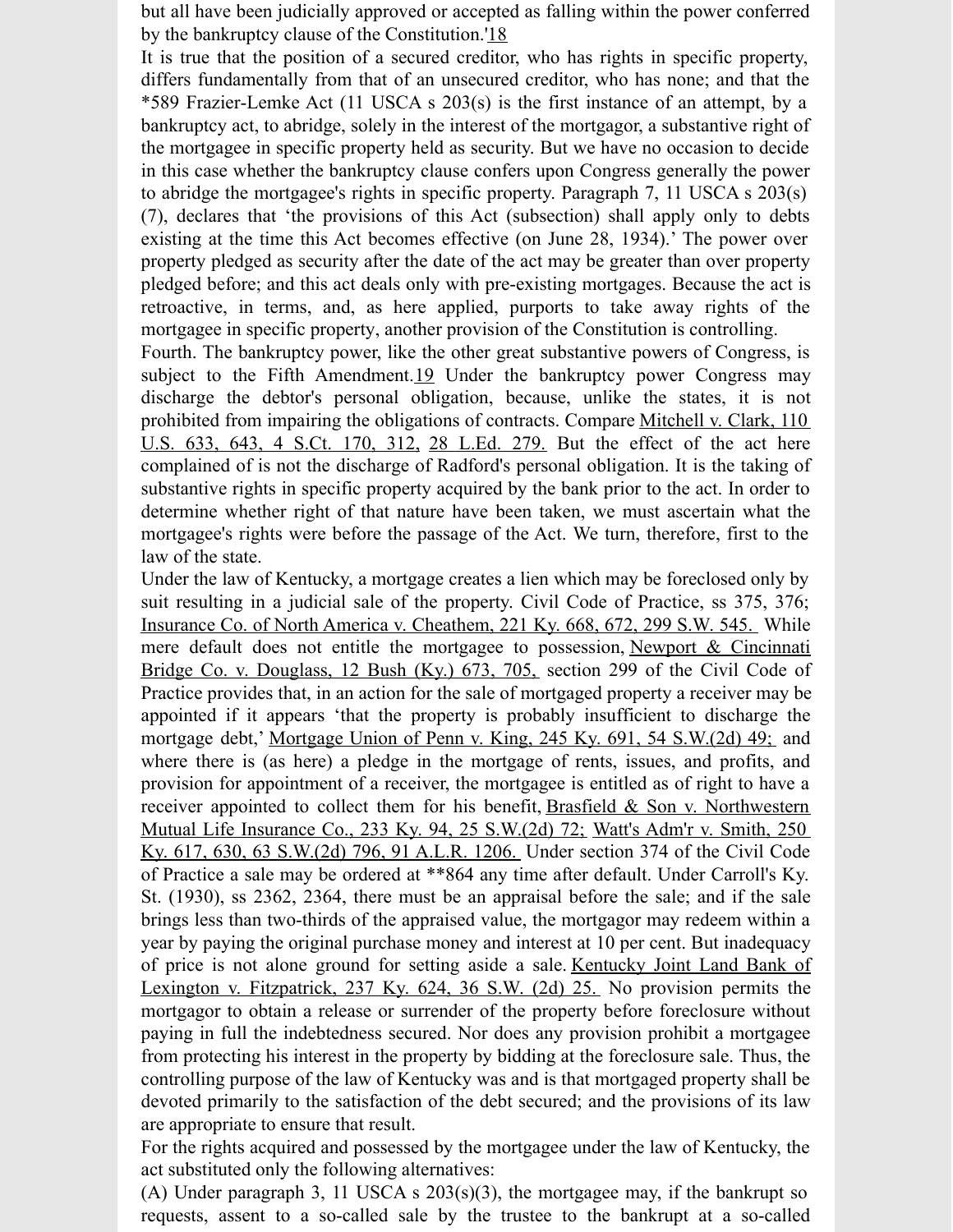appraised value; and upon such assent an implied promise arises to purchase the property on the terms prescribed in that paragraph. But, the transaction would not confer upon the mortgagee the ordinary fruits of an immediate sale; nor would the agreement of sale, if performed by the bankrupt, result in payment at the appraised value. The mortgagee would not get the ordinary fruits of an immediate sale on deferred payments; for the bankrupt would make no down payment at the time of taking possession and would give no other assurance that the payments promised would in fact be made. And, if all such payments were duly made, the sale would not be at the appraised value; for the value of money 'even if there were no risk) is obviously more than one per cent[.20](https://1.next.westlaw.com/Document/I2e311b099ca411d9bdd1cfdd544ca3a4/View/FullText.html?transitionType=UniqueDocItem&contextData=(sc.Default)&userEnteredCitation=295+us+555#co_footnote_B021201935124038) By restricting, throughout the period of six years, the annual interest on the deferred payments to 1 per cent., a sale at much less than the appraised value is prescribed. The aggregate payments of principal and interest prescribed would in no year before the end of the sixth be as much as 6 per cent. on the appraised value.[21](https://1.next.westlaw.com/Document/I2e311b099ca411d9bdd1cfdd544ca3a4/View/FullText.html?transitionType=UniqueDocItem&contextData=(sc.Default)&userEnteredCitation=295+us+555#co_footnote_B022211935124038) Moreover, before any deferred payment of the purchase price is made, there is serious danger that the bank's investment might be further impaired. The mortgaged property might be lessened in value by waste. It might become burdened with the liens for accruing unpaid taxes; [22](https://1.next.westlaw.com/Document/I2e311b099ca411d9bdd1cfdd544ca3a4/View/FullText.html?transitionType=UniqueDocItem&contextData=(sc.Default)&userEnteredCitation=295+us+555#co_footnote_B023221935124038) for, while interest at the rate of 1 per cent. of the appraised value of the Radford farm is \$44.45, the present annual taxes (plus insurance premium) are, as stipulated, \$105. Thus if the alternative offered by paragraph 3 were accepted, the transaction would result merely in a transfer of possession to the bankrupt for six years with an otherwise unsecured promise to purchase at the end of the period for a price less than the appraised value.

(B) If the mortgagee refuses to consent to the agreement to sell under paragraph 3, he is compelled, by paragraph 7, to surrender to the bankrupt possession of the property for the period of five years; and during those years, the bankrupt's only monetary obligation is to pay a reasonable rental fixed by the court. There is no provision for the payment of insurance or taxes, save as these may be paid from the rental received. During that period the bankrupt has an option to purchase the farm at any time at its appraised, or reappraised, value.[23](https://1.next.westlaw.com/Document/I2e311b099ca411d9bdd1cfdd544ca3a4/View/FullText.html?transitionType=UniqueDocItem&contextData=(sc.Default)&userEnteredCitation=295+us+555#co_footnote_B024231935124038) The mortgagee is not only compelled to submit to the sale to the bankrupt, but to a sale made at such time as the latter may choose. Thus, the bankrupt may leave it uncertain for years whether he will purchase; and in the end he may decline to buy. Meanwhile the mortgagee may have had (and been obliged to decline) an offer from some other person to take the farm at a price sufficient to satisfy the full amount then due by the debtor. The mortgagee cannot require a reappraisal when, in its judgment, the time comes to sell; it may ask for a reappraisal only if and when the bankrupt requests a sale. Thus the mortgagee is afforded no protection if the request is made when values are depressed to a point lower than the original appraisal. While paragraph 7 declares that the bankrupt's possession is 'under the control of the court,' this clause gives merely supervisory power. Such control leaves the court powerless to terminate the option unless there has been the commission of waste or failure to pay the prescribed rent.

Fifth. The controlling purpose of the act is to preserve to the mortgagor the ownership and enjoyment of the farm property. It does not seek primarily a discharge of all personal obligations; a function with which alone bankruptcy acts have heretofore dealt. Nor does it make provision of that nature by prohibiting, limiting, or postponing deficiency judgments, as do some state laws[.24](https://1.next.westlaw.com/Document/I2e311b099ca411d9bdd1cfdd544ca3a4/View/FullText.html?transitionType=UniqueDocItem&contextData=(sc.Default)&userEnteredCitation=295+us+555#co_footnote_B025241935124038) Its avowed object is to take from the mortgagee rights in the specific property held as security; and to that end 'to scale down the indebtedness' to the present value of the property[.25](https://1.next.westlaw.com/Document/I2e311b099ca411d9bdd1cfdd544ca3a4/View/FullText.html?transitionType=UniqueDocItem&contextData=(sc.Default)&userEnteredCitation=295+us+555#co_footnote_B026251935124038) As here applied it has taken from the Bank the following property rights recognized by the law of Kentucky: (1) The right to retain the lien until the indebtedness thereby secured is paid.

(2) The right to realize upon the security by a judicial public sale.

(3) The right to determine when such sale shall be held, subject only to the discretion of the court.

(4) The right to protect its interest in the property by bidding at such sale whenever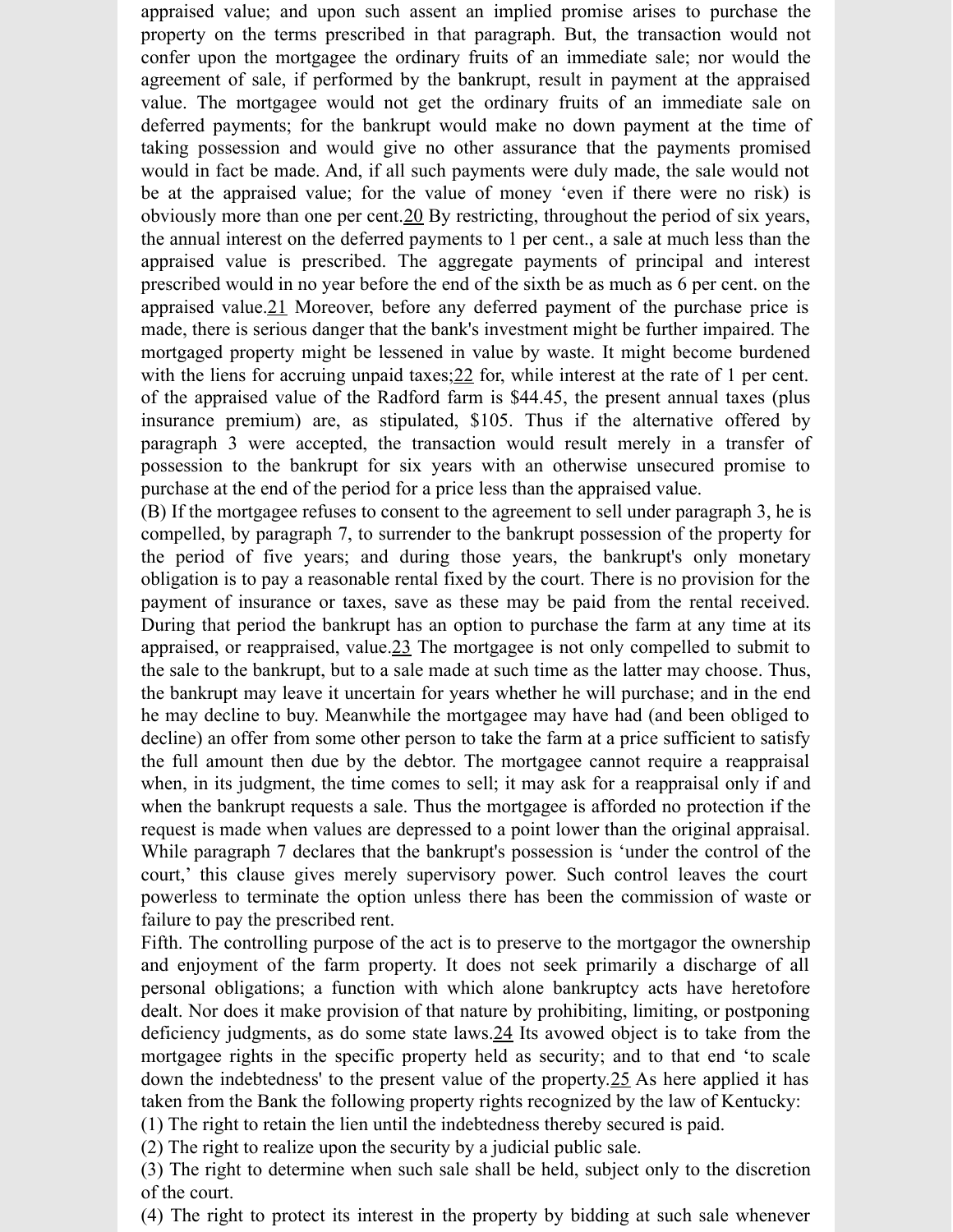held, and thus to assure having the mortgaged property devoted primarily to the satisfaction of the debt, either through receipt of the proceeds of a fair competitive sale or by taking the property itself.

(5) The right to control meanwhile the property during the period of default, subject only to the discretion of the court, and to have the rents and profits collected by a receiver for the satisfaction of the debt.

Strong evidence that the taking of these rights from the mortgagee effects a substantial impairment of the security is furnished by the occurrences in the Senate which led to the adoption there of the amendment to the bill declaring that the act 'shall apply only to debts existing at the time this Act becomes effective.' The bill as passed by the House applied to both pre-existing and future mortgages. It was amended in the Senate so as to limit it to existing mortgages; and, as so amended, was adopted by both Houses pursuant to the report of the Conference Committee[.26](https://1.next.westlaw.com/Document/I2e311b099ca411d9bdd1cfdd544ca3a4/View/FullText.html?transitionType=UniqueDocItem&contextData=(sc.Default)&userEnteredCitation=295+us+555#co_footnote_B027261935124038) This was done because, in the Senate, it was pointed out that the bill, if made applicable to future mortgages, would destroy the farmer's future mortgage credit[.27](https://1.next.westlaw.com/Document/I2e311b099ca411d9bdd1cfdd544ca3a4/View/FullText.html?transitionType=UniqueDocItem&contextData=(sc.Default)&userEnteredCitation=295+us+555#co_footnote_B028271935124038)

Sixth. Radford contends that these changes in the position of the bank, wrought pursuant to the act, do not impair substantive rights, because the bank retains every right in the property to which it is entitled. The contention rests upon the unfounded assertion that its only substantive right under the mortgage is to have the value of the security applied to the satisfaction of the debt. It would be more accurate to say that the only right under the mortgage left to the bank is the right to retain its lien until the mortgagor, some time within the five-year period, chooses to release it by paying the appraised value of the property. A mortgage lien so limited in character and incident is of course legally conceivable. It might be created by contract under existing law.[28](https://1.next.westlaw.com/Document/I2e311b099ca411d9bdd1cfdd544ca3a4/View/FullText.html?transitionType=UniqueDocItem&contextData=(sc.Default)&userEnteredCitation=295+us+555#co_footnote_B029281935124038) If a part of the mortgaged property were taken by eminent domain, a mortgagee would receive payment on a similar basis.[29](https://1.next.westlaw.com/Document/I2e311b099ca411d9bdd1cfdd544ca3a4/View/FullText.html?transitionType=UniqueDocItem&contextData=(sc.Default)&userEnteredCitation=295+us+555#co_footnote_B030291935124038) But the Frazier-Lemke Act does not purport to exercise the right of eminent domain; and neither the law of Kentucky nor Radford's mortgages contain any provision conferring upon the mortgagor an option to compel, at any time within five years, a release of the farm upon payment of its appraised value and a right to retain meanwhile possession, upon paying a rental to be fixed by the bankruptcy courts.

Equally unfounded is the contention that the mortgagee is not injured by the denial of possession for the five years, since it receives the rental value of the property.[30](https://1.next.westlaw.com/Document/I2e311b099ca411d9bdd1cfdd544ca3a4/View/FullText.html?transitionType=UniqueDocItem&contextData=(sc.Default)&userEnteredCitation=295+us+555#co_footnote_B031301935124038) It \*\*867 is argued that experience has proved that five years is not unreasonably long, since a longer period is commonly required to complete a voluntary contract for the sale and purchase of a farm; or to close a bankruptcy estate; or to close a railroad receivership. And it is asserted that Radford is, in effect, acting as receiver for the bankruptcy court. Radford's argument ignores the fact that in ordinary bankruptcy proceedings and in equity receiverships, the court may in its discretion order an immediate sale and closing of the estate; and it ignores, also, the fundamental difference in purpose between the delay permitted in those proceedings and that prescribed by Congress. When a court of equity allows a receivership to continue, it does so to prevent a sacrifice of the creditor's interest. Under the act, the purpose of the delay in making a sale and of the prolonged possession accorded the mortgagor is to promote his interests at the expense of the mortgagee.

Home Building & Loan Ass'n v. Blaisdell, 290 U.S. 398, 54 S.Ct. 231, 78 L.Ed. 413, 88 A.L.R. 1481, upon which Radford relies, lends no support to his [contention.](https://1.next.westlaw.com/Link/Document/FullText?findType=Y&serNum=1934124145&pubNum=104&originatingDoc=I2e311b099ca411d9bdd1cfdd544ca3a4&refType=RP&originationContext=document&transitionType=DocumentItem&ppcid=017ac81debd04f5598f75f207a5064fd&contextData=(sc.UserEnteredCitation)) There the statute left the period of the extension of the right of redemption to be determined by the court within the maximum limit of two years. Even after the period had been decided upon, it could, as was pointed out, 'be reduced by the order of the court under the statute, in case of a change in [circumstances.](https://1.next.westlaw.com/Link/Document/FullText?findType=Y&serNum=1934124145&pubNum=104&originatingDoc=I2e311b099ca411d9bdd1cfdd544ca3a4&refType=RP&originationContext=document&transitionType=DocumentItem&ppcid=017ac81debd04f5598f75f207a5064fd&contextData=(sc.UserEnteredCitation))  $***$  (290 U.S. 398, [page](https://1.next.westlaw.com/Link/Document/FullText?findType=Y&serNum=1934124145&pubNum=780&originatingDoc=I2e311b099ca411d9bdd1cfdd544ca3a4&refType=RP&fi=co_pp_sp_780_447&originationContext=document&transitionType=DocumentItem&ppcid=017ac81debd04f5598f75f207a5064fd&contextData=(sc.UserEnteredCitation)#co_pp_sp_780_447) 447, 54) S.Ct. 231, 243, 78 L.Ed. 413, 88 A.L.R. 1481); and at the close of the period, the mortgagee was free to apply the mortgaged property to the satisfaction of the mortgage debt. Here, the option and the possession would continue although the emergency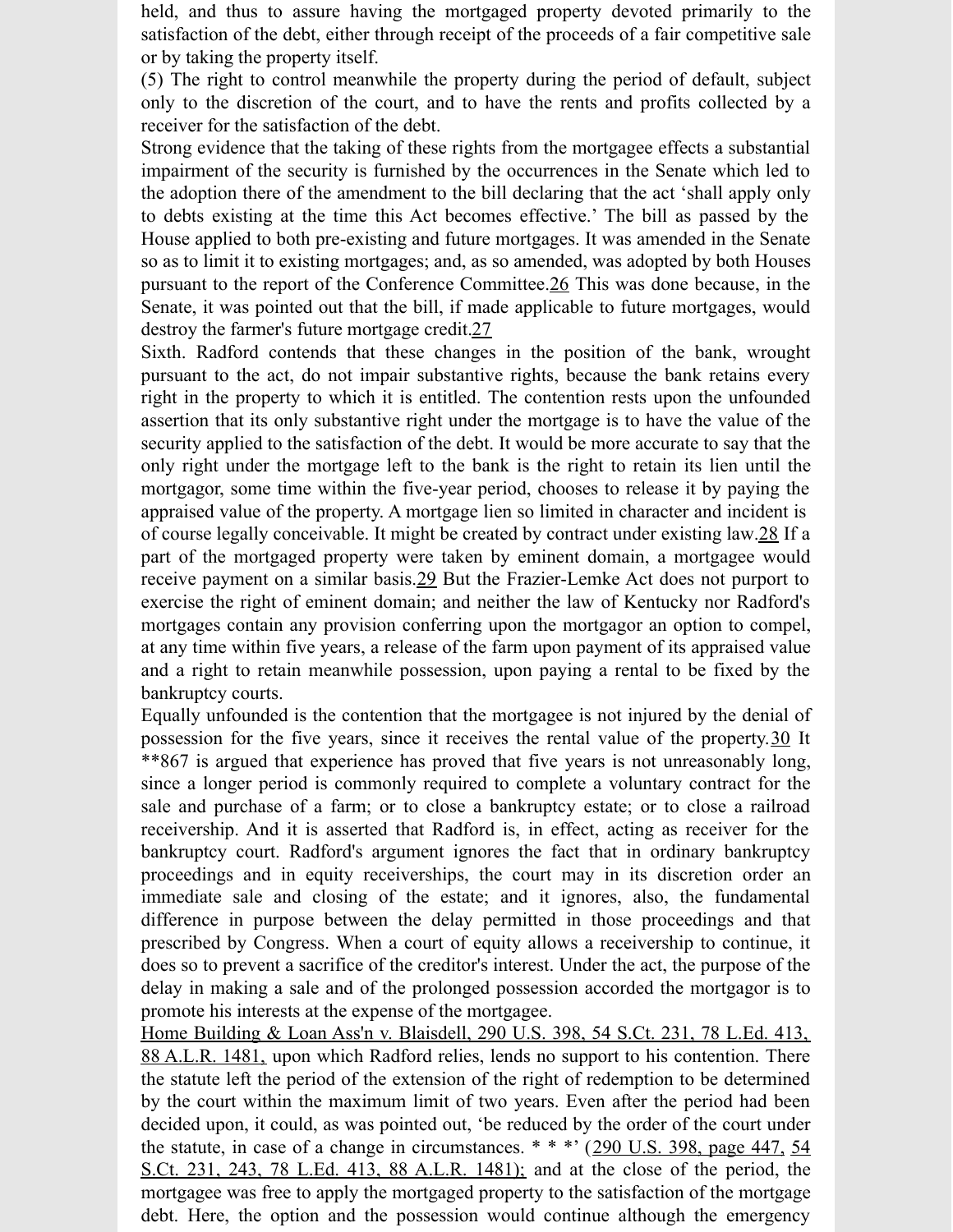which is relied upon as justifying the act ended before November 30, 1939[.31](https://1.next.westlaw.com/Document/I2e311b099ca411d9bdd1cfdd544ca3a4/View/FullText.html?transitionType=UniqueDocItem&contextData=(sc.Default)&userEnteredCitation=295+us+555#co_footnote_B032311935124038)

Seventh. Radford contends further that the changes in the mortgagee's rights in the property, even if substantial, are not arbitrary and unreasonable, because they were made for a permissible public purpose. That claim appears to rest primarily upon the following propositions: (1) The welfare of the nation demands that our farms be individually owned by those who operate them. (2) To permit widespread foreclosure of farm mortgages would result in transferring ownership, in large measure, to great corporations; would transform farmer owners into tenants or farm laborers; and would tend to create a peasant class. (3) There was grave danger at the time of the passage of the act that foreclosure of farms would become widespread. The persistent decline in the prices of agricultural products, as compared with the prices of articles which farmers are obliged to purchase, had been accentuated by the long continued depression and had made it impossible for farmers to pay the charges accruing under existing mortgages. (4) Thus had arisen an emergency requiring congressional action. To avert the threatened calamity the act presented an appropriate remedy. Extensive economic data, of which in large part we may take judicial notice, were submitted in support of these propositions.

The bank calls attention, among other things, to the fact that the act is not limited to mortgages of farms operated by the owners; that the finding of the lower courts that Radford is a farmer within the meaning of the act does not necessarily imply that he operates his farm; and that at least part of it must have been rented to another, since a tenant is joined as defendant in the foreclosure suit. Section 75 of the Bankruptcy Act (to which this act is an amendment), provides, in sub-section (r), 11 USCA s 203 (r), that 'the term 'farmer' means any individual who is personally bona fide engaged primarily in farming operations or the principal part of whose income is derived from farming operations.' Thus, the act affords relief not only to those owners who operate their farms, but also to all individual landlords the 'principal part of whose income is derived' from the 'farming operations' of share croppers or other tenants; and, among these landlords, to persons who are merely capitalist absentees. 32

It has been suggested that the number of farms operated by tenants was very large before the present depression[;33](https://1.next.westlaw.com/Document/I2e311b099ca411d9bdd1cfdd544ca3a4/View/FullText.html?transitionType=UniqueDocItem&contextData=(sc.Default)&userEnteredCitation=295+us+555#co_footnote_B034331935124038) that the increase of tenancy had been progressive for more than half a century;  $34$  that the increase has not been attributable, in the main, to foreclosures[;35](https://1.next.westlaw.com/Document/I2e311b099ca411d9bdd1cfdd544ca3a4/View/FullText.html?transitionType=UniqueDocItem&contextData=(sc.Default)&userEnteredCitation=295+us+555#co_footnote_B036351935124038) and that, in some regions, the increase in tenancy has been marked during the period when farm incomes were large and farm values, farm taxes and farm mortgages were rising rapidly[.36](https://1.next.westlaw.com/Document/I2e311b099ca411d9bdd1cfdd544ca3a4/View/FullText.html?transitionType=UniqueDocItem&contextData=(sc.Default)&userEnteredCitation=295+us+555#co_footnote_B037361935124038)

We have no occasion to consider either the causes or the extent of farm tenancy; or whether its progressive increase would be arrested by the provisions of the act. Nor need we consider the occupations of the beneficiaries of the legislation. These are matters for the consideration of Congress; and the extensive provision for the refinancing of farm mortgages which Congress has already made, shows that the gravity of the situation has been appreciated[.37](https://1.next.westlaw.com/Document/I2e311b099ca411d9bdd1cfdd544ca3a4/View/FullText.html?transitionType=UniqueDocItem&contextData=(sc.Default)&userEnteredCitation=295+us+555#co_footnote_B038371935124038) The province of the Court is limited to deciding whether the Frazier-Lemke Act (11 USCA s 203(s) as applied has taken from the bank without compensation, and given to Radford, rights in specific property which are of substantial value. Compare Ochoa v. Hernandez y Morales, 230 U.S. 139, 161, 33 S.Ct. 1033, 57 L.Ed. 1427; Citizens' Savings & Loan [Association](https://1.next.westlaw.com/Link/Document/FullText?findType=Y&serNum=1874148828&pubNum=780&originatingDoc=I2e311b099ca411d9bdd1cfdd544ca3a4&refType=RP&fi=co_pp_sp_780_662&originationContext=document&transitionType=DocumentItem&ppcid=017ac81debd04f5598f75f207a5064fd&contextData=(sc.UserEnteredCitation)#co_pp_sp_780_662) v. Topeka, 20 Wall. 655, 662, 664, 22 L.Ed. 455; In re [Dillard,](https://1.next.westlaw.com/Link/Document/FullText?findType=Y&serNum=1800151143&pubNum=349&originatingDoc=I2e311b099ca411d9bdd1cfdd544ca3a4&refType=RP&fi=co_pp_sp_349_706&originationContext=document&transitionType=DocumentItem&ppcid=017ac81debd04f5598f75f207a5064fd&contextData=(sc.UserEnteredCitation)#co_pp_sp_349_706) 7 Fed. Cas. page 706, No. 3,912. As we conclude that the act as applied has done so, we must hold it void; for the Fifth Amendment commands that, however great the nation's need, private property shall not be thus taken even for a wholly public use without just compensation. If the public interest requires, and permits, the taking of property of individual mortgagees in order to relieve the necessities of individual mortgagors, resort must be had to proceedings by eminent domain; so that, through taxation, the burden of the relief afforded in the public interest may be borne by the public. Reversed.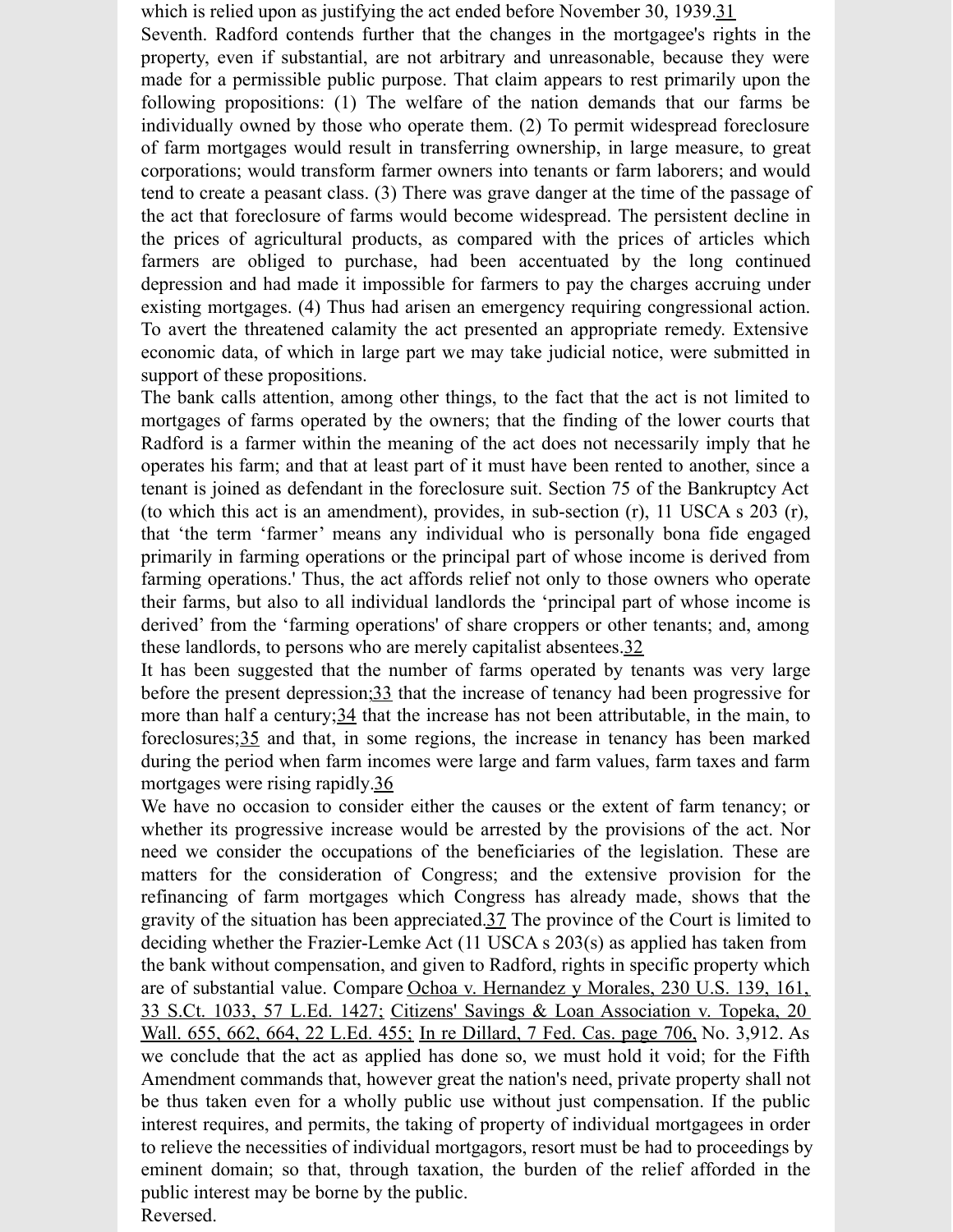All Citations 295 U.S. 555, 55 S.Ct. 854, 79 L.Ed. 1593, 97 A.L.R. 1106, 2 O.O. 537 Footnotes

[\\*](https://1.next.westlaw.com/Document/I2e311b099ca411d9bdd1cfdd544ca3a4/View/FullText.html?transitionType=UniqueDocItem&contextData=(sc.Default)&userEnteredCitation=295+us+555#co_fnRef_B0011935124038_ID0EAAAC)

Motion for stay of mandate denied 55 S.Ct. 918, 79 [L.Ed.](https://1.next.westlaw.com/Link/Document/FullText?findType=Y&pubNum=708&cite=55SCT918&originatingDoc=I2e311b099ca411d9bdd1cfdd544ca3a4&refType=RP&originationContext=document&transitionType=DocumentItem&ppcid=017ac81debd04f5598f75f207a5064fd&contextData=(sc.UserEnteredCitation)) —-.

[1](https://1.next.westlaw.com/Document/I2e311b099ca411d9bdd1cfdd544ca3a4/View/FullText.html?transitionType=UniqueDocItem&contextData=(sc.Default)&userEnteredCitation=295+us+555#co_fnRef_B00211935124038_ID0ELCAG) Section 75 had been added to the Bankruptcy Act on March 3, 1933, by C. 204, 47 Stat. 1470 (see 11 USCA s 203).

[2](https://1.next.westlaw.com/Document/I2e311b099ca411d9bdd1cfdd544ca3a4/View/FullText.html?transitionType=UniqueDocItem&contextData=(sc.Default)&userEnteredCitation=295+us+555#co_fnRef_B00321935124038_ID0EWDAG) [Bradford,](https://1.next.westlaw.com/Link/Document/FullText?findType=Y&serNum=1925121261&pubNum=350&originatingDoc=I2e311b099ca411d9bdd1cfdd544ca3a4&refType=RP&originationContext=document&transitionType=DocumentItem&ppcid=017ac81debd04f5598f75f207a5064fd&contextData=(sc.UserEnteredCitation)) Jr., v. Fahey, 76 F.(2d) 628 (4 C.C.A.); In re Cope (D.C. Colo.) 8 F.Supp. 778; In re [Constitutionality](https://1.next.westlaw.com/Link/Document/FullText?findType=Y&serNum=1934130102&pubNum=345&originatingDoc=I2e311b099ca411d9bdd1cfdd544ca3a4&refType=RP&originationContext=document&transitionType=DocumentItem&ppcid=017ac81debd04f5598f75f207a5064fd&contextData=(sc.UserEnteredCitation)) of Frazier-Lemke Act (Galloway v. Union Trust Co.) [\(D.C.E.D.](https://1.next.westlaw.com/Link/Document/FullText?findType=Y&serNum=1935130195&pubNum=345&originatingDoc=I2e311b099ca411d9bdd1cfdd544ca3a4&refType=RP&originationContext=document&transitionType=DocumentItem&ppcid=017ac81debd04f5598f75f207a5064fd&contextData=(sc.UserEnteredCitation)) Ark.) 9 F.Supp. 575; In re Plumer [\(D.C.S.D.](https://1.next.westlaw.com/Link/Document/FullText?findType=Y&serNum=1935123502&pubNum=345&originatingDoc=I2e311b099ca411d9bdd1cfdd544ca3a4&refType=RP&originationContext=document&transitionType=DocumentItem&ppcid=017ac81debd04f5598f75f207a5064fd&contextData=(sc.UserEnteredCitation)) Cal.) 9 F.Supp. 923; In re Cyr [\(D.C.N.D.](https://1.next.westlaw.com/Link/Document/FullText?findType=Y&serNum=1934122329&pubNum=345&originatingDoc=I2e311b099ca411d9bdd1cfdd544ca3a4&refType=RP&originationContext=document&transitionType=DocumentItem&ppcid=017ac81debd04f5598f75f207a5064fd&contextData=(sc.UserEnteredCitation)) Ind.) 9 F.Supp. 697; In re Jones [\(D.C.W.](https://1.next.westlaw.com/Link/Document/FullText?findType=Y&serNum=1935126051&pubNum=345&originatingDoc=I2e311b099ca411d9bdd1cfdd544ca3a4&refType=RP&originationContext=document&transitionType=DocumentItem&ppcid=017ac81debd04f5598f75f207a5064fd&contextData=(sc.UserEnteredCitation)) Mo.) 10 F.Supp. 165. Compare In re Bradford (D.C.) 7 F.Supp. 665, reversed in [Bradford,](https://1.next.westlaw.com/Link/Document/FullText?findType=Y&serNum=1934129305&pubNum=345&originatingDoc=I2e311b099ca411d9bdd1cfdd544ca3a4&refType=RP&originationContext=document&transitionType=DocumentItem&ppcid=017ac81debd04f5598f75f207a5064fd&contextData=(sc.UserEnteredCitation)) Jr. v. Fahey; In re Moore (D.C.) 8 F.Supp. 393; Paine v. Capitol [Freehold](https://1.next.westlaw.com/Link/Document/FullText?findType=Y&serNum=1934129818&pubNum=345&originatingDoc=I2e311b099ca411d9bdd1cfdd544ca3a4&refType=RP&originationContext=document&transitionType=DocumentItem&ppcid=017ac81debd04f5598f75f207a5064fd&contextData=(sc.UserEnteredCitation)) Land & Trust Co. (D.C.) 8 F.Supp. 500; In re Miner (D.C.) 9 [F.Supp.](https://1.next.westlaw.com/Link/Document/FullText?findType=Y&serNum=1935123404&pubNum=345&originatingDoc=I2e311b099ca411d9bdd1cfdd544ca3a4&refType=RP&originationContext=document&transitionType=DocumentItem&ppcid=017ac81debd04f5598f75f207a5064fd&contextData=(sc.UserEnteredCitation)) 1; In re Duffy (D.C.) 9 [F.Supp.](https://1.next.westlaw.com/Link/Document/FullText?findType=Y&serNum=1935125373&pubNum=345&originatingDoc=I2e311b099ca411d9bdd1cfdd544ca3a4&refType=RP&originationContext=document&transitionType=DocumentItem&ppcid=017ac81debd04f5598f75f207a5064fd&contextData=(sc.UserEnteredCitation)) 166; In re Doty (D.C.) 10 F.Supp. 195; In re Payne (D.C. Tex., May 9, 1935) 10 [F.Supp.](https://1.next.westlaw.com/Link/Document/FullText?findType=Y&serNum=1935126756&pubNum=345&originatingDoc=I2e311b099ca411d9bdd1cfdd544ca3a4&refType=RP&originationContext=document&transitionType=DocumentItem&ppcid=017ac81debd04f5598f75f207a5064fd&contextData=(sc.UserEnteredCitation)) 649 [\(holding](https://1.next.westlaw.com/Link/Document/FullText?findType=Y&serNum=1935125356&pubNum=345&originatingDoc=I2e311b099ca411d9bdd1cfdd544ca3a4&refType=RP&originationContext=document&transitionType=DocumentItem&ppcid=017ac81debd04f5598f75f207a5064fd&contextData=(sc.UserEnteredCitation)) the Act unconstitutional).

[3](https://1.next.westlaw.com/Document/I2e311b099ca411d9bdd1cfdd544ca3a4/View/FullText.html?transitionType=UniqueDocItem&contextData=(sc.Default)&userEnteredCitation=295+us+555#co_fnRef_B00431935124038_ID0EPJAG) The Bank was organized under the Federal Farm Loan Act of July 17, 1916, c. 245, 39 Stat. 360. Section 12 of the act (12 [USCA](https://1.next.westlaw.com/Link/Document/FullText?findType=L&pubNum=1000546&cite=12USCAS771&originatingDoc=I2e311b099ca411d9bdd1cfdd544ca3a4&refType=LQ&originationContext=document&transitionType=DocumentItem&ppcid=017ac81debd04f5598f75f207a5064fd&contextData=(sc.UserEnteredCitation)) s 771) provided that loans should not exceed 50 per cent of the value of the land mortgaged and 20 per cent of the value of permanent insured improvement thereon. The Bank loaned the Radfords \$8,000 in 1922 and an additional \$1,000 in 1924. The stocks and bonds of the Bank are privately owned. The bonds 'being instrumentalities of the Government of the United States' are tax exempt. [Compare](https://1.next.westlaw.com/Link/Document/FullText?findType=Y&serNum=1921116204&pubNum=708&originatingDoc=I2e311b099ca411d9bdd1cfdd544ca3a4&refType=RP&originationContext=document&transitionType=DocumentItem&ppcid=017ac81debd04f5598f75f207a5064fd&contextData=(sc.UserEnteredCitation)) Smith v. Kansas City Title Co., 255 U.S. 180, 41 S.Ct. 243, 65 L.Ed. 577; Federal Land Bank of New Orleans v. [Crosland,](https://1.next.westlaw.com/Link/Document/FullText?findType=Y&serNum=1923120383&pubNum=104&originatingDoc=I2e311b099ca411d9bdd1cfdd544ca3a4&refType=RP&originationContext=document&transitionType=DocumentItem&ppcid=017ac81debd04f5598f75f207a5064fd&contextData=(sc.UserEnteredCitation)) 261 U.S. 374, 43 S.Ct. 385, 67 L.Ed. 703, 29 [A.L.R.](https://1.next.westlaw.com/Link/Document/FullText?findType=L&pubNum=1000546&cite=12USCAS810&originatingDoc=I2e311b099ca411d9bdd1cfdd544ca3a4&refType=LQ&originationContext=document&transitionType=DocumentItem&ppcid=017ac81debd04f5598f75f207a5064fd&contextData=(sc.UserEnteredCitation)) 1; Act of May 12, 1933, c. 25, s 29, 48 Stat. 46 (12 USCA s 810).

[4](https://1.next.westlaw.com/Document/I2e311b099ca411d9bdd1cfdd544ca3a4/View/FullText.html?transitionType=UniqueDocItem&contextData=(sc.Default)&userEnteredCitation=295+us+555#co_fnRef_B00541935124038_ID0EPKAG) That Act empowered the Federal Land Banks and the Land Bank Commissioner to lend farmers 75 per cent. of the normal value of their land, at 4 ½ per cent. interest for the first five years and 5 per cent. thereafter; no repayment of principal to be required for five years. Act of May 12, 1933, c. 25, ss 24, 32, 48 Stat. 43, 48 (12 [USCA](https://1.next.westlaw.com/Link/Document/FullText?findType=L&pubNum=1000546&cite=12USCAS771&originatingDoc=I2e311b099ca411d9bdd1cfdd544ca3a4&refType=LQ&originationContext=document&transitionType=DocumentItem&ppcid=017ac81debd04f5598f75f207a5064fd&contextData=(sc.UserEnteredCitation)) ss 771, subd. 12, [1016](https://1.next.westlaw.com/Link/Document/FullText?findType=L&pubNum=1000546&cite=12USCAS1016&originatingDoc=I2e311b099ca411d9bdd1cfdd544ca3a4&refType=LQ&originationContext=document&transitionType=DocumentItem&ppcid=017ac81debd04f5598f75f207a5064fd&contextData=(sc.UserEnteredCitation))); Act of June 16, 1933, c. 98, s 80, 48 Stat. 273 (12 [USCA](https://1.next.westlaw.com/Link/Document/FullText?findType=L&pubNum=1000546&cite=12USCAS638&originatingDoc=I2e311b099ca411d9bdd1cfdd544ca3a4&refType=LQ&originationContext=document&transitionType=DocumentItem&ppcid=017ac81debd04f5598f75f207a5064fd&contextData=(sc.UserEnteredCitation)) s 638); Act of Jan. 31, 1934, c. 7, s 10, 48 Stat. 347, 12 [USCA](https://1.next.westlaw.com/Link/Document/FullText?findType=L&pubNum=1000546&cite=12USCAS1016&originatingDoc=I2e311b099ca411d9bdd1cfdd544ca3a4&refType=LQ&originationContext=document&transitionType=DocumentItem&ppcid=017ac81debd04f5598f75f207a5064fd&contextData=(sc.UserEnteredCitation)) s 1016(b). Mortgage loans made to farmers by the institutions subject to the Farm Credit Administration outstanding June 30, 1934, aggregated \$2,029,305,081. As of March 31, 1935, the loans had been increased to \$2,661,558,017. Farm Credit Administration, Monthly Reports on Loans and Discounts, March, 1935. 'The proceeds of the loans closed (in 1933— 34) both by the land banks and by the Land Bank Commissioner were used principally to refinance existing indebtedness. Of the loans closed by the land banks, approximately 86.8 per cent were used for this purpose, and of those closed by the Commissioner, 92 per cent were so used.' The Farm Real Estate Situation, 1933—34. Circular No. 354 of United States Department of Agriculture, April, 1935, p. 5.

[5](https://1.next.westlaw.com/Document/I2e311b099ca411d9bdd1cfdd544ca3a4/View/FullText.html?transitionType=UniqueDocItem&contextData=(sc.Default)&userEnteredCitation=295+us+555#co_fnRef_B00651935124038_ID0EXUAG) The appraisal dated December 1, 1934 recited originally that \$4,445 was the 'fair and reasonable value,' without mentioning the market value. It was, by leave of court, amended on December 4, 1934, to read as stated in the text. Besides the mortgaged property, Radford had a one-half interest in a half-acre lot and house thereon appraised at \$150; exempt personal property appraised at \$568; and nonexempt personal property at \$831.50. The amount of the indebtedness other than to the Bank, and the terms of the composition offered do not appear.

[6](https://1.next.westlaw.com/Document/I2e311b099ca411d9bdd1cfdd544ca3a4/View/FullText.html?transitionType=UniqueDocItem&contextData=(sc.Default)&userEnteredCitation=295+us+555#co_fnRef_B00761935124038_ID0E1ZAG) [1, 2] See Pomeroy's Equity Jurisprudence, ss 162—3, 376, 381—2, 1180, 1186— 1190, 1219; H.W. Chaplin, The Story of [Mortgage](https://1.next.westlaw.com/Link/Document/FullText?findType=Y&serNum=0345587467&pubNum=3084&originatingDoc=I2e311b099ca411d9bdd1cfdd544ca3a4&refType=LR&originationContext=document&transitionType=DocumentItem&ppcid=017ac81debd04f5598f75f207a5064fd&contextData=(sc.UserEnteredCitation)) Law, 4 Harv. Law Rev. 4; William F. Walsh, Development of the Title and Lien Theories of Mortgages, 9 New York University Law Quarterly Rev. 280.

[7](https://1.next.westlaw.com/Document/I2e311b099ca411d9bdd1cfdd544ca3a4/View/FullText.html?transitionType=UniqueDocItem&contextData=(sc.Default)&userEnteredCitation=295+us+555#co_fnRef_B00871935124038_ID0EP1AG) It is the general rule that a holder of the equity of redemption can redeem from the [mortgagee](https://1.next.westlaw.com/Link/Document/FullText?findType=Y&serNum=1871149409&pubNum=780&originatingDoc=I2e311b099ca411d9bdd1cfdd544ca3a4&refType=RP&originationContext=document&transitionType=DocumentItem&ppcid=017ac81debd04f5598f75f207a5064fd&contextData=(sc.UserEnteredCitation)) only on paying the entire mortgage debt. Collins v. Riggs, 14 Wall. 491, 20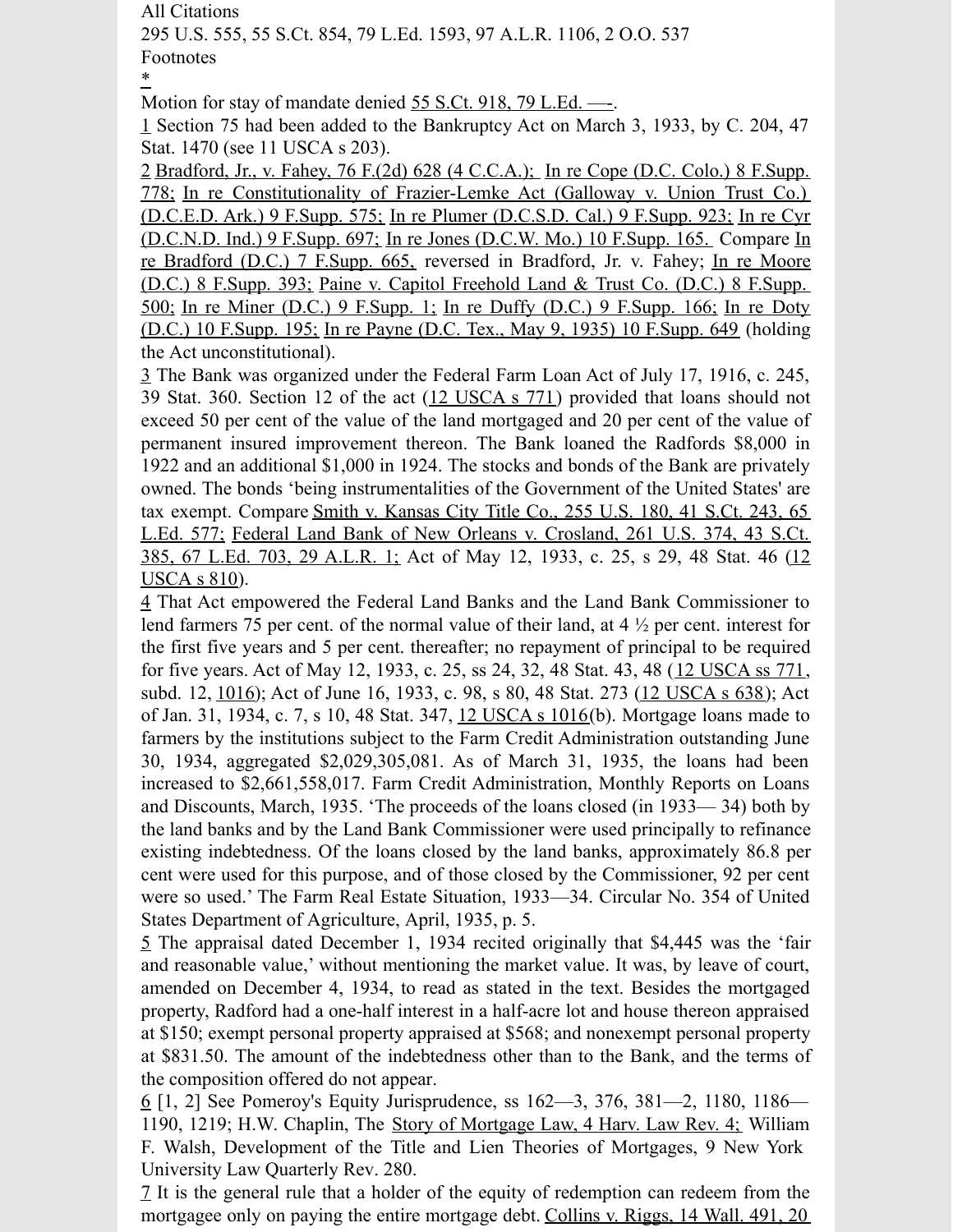L.Ed. 723; Jones v. Van [Doren,](https://1.next.westlaw.com/Link/Document/FullText?findType=Y&serNum=1889180181&pubNum=708&originatingDoc=I2e311b099ca411d9bdd1cfdd544ca3a4&refType=RP&originationContext=document&transitionType=DocumentItem&ppcid=017ac81debd04f5598f75f207a5064fd&contextData=(sc.UserEnteredCitation)) 130 U.S. 684, 692, 9 S.Ct. 685, 32 L.Ed. 1077; [American](https://1.next.westlaw.com/Link/Document/FullText?findType=Y&serNum=1800144317&pubNum=348&originatingDoc=I2e311b099ca411d9bdd1cfdd544ca3a4&refType=RP&fi=co_pp_sp_348_315&originationContext=document&transitionType=DocumentItem&ppcid=017ac81debd04f5598f75f207a5064fd&contextData=(sc.UserEnteredCitation)#co_pp_sp_348_315) Loan & Trust Co. v. Atlanta Electric Ry. Co. (C.C.) 99 F. 313, 315, 316; Lomas & Nettleton Co. v. Di [Francesco,](https://1.next.westlaw.com/Link/Document/FullText?findType=Y&serNum=1933116360&pubNum=161&originatingDoc=I2e311b099ca411d9bdd1cfdd544ca3a4&refType=RP&originationContext=document&transitionType=DocumentItem&ppcid=017ac81debd04f5598f75f207a5064fd&contextData=(sc.UserEnteredCitation)) 116 Conn. 253, 258, 164 A. 495; Palk v. Lord Clinton, 12 Ves.Jr. 48, 58. The rule is for the protection of the mortgagee, and unless waived by him, applies even when the redeemer has an interest in only part of the [mortgaged](https://1.next.westlaw.com/Link/Document/FullText?findType=Y&serNum=1930111375&pubNum=104&originatingDoc=I2e311b099ca411d9bdd1cfdd544ca3a4&refType=RP&originationContext=document&transitionType=DocumentItem&ppcid=017ac81debd04f5598f75f207a5064fd&contextData=(sc.UserEnteredCitation)) property. Bank of [Luverne](https://1.next.westlaw.com/Link/Document/FullText?findType=Y&serNum=1931109539&pubNum=734&originatingDoc=I2e311b099ca411d9bdd1cfdd544ca3a4&refType=RP&originationContext=document&transitionType=DocumentItem&ppcid=017ac81debd04f5598f75f207a5064fd&contextData=(sc.UserEnteredCitation)) v. Turk, 222 Ala. 549, 133 So. 52 (1931) ; Quinn Plumbing Co. v. New Miami Shores Corp., 100 Fla. 413, 129 So. 690, 73 A.L.R. 600; Shinn v. Barrie, 182 Ark. 366, 31 [S.W.\(2d\)](https://1.next.westlaw.com/Link/Document/FullText?findType=Y&serNum=1930117583&pubNum=713&originatingDoc=I2e311b099ca411d9bdd1cfdd544ca3a4&refType=RP&originationContext=document&transitionType=DocumentItem&ppcid=017ac81debd04f5598f75f207a5064fd&contextData=(sc.UserEnteredCitation)) 540. Recognized exceptions to the rule are based on the action of the mortgagee in himself causing the lien on a part of the mortgaged property to be [extinguished,](https://1.next.westlaw.com/Link/Document/FullText?findType=Y&serNum=1800151067&pubNum=748&originatingDoc=I2e311b099ca411d9bdd1cfdd544ca3a4&refType=RP&fi=co_pp_sp_748_118&originationContext=document&transitionType=DocumentItem&ppcid=017ac81debd04f5598f75f207a5064fd&contextData=(sc.UserEnteredCitation)#co_pp_sp_748_118) Dexter v. Arnold, Fed. Cas. No. 3,857, 1 Sumn. 109, 118; Welch v. Beers, 8 Allen [\(Mass.\)](https://1.next.westlaw.com/Link/Document/FullText?findType=Y&serNum=1864007748&pubNum=2129&originatingDoc=I2e311b099ca411d9bdd1cfdd544ca3a4&refType=RP&originationContext=document&transitionType=DocumentItem&ppcid=017ac81debd04f5598f75f207a5064fd&contextData=(sc.UserEnteredCitation)) 151; George v. Wood, 11 Allen (Mass.) 41; [Meacham](https://1.next.westlaw.com/Link/Document/FullText?findType=Y&serNum=1865007786&pubNum=2129&originatingDoc=I2e311b099ca411d9bdd1cfdd544ca3a4&refType=RP&originationContext=document&transitionType=DocumentItem&ppcid=017ac81debd04f5598f75f207a5064fd&contextData=(sc.UserEnteredCitation)) v. Steele, 93 Ill. 135; Coffin v. Parker, 127 N.Y. 117, 27 N.E. 814, or on the right of eminent domain, Dows v. [Congdon,](https://1.next.westlaw.com/Link/Document/FullText?findType=Y&serNum=1884022125&pubNum=585&originatingDoc=I2e311b099ca411d9bdd1cfdd544ca3a4&refType=RP&originationContext=document&transitionType=DocumentItem&ppcid=017ac81debd04f5598f75f207a5064fd&contextData=(sc.UserEnteredCitation)) 16 How. Prac. (N.Y.) 571; Mutual Life Insurance Co. v. Easton & Amboy R.R., 38 N.J. Eq. 132. Where the right of redemption after foreclosure sale is based entirely on statute, a different rule may be prescribed. Compare [Northwestern](https://1.next.westlaw.com/Link/Document/FullText?findType=Y&serNum=1928109896&pubNum=594&originatingDoc=I2e311b099ca411d9bdd1cfdd544ca3a4&refType=RP&originationContext=document&transitionType=DocumentItem&ppcid=017ac81debd04f5598f75f207a5064fd&contextData=(sc.UserEnteredCitation)) Mutual Life Ins. Co. v. Hansen, 205 Iowa, 789, 218 N.W. 502; Tuttle v. [Dewey,](https://1.next.westlaw.com/Link/Document/FullText?findType=Y&serNum=1876003231&pubNum=444&originatingDoc=I2e311b099ca411d9bdd1cfdd544ca3a4&refType=RP&originationContext=document&transitionType=DocumentItem&ppcid=017ac81debd04f5598f75f207a5064fd&contextData=(sc.UserEnteredCitation)) 44 Iowa, 306; State v. Carpenter, 19 Wash. 378, 53 P. 342; see [Dougherty](https://1.next.westlaw.com/Link/Document/FullText?findType=Y&serNum=1903007043&pubNum=594&originatingDoc=I2e311b099ca411d9bdd1cfdd544ca3a4&refType=RP&originationContext=document&transitionType=DocumentItem&ppcid=017ac81debd04f5598f75f207a5064fd&contextData=(sc.UserEnteredCitation)) v. Kubat, 67 Neb. 269, 273, 93 N.W. 317. For [collections](https://1.next.westlaw.com/Link/Document/FullText?findType=Y&serNum=1898012661&pubNum=660&originatingDoc=I2e311b099ca411d9bdd1cfdd544ca3a4&refType=RP&originationContext=document&transitionType=DocumentItem&ppcid=017ac81debd04f5598f75f207a5064fd&contextData=(sc.UserEnteredCitation)) of cases, see 2 Jones, Mortgages (8th Ed. 1928) ss 1370—1377; 2 Wiltsie, Mortgage Foreclosure (4th Ed. 1927) ss 1196—1213, 1071.

[8](https://1.next.westlaw.com/Document/I2e311b099ca411d9bdd1cfdd544ca3a4/View/FullText.html?transitionType=UniqueDocItem&contextData=(sc.Default)&userEnteredCitation=295+us+555#co_fnRef_B00981935124038_ID0EWBBG) Compare Pewabic Mining Co. v. Mason, 145 U.S. 349, 361, 362, 12 S.Ct. 887, 36 L.Ed. 732; Easton v. [German-American](https://1.next.westlaw.com/Link/Document/FullText?findType=Y&serNum=1892180043&pubNum=708&originatingDoc=I2e311b099ca411d9bdd1cfdd544ca3a4&refType=RP&originationContext=document&transitionType=DocumentItem&ppcid=017ac81debd04f5598f75f207a5064fd&contextData=(sc.UserEnteredCitation)) Bank, 127 U.S. 532, 8 S.Ct. 1297, 32 L.Ed. 210; [Twin-Lick](https://1.next.westlaw.com/Link/Document/FullText?findType=Y&serNum=1915102508&pubNum=5297&originatingDoc=I2e311b099ca411d9bdd1cfdd544ca3a4&refType=RP&originationContext=document&transitionType=DocumentItem&ppcid=017ac81debd04f5598f75f207a5064fd&contextData=(sc.UserEnteredCitation)) Oil Co. v. Marbury, 91 U.S. 587, 590, 23 L.Ed. 328; Buchler v. Black (C.C.A.) 226 F. 703; Caldwell v. [Caldwell,](https://1.next.westlaw.com/Link/Document/FullText?findType=Y&serNum=1911014758&pubNum=734&originatingDoc=I2e311b099ca411d9bdd1cfdd544ca3a4&refType=RP&originationContext=document&transitionType=DocumentItem&ppcid=017ac81debd04f5598f75f207a5064fd&contextData=(sc.UserEnteredCitation)) 173 Ala. 216, 55 So. 515; Felton v. Le Breton, 92 Cal. 457, 28 P. 490; [Chillicothe](https://1.next.westlaw.com/Link/Document/FullText?findType=Y&serNum=1891003102&pubNum=660&originatingDoc=I2e311b099ca411d9bdd1cfdd544ca3a4&refType=RP&originationContext=document&transitionType=DocumentItem&ppcid=017ac81debd04f5598f75f207a5064fd&contextData=(sc.UserEnteredCitation)) Paper Co. v. Wheeler, 68 Ill.App. 343; Kock v. [Burgess,](https://1.next.westlaw.com/Link/Document/FullText?findType=Y&serNum=1916012007&pubNum=594&originatingDoc=I2e311b099ca411d9bdd1cfdd544ca3a4&refType=RP&originationContext=document&transitionType=DocumentItem&ppcid=017ac81debd04f5598f75f207a5064fd&contextData=(sc.UserEnteredCitation)) 176 Iowa 493, 156 N.W. 174, 158 [N.W.](https://1.next.westlaw.com/Link/Document/FullText?findType=Y&serNum=1916012165&pubNum=594&originatingDoc=I2e311b099ca411d9bdd1cfdd544ca3a4&refType=RP&originationContext=document&transitionType=DocumentItem&ppcid=017ac81debd04f5598f75f207a5064fd&contextData=(sc.UserEnteredCitation)) 534; McNair v. Biddle, 8 Mo. 257; [Stover](https://1.next.westlaw.com/Link/Document/FullText?findType=Y&serNum=1901006800&pubNum=594&originatingDoc=I2e311b099ca411d9bdd1cfdd544ca3a4&refType=RP&originationContext=document&transitionType=DocumentItem&ppcid=017ac81debd04f5598f75f207a5064fd&contextData=(sc.UserEnteredCitation)) v. Stark, 61 Neb. 374, 85 N.W. 286, 87 [Am.St.Rep.](https://1.next.westlaw.com/Link/Document/FullText?findType=Y&serNum=1843007008&pubNum=555&originatingDoc=I2e311b099ca411d9bdd1cfdd544ca3a4&refType=RP&originationContext=document&transitionType=DocumentItem&ppcid=017ac81debd04f5598f75f207a5064fd&contextData=(sc.UserEnteredCitation)) 460; Paulson v. Oregon Surety & Cas. Co., 70 Or. 175, 138 P. 838; Blythe v. Richards, 10 Serg. & R. (Pa.) 261, 13 Ma.Dec. 672; [Archambault](https://1.next.westlaw.com/Link/Document/FullText?findType=Y&serNum=1823005254&pubNum=2704&originatingDoc=I2e311b099ca411d9bdd1cfdd544ca3a4&refType=RP&originationContext=document&transitionType=DocumentItem&ppcid=017ac81debd04f5598f75f207a5064fd&contextData=(sc.UserEnteredCitation)) v. Pierce, 46 R.I. 295, 127 A. 146. Some states have abolished by statute the general rule that a mortgagee, exercising a power of sale conferred in the [mortgage,](https://1.next.westlaw.com/Link/Document/FullText?findType=Y&serNum=1933115973&pubNum=104&originatingDoc=I2e311b099ca411d9bdd1cfdd544ca3a4&refType=RP&originationContext=document&transitionType=DocumentItem&ppcid=017ac81debd04f5598f75f207a5064fd&contextData=(sc.UserEnteredCitation)) may not purchase at his own sale. See Heighe v. Sale of Real Estate, 164 Md. 259, 164 A. 671, 676, 93 A.L.R. 81 (1933); Ten Eyck v. Craig, 62 N.Y. 406, 421; Galvin v. [Newton,](https://1.next.westlaw.com/Link/Document/FullText?findType=Y&serNum=1875018784&pubNum=596&originatingDoc=I2e311b099ca411d9bdd1cfdd544ca3a4&refType=RP&fi=co_pp_sp_596_421&originationContext=document&transitionType=DocumentItem&ppcid=017ac81debd04f5598f75f207a5064fd&contextData=(sc.UserEnteredCitation)#co_pp_sp_596_421) 19 R.I. 176, 178, 36 A. 3; 2 Wiltsie, Mortgage Foreclosure (4th Ed. 1927) s 869.

In England, the power conferred upon the court in foreclosure proceedings, to order a sale, instead of strict foreclosure (15 & 16 Vict., c. 86, s 48; 44 & 45 Vict., c. 41, s 25) will not be exercised over the mortgagee's objection, when the property is not likely to bring the full amount of the mortgage debt, Merchant Banking Co. v. London & Hanseatic Bank, 55 L.J. Ch. 479; Provident Clerks' Mutual Ass'n v. Lewis, 62 L.J. Ch. 89; at least, not unless security is put up to protect the objecting mortgagee; Cripps v. Wood, 51 L.J. Ch. 584; or a bidding reserved sufficient to cover the amount due the mortgagee, Whitfield v. Roberts, 5 Jur. N.S. 113. Compare Corsellis v. Patman, L.R. 4 Eq. 156; Wooley v. Colman, L.R. 21 Ch.Div. 169; Hurst v. Hurst, 16 Beav. 372. [9](https://1.next.westlaw.com/Document/I2e311b099ca411d9bdd1cfdd544ca3a4/View/FullText.html?transitionType=UniqueDocItem&contextData=(sc.Default)&userEnteredCitation=295+us+555#co_fnRef_B01091935124038_ID0EFCBG) See 3 Jones, Mortgages (8th Ed. 1928) c. 30.

[10](https://1.next.westlaw.com/Document/I2e311b099ca411d9bdd1cfdd544ca3a4/View/FullText.html?transitionType=UniqueDocItem&contextData=(sc.Default)&userEnteredCitation=295+us+555#co_fnRef_B011101935124038_ID0EPCBG) See A. H. Feller, Moratory [Legislation](https://1.next.westlaw.com/Link/Document/FullText?findType=Y&serNum=0345326826&pubNum=3084&originatingDoc=I2e311b099ca411d9bdd1cfdd544ca3a4&refType=LR&fi=co_pp_sp_3084_1081&originationContext=document&transitionType=DocumentItem&ppcid=017ac81debd04f5598f75f207a5064fd&contextData=(sc.UserEnteredCitation)#co_pp_sp_3084_1081) (1933), 46 Harv. Law Rev. 1061, 1081; Commerce Clearing House, Bank Law Federal Service—'L.' Unit—128 C.C.H., pp. 7802—7809.

[11](https://1.next.westlaw.com/Document/I2e311b099ca411d9bdd1cfdd544ca3a4/View/FullText.html?transitionType=UniqueDocItem&contextData=(sc.Default)&userEnteredCitation=295+us+555#co_fnRef_B012111935124038_ID0EDLBG) See John Hanna, Agriculture and the Bankruptcy Act (1934), 19 Minn. Law Review 1. The first Bankruptcy Act, April 4, 1800, c. 19, 2 Stat. 19, followed the minor depression of 1798. The second Bankruptcy Act, August 19, 1841, c. 9, 5 Stat. 440, followed the severe depression of 1837. The third Bankruptcy Act, March 3, 1867, c. 176, 14 Stat. 517, followed the financial disturbances incident to the Civil War. The fourth Bankruptcy Act, July 1, 1898, c. 541, 30 Stat. 544 (see 11 USCA) followed the depression of 1893. Farmers were first brought within the scope of our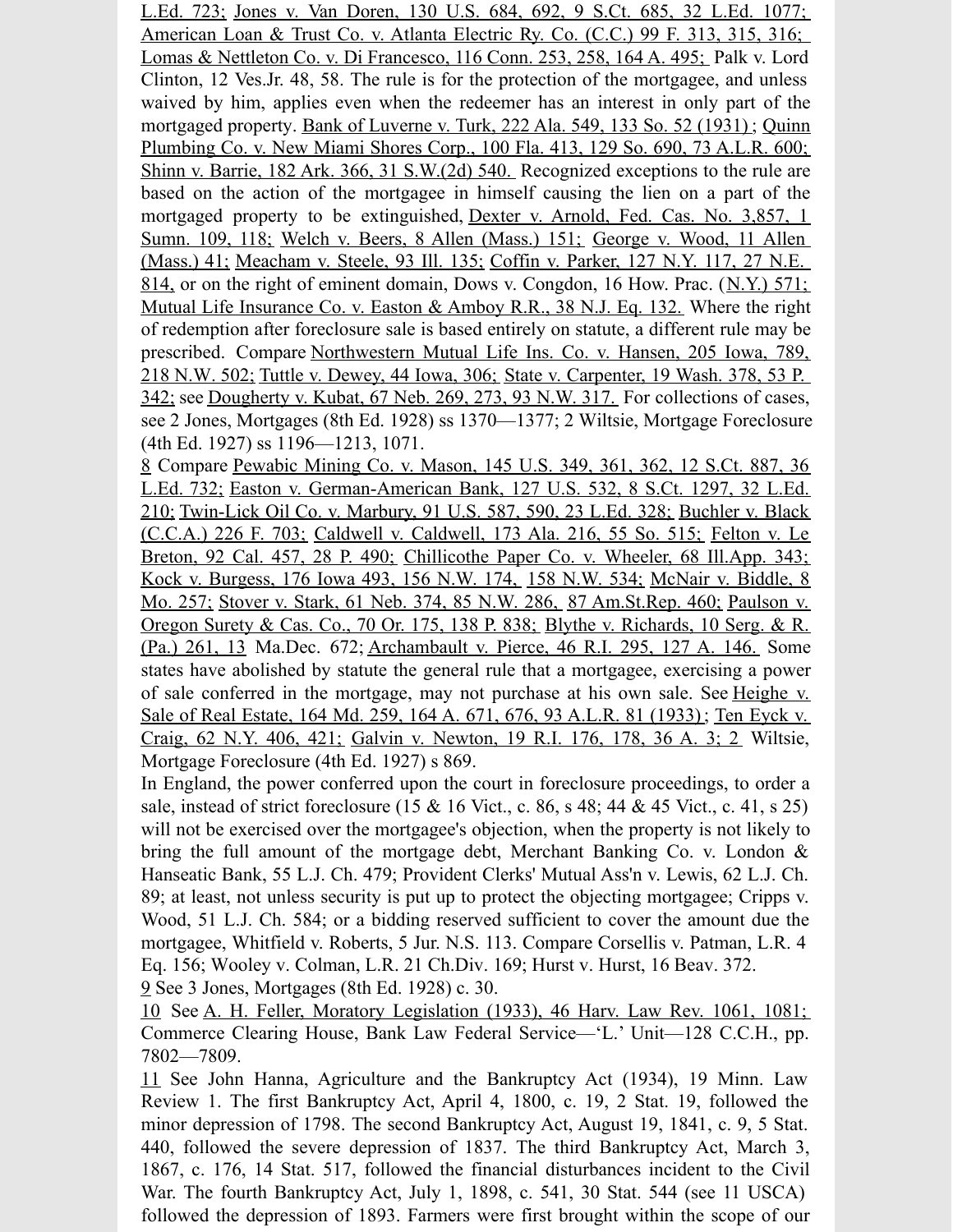bankruptcy laws by the act of 1841, which made voluntary bankruptcy available to all. In the act of 1867, farmers were not, as in the act of 1898, excluded from involuntary bankruptcy.

[12](https://1.next.westlaw.com/Document/I2e311b099ca411d9bdd1cfdd544ca3a4/View/FullText.html?transitionType=UniqueDocItem&contextData=(sc.Default)&userEnteredCitation=295+us+555#co_fnRef_B013121935124038_ID0EXLBG) Act of 1800, c. 19, ss 34, 35, 2 Stat. 19, 30, 31; Act of 1841, c. 9, s 3, 5 Stat. 440, 443; Act of 1867, c. 176, s 14, 14 Stat. 517, 522.

[13](https://1.next.westlaw.com/Document/I2e311b099ca411d9bdd1cfdd544ca3a4/View/FullText.html?transitionType=UniqueDocItem&contextData=(sc.Default)&userEnteredCitation=295+us+555#co_fnRef_B014131935124038_ID0E2NBG) Compare Hook, Does the Frazier-Lemke Amendment Grant Relief as to Debts Secured by Liens on Exempt Property (1934), 11 American Bankruptcy Review 21.

[14](https://1.next.westlaw.com/Document/I2e311b099ca411d9bdd1cfdd544ca3a4/View/FullText.html?transitionType=UniqueDocItem&contextData=(sc.Default)&userEnteredCitation=295+us+555#co_fnRef_B015141935124038_ID0EDVBG) Federal Land Bank of [Baltimore](https://1.next.westlaw.com/Link/Document/FullText?findType=Y&serNum=1934126938&pubNum=5297&originatingDoc=I2e311b099ca411d9bdd1cfdd544ca3a4&refType=RP&originationContext=document&transitionType=DocumentItem&ppcid=017ac81debd04f5598f75f207a5064fd&contextData=(sc.UserEnteredCitation)) v. Kurtz (C.C.A.) 70 F.(2d) 46; New Liberty Loan & Savings Ass'n v. Nusbaum (C.C.A.) 70 F.(2d) 49; In re American [Magnestone](https://1.next.westlaw.com/Link/Document/FullText?findType=Y&serNum=1934129575&pubNum=5297&originatingDoc=I2e311b099ca411d9bdd1cfdd544ca3a4&refType=RP&originationContext=document&transitionType=DocumentItem&ppcid=017ac81debd04f5598f75f207a5064fd&contextData=(sc.UserEnteredCitation)) Co. (D.C.) 34 F.(2d) 681; In re Fayetteville [Wagon-Wood](https://1.next.westlaw.com/Link/Document/FullText?findType=Y&serNum=1912100184&pubNum=348&originatingDoc=I2e311b099ca411d9bdd1cfdd544ca3a4&refType=RP&originationContext=document&transitionType=DocumentItem&ppcid=017ac81debd04f5598f75f207a5064fd&contextData=(sc.UserEnteredCitation)) & Lumber Co. (D.C.) 197 F. 180; In re Foster [\(D.C.\)](https://1.next.westlaw.com/Link/Document/FullText?findType=Y&serNum=1910100210&pubNum=348&originatingDoc=I2e311b099ca411d9bdd1cfdd544ca3a4&refType=RP&originationContext=document&transitionType=DocumentItem&ppcid=017ac81debd04f5598f75f207a5064fd&contextData=(sc.UserEnteredCitation)) 181 F. 703; In re Gibbs [\(D.C.\)](https://1.next.westlaw.com/Link/Document/FullText?findType=Y&serNum=1901104108&pubNum=348&originatingDoc=I2e311b099ca411d9bdd1cfdd544ca3a4&refType=RP&originationContext=document&transitionType=DocumentItem&ppcid=017ac81debd04f5598f75f207a5064fd&contextData=(sc.UserEnteredCitation)) 109 F. 627; In re Cogley (D.C.) 107 F. 73; In re [Shaeffer](https://1.next.westlaw.com/Link/Document/FullText?findType=Y&serNum=1901105729&pubNum=348&originatingDoc=I2e311b099ca411d9bdd1cfdd544ca3a4&refType=RP&originationContext=document&transitionType=DocumentItem&ppcid=017ac81debd04f5598f75f207a5064fd&contextData=(sc.UserEnteredCitation)) (D.C.) 105 F. 352; In re Styer [\(D.C.\)](https://1.next.westlaw.com/Link/Document/FullText?findType=Y&serNum=1899132487&pubNum=348&originatingDoc=I2e311b099ca411d9bdd1cfdd544ca3a4&refType=RP&originationContext=document&transitionType=DocumentItem&ppcid=017ac81debd04f5598f75f207a5064fd&contextData=(sc.UserEnteredCitation)) 98 F. 290; In re [Taliafero,](https://1.next.westlaw.com/Link/Document/FullText?findType=Y&serNum=1934128390&pubNum=5297&originatingDoc=I2e311b099ca411d9bdd1cfdd544ca3a4&refType=RP&originationContext=document&transitionType=DocumentItem&ppcid=017ac81debd04f5598f75f207a5064fd&contextData=(sc.UserEnteredCitation)) Fed. Cas. No. 13,736 (Chief Justice Waite); see Kimmel v. Crocker (C.C.A.) 72 F.(2d) 599, 601; In re National Grain Corp. [\(C.C.A.\)](https://1.next.westlaw.com/Link/Document/FullText?findType=Y&serNum=1926125060&pubNum=5297&originatingDoc=I2e311b099ca411d9bdd1cfdd544ca3a4&refType=RP&originationContext=document&transitionType=DocumentItem&ppcid=017ac81debd04f5598f75f207a5064fd&contextData=(sc.UserEnteredCitation)) 9 F.(2d) 802, 803; In re Franklin Brewing Co. (C.C.A.) 249 F. 333, 335; In re Roger Brown & Co. (C.C.A.) 196 F. 758, 761; In re [Pittelkow](https://1.next.westlaw.com/Link/Document/FullText?findType=Y&serNum=1899147762&pubNum=348&originatingDoc=I2e311b099ca411d9bdd1cfdd544ca3a4&refType=RP&fi=co_pp_sp_348_903&originationContext=document&transitionType=DocumentItem&ppcid=017ac81debd04f5598f75f207a5064fd&contextData=(sc.UserEnteredCitation)#co_pp_sp_348_903) (D.C.) 92 F. 901, 903; Citizens' Savings Bank of Paducah v. City of Paducah, 159 Ky. 583, 585, 167 S.W. 870; Dugan v. Logan, 229 Ky. 5, 12, 16 S.W.(2d) 763. Compare In re [Sloterbeck](https://1.next.westlaw.com/Link/Document/FullText?findType=Y&serNum=1935127167&pubNum=345&originatingDoc=I2e311b099ca411d9bdd1cfdd544ca3a4&refType=RP&originationContext=document&transitionType=DocumentItem&ppcid=017ac81debd04f5598f75f207a5064fd&contextData=(sc.UserEnteredCitation)) Chevrolet Co. (D.C.) 8 F.Supp. 1023; In re Carl (D.C.) 5 [F.Supp.](https://1.next.westlaw.com/Link/Document/FullText?findType=Y&serNum=1933134751&pubNum=345&originatingDoc=I2e311b099ca411d9bdd1cfdd544ca3a4&refType=RP&originationContext=document&transitionType=DocumentItem&ppcid=017ac81debd04f5598f75f207a5064fd&contextData=(sc.UserEnteredCitation)) 215; In re Civic Center Realty Co. (D.C.) 26 F.(2d) 825. Where the [mortgaged](https://1.next.westlaw.com/Link/Document/FullText?findType=Y&serNum=1928132012&pubNum=350&originatingDoc=I2e311b099ca411d9bdd1cfdd544ca3a4&refType=RP&originationContext=document&transitionType=DocumentItem&ppcid=017ac81debd04f5598f75f207a5064fd&contextData=(sc.UserEnteredCitation)) property is sold free of liens for less than the amount of the liens, the bankrupt estate and not the lienholders must bear the costs of the sale. In re Harralson (C.C.A.) 179 F. 490, 29 [L.R.A.\(N.S.\)](https://1.next.westlaw.com/Link/Document/FullText?findType=Y&serNum=1910100607&pubNum=5297&originatingDoc=I2e311b099ca411d9bdd1cfdd544ca3a4&refType=RP&originationContext=document&transitionType=DocumentItem&ppcid=017ac81debd04f5598f75f207a5064fd&contextData=(sc.UserEnteredCitation)) 737; In re Holmes Lumber Co. (D.C.) 189 F. 178, 181. Compare [Rubenstein](https://1.next.westlaw.com/Link/Document/FullText?findType=Y&serNum=1929127900&pubNum=350&originatingDoc=I2e311b099ca411d9bdd1cfdd544ca3a4&refType=RP&originationContext=document&transitionType=DocumentItem&ppcid=017ac81debd04f5598f75f207a5064fd&contextData=(sc.UserEnteredCitation)) v. Nourse (C.C.A.) 70 F.(2d) 482; In re Dawkins (D.C.) 34 F.(2d) 581.

[15](https://1.next.westlaw.com/Document/I2e311b099ca411d9bdd1cfdd544ca3a4/View/FullText.html?transitionType=UniqueDocItem&contextData=(sc.Default)&userEnteredCitation=295+us+555#co_fnRef_B016151935124038_ID0EVVBG) In English bankruptcy proceedings, where mortgaged property is sold under order of the commissioners, the mortgagee is permitted to bid, to prevent a sacrifice of the property, sometimes even without previous leave of court. Ex parte Ashley, 3 Deac. & C. 510; Ex parte Pedder, 3 Deac. & C. 622; compare Ex parte Davis, 3 Deac. & C. 504; Ex parte Bacon, 2 Deac. & C. 181; Ex parte Du Cane, 1 [Buck.](https://1.next.westlaw.com/Link/Document/FullText?findType=Y&serNum=1951003971&pubNum=207&originatingDoc=I2e311b099ca411d9bdd1cfdd544ca3a4&refType=RP&originationContext=document&transitionType=DocumentItem&ppcid=017ac81debd04f5598f75f207a5064fd&contextData=(sc.UserEnteredCitation)) 18; Ex parte Marsh, 1 Madd. 89.

[16](https://1.next.westlaw.com/Document/I2e311b099ca411d9bdd1cfdd544ca3a4/View/FullText.html?transitionType=UniqueDocItem&contextData=(sc.Default)&userEnteredCitation=295+us+555#co_fnRef_B017161935124038_ID0EVCAI) The principle of composition was first applied to the interest of secured creditors in their security, by section 74, added to the Bankruptcy Act, by Act of March 3, 1933, c. 204, s 1, 47 Stat. 1467, see 11 USCA s 202 (individual debtors); by section 75, Act of March 3, 1933, c. 204, s 1, 47 Stat. 1470, see 11 USCA s 203 (agricultural compositions); by section 77, Act of March 3, 1933, c. 204, s 1, 47 Stat. 1474, 11 USCA s 205 (railroads engaged in interstate commerce); by section 77B, Act of June 7, 1934, c. 424, s 1, 48 Stat. 912, 11 USCA s 207 (corporations); and by section 80, as added by Act of May 24, 1934, c. 345, 48 Stat. 798, 11 [USCA](https://1.next.westlaw.com/Link/Document/FullText?findType=L&pubNum=1000546&cite=11USCAS303&originatingDoc=I2e311b099ca411d9bdd1cfdd544ca3a4&refType=LQ&originationContext=document&transitionType=DocumentItem&ppcid=017ac81debd04f5598f75f207a5064fd&contextData=(sc.UserEnteredCitation)) s 303 (public debtors). The [constitutionality](https://1.next.westlaw.com/Link/Document/FullText?findType=Y&serNum=1934128493&pubNum=5297&originatingDoc=I2e311b099ca411d9bdd1cfdd544ca3a4&refType=RP&originationContext=document&transitionType=DocumentItem&ppcid=017ac81debd04f5598f75f207a5064fd&contextData=(sc.UserEnteredCitation)) of such provision in section 74 was considered in Re Landquist (C.C.A.) 70 F.(2d) 929, 933.

[17](https://1.next.westlaw.com/Document/I2e311b099ca411d9bdd1cfdd544ca3a4/View/FullText.html?transitionType=UniqueDocItem&contextData=(sc.Default)&userEnteredCitation=295+us+555#co_fnRef_B018171935124038_ID0EYHAI) See Bailey v. [Glover,](https://1.next.westlaw.com/Link/Document/FullText?findType=Y&serNum=1874145124&pubNum=780&originatingDoc=I2e311b099ca411d9bdd1cfdd544ca3a4&refType=RP&fi=co_pp_sp_780_346&originationContext=document&transitionType=DocumentItem&ppcid=017ac81debd04f5598f75f207a5064fd&contextData=(sc.UserEnteredCitation)#co_pp_sp_780_346) 21 Wall. 342, 346, 22 L.Ed. 636; Mayer v. Hellman, 91 U.S. 496, 501, 23 L.Ed. 377; Wiswall v. [Campbell,](https://1.next.westlaw.com/Link/Document/FullText?findType=Y&serNum=1875194445&pubNum=780&originatingDoc=I2e311b099ca411d9bdd1cfdd544ca3a4&refType=RP&fi=co_pp_sp_780_501&originationContext=document&transitionType=DocumentItem&ppcid=017ac81debd04f5598f75f207a5064fd&contextData=(sc.UserEnteredCitation)#co_pp_sp_780_501) 93 U.S. 347, 350, 23 L.Ed. 923; Hanover [National](https://1.next.westlaw.com/Link/Document/FullText?findType=Y&serNum=1902100355&pubNum=708&originatingDoc=I2e311b099ca411d9bdd1cfdd544ca3a4&refType=RP&originationContext=document&transitionType=DocumentItem&ppcid=017ac81debd04f5598f75f207a5064fd&contextData=(sc.UserEnteredCitation)) Bank v. Moyses, 186 U.S. 181, 186, 22 S.Ct. 857, 46 L.Ed. 1113; Acme [Harvester](https://1.next.westlaw.com/Link/Document/FullText?findType=Y&serNum=1911103529&pubNum=708&originatingDoc=I2e311b099ca411d9bdd1cfdd544ca3a4&refType=RP&originationContext=document&transitionType=DocumentItem&ppcid=017ac81debd04f5598f75f207a5064fd&contextData=(sc.UserEnteredCitation)) Co. v. Beekman Lumber Co., 222 U.S. 300, 307, 32 S.Ct. 96, 56 L.Ed. 208; Williams v. U.S. Fidelity & [Guaranty](https://1.next.westlaw.com/Link/Document/FullText?findType=Y&serNum=1915100580&pubNum=708&originatingDoc=I2e311b099ca411d9bdd1cfdd544ca3a4&refType=RP&originationContext=document&transitionType=DocumentItem&ppcid=017ac81debd04f5598f75f207a5064fd&contextData=(sc.UserEnteredCitation)) Co., 236 U.S. 549, 554, 35 S.Ct. 289, 59 L.Ed. 713; [Straton](https://1.next.westlaw.com/Link/Document/FullText?findType=Y&serNum=1931123957&pubNum=708&originatingDoc=I2e311b099ca411d9bdd1cfdd544ca3a4&refType=RP&originationContext=document&transitionType=DocumentItem&ppcid=017ac81debd04f5598f75f207a5064fd&contextData=(sc.UserEnteredCitation)) v. New, 283 U.S. 318, 320, 51 S.Ct. 465, 75 L.Ed. 1060. Also In re California Pacific R.R. Co., Fed. Cas. No. 2,315; In re Jordan, Fed. Cas. No. 7,514; In re Reiman, Fed. Cas. No. 11,673; In re Vogler, Fed. Cas. No. 16,986; Leidigh Carriage Co. v. Stengel (C.C.A.) 95 F. 637, 647; In re Swofford Bros. [Dry-Goods](https://1.next.westlaw.com/Link/Document/FullText?findType=Y&serNum=1899147419&pubNum=5297&originatingDoc=I2e311b099ca411d9bdd1cfdd544ca3a4&refType=RP&originationContext=document&transitionType=DocumentItem&ppcid=017ac81debd04f5598f75f207a5064fd&contextData=(sc.UserEnteredCitation)) Co. (D.C.) 180 F. 549, 556; Story on The [Constitution](https://1.next.westlaw.com/Link/Document/FullText?findType=Y&serNum=1920107848&pubNum=348&originatingDoc=I2e311b099ca411d9bdd1cfdd544ca3a4&refType=RP&fi=co_pp_sp_348_556&originationContext=document&transitionType=DocumentItem&ppcid=017ac81debd04f5598f75f207a5064fd&contextData=(sc.UserEnteredCitation)#co_pp_sp_348_556) (4th Ed.) s 1106; Olmstead, Bankruptcy, A [Commercial](https://1.next.westlaw.com/Link/Document/FullText?findType=Y&serNum=0345559491&pubNum=3084&originatingDoc=I2e311b099ca411d9bdd1cfdd544ca3a4&refType=LR&originationContext=document&transitionType=DocumentItem&ppcid=017ac81debd04f5598f75f207a5064fd&contextData=(sc.UserEnteredCitation)) Regulation, 15 Harv. Law Rev. 829; Levinthal, The Early History of Bankruptcy Law, 66 U. of Pa. Law Rev. 223, 225.

[18](https://1.next.westlaw.com/Document/I2e311b099ca411d9bdd1cfdd544ca3a4/View/FullText.html?transitionType=UniqueDocItem&contextData=(sc.Default)&userEnteredCitation=295+us+555#co_fnRef_B019181935124038_ID0EOJAI) The oft-quoted definitions of the bankruptcy power indicate its broad scope. When in Re Klein (reported in a note to Nelson v. [Carland,](https://1.next.westlaw.com/Link/Document/FullText?findType=Y&serNum=1800126013&pubNum=780&originatingDoc=I2e311b099ca411d9bdd1cfdd544ca3a4&refType=RP&fi=co_pp_sp_780_277&originationContext=document&transitionType=DocumentItem&ppcid=017ac81debd04f5598f75f207a5064fd&contextData=(sc.UserEnteredCitation)#co_pp_sp_780_277) 1 How. 265, 277, 11 L.Ed. 126),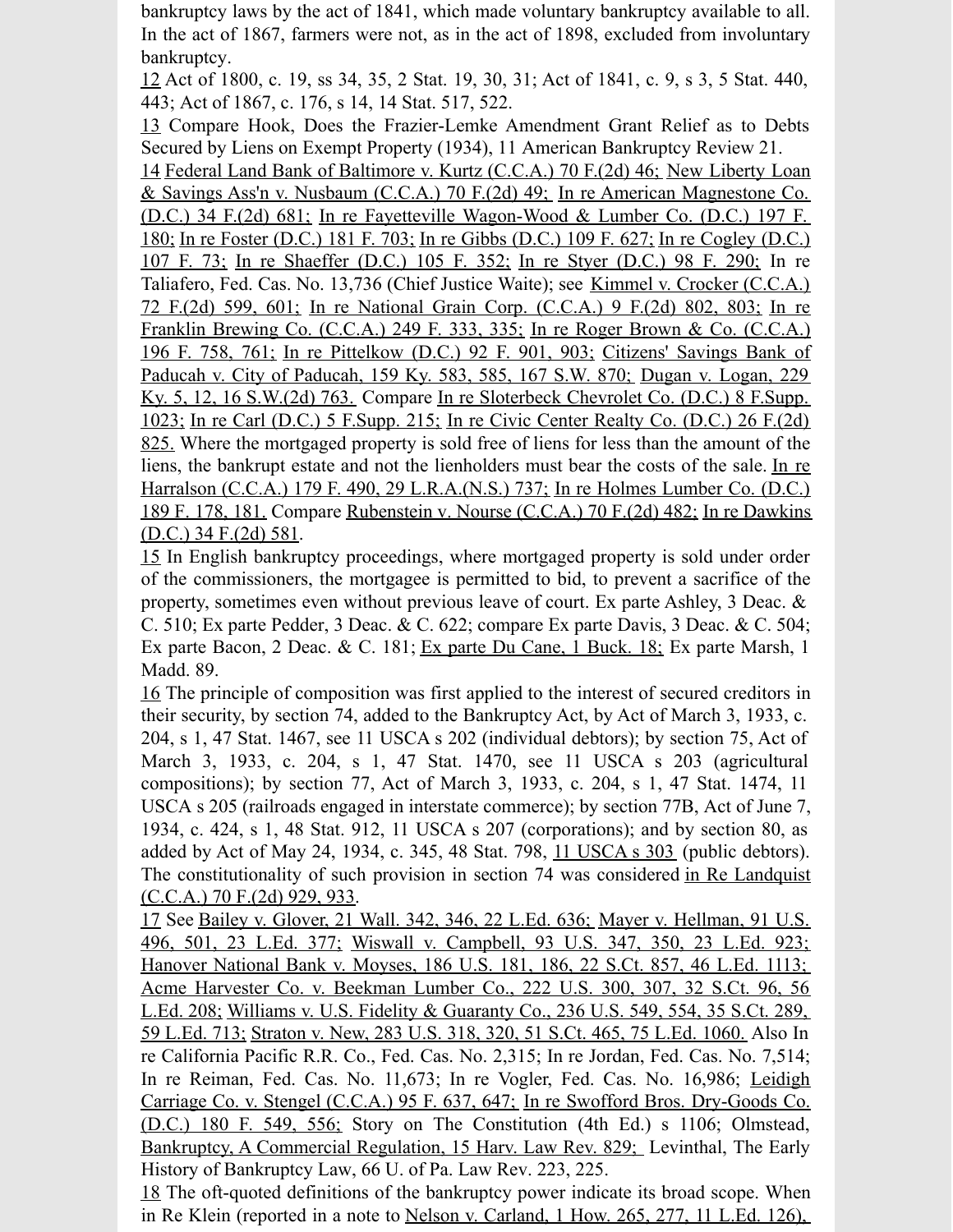the constitutionality of the Bankruptcy Act of 1841 was challenged because it brought within its scope insolvent debtors other than traders and provided for voluntary proceeding, Mr. Justice Catron, sitting in Circuit said: 'I hold, it (the bankruptcy power) extends to all cases where the law causes to be distributed the property of the debtor among his creditors; this is its least limit. Its greatest, is a discharge of the debtor from his contracts. And all intermediate legislation, affecting substance and form, but tending to further the great end of the subject—distribution and discharge are in the competency and discretion of Congress.' Judge Blatchford, when sustaining the provision for composition in Re Reiman, 20 [Fed.Cas.](https://1.next.westlaw.com/Link/Document/FullText?findType=Y&serNum=1800128927&pubNum=349&originatingDoc=I2e311b099ca411d9bdd1cfdd544ca3a4&refType=RP&fi=co_pp_sp_349_496&originationContext=document&transitionType=DocumentItem&ppcid=017ac81debd04f5598f75f207a5064fd&contextData=(sc.UserEnteredCitation)#co_pp_sp_349_496) 490, 496, No. 11,673, said that the subject of bankruptcy cannot properly be defined as 'anything less than the subject of the relations between an insolvent or non-paying or fraudulent debtor, and his creditors, extending to his and their relief.' And Mr. Justice Hunt, sitting in that case, on appeal to the Circuit Court said that 'whatever relates to the subject of bankruptcy is within the jurisdiction of congress.' In re Reiman, 20 [Fed.Cas.](https://1.next.westlaw.com/Link/Document/FullText?findType=Y&serNum=1800128927&pubNum=349&originatingDoc=I2e311b099ca411d9bdd1cfdd544ca3a4&refType=RP&fi=co_pp_sp_349_501&originationContext=document&transitionType=DocumentItem&ppcid=017ac81debd04f5598f75f207a5064fd&contextData=(sc.UserEnteredCitation)#co_pp_sp_349_501) 500, 501, No. 11,675.

[19](https://1.next.westlaw.com/Document/I2e311b099ca411d9bdd1cfdd544ca3a4/View/FullText.html?transitionType=UniqueDocItem&contextData=(sc.Default)&userEnteredCitation=295+us+555#co_fnRef_B020191935124038_ID0EYSAI) For instance, the war power, Ex parte [Milligan,](https://1.next.westlaw.com/Link/Document/FullText?findType=Y&serNum=1866105255&pubNum=780&originatingDoc=I2e311b099ca411d9bdd1cfdd544ca3a4&refType=RP&fi=co_pp_sp_780_119&originationContext=document&transitionType=DocumentItem&ppcid=017ac81debd04f5598f75f207a5064fd&contextData=(sc.UserEnteredCitation)#co_pp_sp_780_119) 4 Wall. 2, 119, 18 L.Ed. 281; Ochoa v. [Hernandez,](https://1.next.westlaw.com/Link/Document/FullText?findType=Y&serNum=1913101262&pubNum=708&originatingDoc=I2e311b099ca411d9bdd1cfdd544ca3a4&refType=RP&originationContext=document&transitionType=DocumentItem&ppcid=017ac81debd04f5598f75f207a5064fd&contextData=(sc.UserEnteredCitation)) 230 U.S. 139, 153, 154, 33 S.Ct. 1033, 57 L.Ed. 1427; Hamilton v. Kentucky Distilleries Co., 251 U.S. 146, 155, 40 S.Ct. 106, 64 L.Ed. 194. The power to tax, United States v. [Railroad](https://1.next.westlaw.com/Link/Document/FullText?findType=Y&serNum=1872197179&pubNum=780&originatingDoc=I2e311b099ca411d9bdd1cfdd544ca3a4&refType=RP&originationContext=document&transitionType=DocumentItem&ppcid=017ac81debd04f5598f75f207a5064fd&contextData=(sc.UserEnteredCitation)) Co., 17 Wall. 322, 21 [L.Ed.](https://1.next.westlaw.com/Link/Document/FullText?findType=Y&serNum=1872193779&pubNum=470&originatingDoc=I2e311b099ca411d9bdd1cfdd544ca3a4&refType=RP&originationContext=document&transitionType=DocumentItem&ppcid=017ac81debd04f5598f75f207a5064fd&contextData=(sc.UserEnteredCitation)) 579; Boyd v. United States, 116 U.S. 616, 6 S.Ct. 524, 29 L.Ed. 746; Nichols v. [Coolidge,](https://1.next.westlaw.com/Link/Document/FullText?findType=Y&serNum=1927124194&pubNum=104&originatingDoc=I2e311b099ca411d9bdd1cfdd544ca3a4&refType=RP&originationContext=document&transitionType=DocumentItem&ppcid=017ac81debd04f5598f75f207a5064fd&contextData=(sc.UserEnteredCitation)) 274 U.S. 531, 542, 47 S.Ct. 710, 71 L.Ed. 1184, 52 A.L.R. 1081; Blodgett v. Holden, 275 U.S. 142, 147, 276 U.S. 594, 48 S.Ct. 105, 72 L.Ed. 206; Barclay & Co. v. [Edwards,](https://1.next.westlaw.com/Link/Document/FullText?findType=Y&serNum=1927131204&pubNum=708&originatingDoc=I2e311b099ca411d9bdd1cfdd544ca3a4&refType=RP&originationContext=document&transitionType=DocumentItem&ppcid=017ac81debd04f5598f75f207a5064fd&contextData=(sc.UserEnteredCitation)) 267 U.S. 442, 450, 45 S.Ct. 348, 69 L.Ed. 703; Heiner v. Donnan, 285 U.S. 312, 326, 52 S.Ct. 358, 76 L.Ed. 772. The power to regulate commerce, [Monongahela](https://1.next.westlaw.com/Link/Document/FullText?findType=Y&serNum=1893180157&pubNum=708&originatingDoc=I2e311b099ca411d9bdd1cfdd544ca3a4&refType=RP&originationContext=document&transitionType=DocumentItem&ppcid=017ac81debd04f5598f75f207a5064fd&contextData=(sc.UserEnteredCitation)) Navigation Co. v. United States, 148 U.S. 312, 336, 13 S.Ct. 622, 37 L.Ed. 463; United States v. Joint Traffic [Association,](https://1.next.westlaw.com/Link/Document/FullText?findType=Y&serNum=1905100399&pubNum=708&originatingDoc=I2e311b099ca411d9bdd1cfdd544ca3a4&refType=RP&originationContext=document&transitionType=DocumentItem&ppcid=017ac81debd04f5598f75f207a5064fd&contextData=(sc.UserEnteredCitation)) 171 U.S. 505, 571, 19 S.Ct. 25, 43 L.Ed. 259; Carrol v. Greenwich [Insurance](https://1.next.westlaw.com/Link/Document/FullText?findType=Y&serNum=1903100329&pubNum=708&originatingDoc=I2e311b099ca411d9bdd1cfdd544ca3a4&refType=RP&originationContext=document&transitionType=DocumentItem&ppcid=017ac81debd04f5598f75f207a5064fd&contextData=(sc.UserEnteredCitation)) Co., 199 U.S. 401, 410, 26 S.Ct. 66, 50 L.Ed. 246; United States v. Lynah, 188 U.S. 445, 471, 23 S.Ct. 349, 47 L.Ed. 539; United States v. Cress, 243 U.S. 316, 326, 37 S.Ct. 380, 61 L.Ed. 746. The power to [exclude](https://1.next.westlaw.com/Link/Document/FullText?findType=Y&serNum=1917100367&pubNum=708&originatingDoc=I2e311b099ca411d9bdd1cfdd544ca3a4&refType=RP&originationContext=document&transitionType=DocumentItem&ppcid=017ac81debd04f5598f75f207a5064fd&contextData=(sc.UserEnteredCitation)) aliens, Wong Wing v. United States, 163 U.S. 228, 236, 237, 238, 16 S.Ct. 977, 41 L.Ed. 140. [Compare](https://1.next.westlaw.com/Link/Document/FullText?findType=Y&serNum=1935123493&pubNum=104&originatingDoc=I2e311b099ca411d9bdd1cfdd544ca3a4&refType=RP&originationContext=document&transitionType=DocumentItem&ppcid=017ac81debd04f5598f75f207a5064fd&contextData=(sc.UserEnteredCitation)) Perry v. United States, 294 U.S. 330, 55 S.Ct. 432, 79 L.Ed. 912, 95 A.L.R. 1335.

[20](https://1.next.westlaw.com/Document/I2e311b099ca411d9bdd1cfdd544ca3a4/View/FullText.html?transitionType=UniqueDocItem&contextData=(sc.Default)&userEnteredCitation=295+us+555#co_fnRef_B021201935124038_ID0ED6AI) In no state of the Union, in 1921, was the maximum lawful rate of interest less than 6 per cent. per annum; and in only two states was the legal rate as low as 5 per cent. Ryan, Usury and Usury Laws (1924), pp. 28—31. In Kentucky, 6 per cent. is both the legal and the lawful rate. Carroll's Ky. St. ss 2218, 2219.

[21](https://1.next.westlaw.com/Document/I2e311b099ca411d9bdd1cfdd544ca3a4/View/FullText.html?transitionType=UniqueDocItem&contextData=(sc.Default)&userEnteredCitation=295+us+555#co_fnRef_B022211935124038_ID0ES6AI) The prescribed payment (interest) for the first year is 1 per cent. on the appraised value. The prescribed payment for the second year is  $3\frac{1}{2}$  per cent. thereof (1 per cent. for interest,  $2 \frac{1}{2}$  per cent. on account of principal). The prescribed payment for the third year is 2  $\frac{1}{2}$  per cent. of the principal and as interest 1 per cent. on 97  $\frac{1}{2}$  per cent. of the principal. The prescribed payment for the fourth year is 5 per cent. on account of the principal, and as interest, 1 per cent. on 95 per cent. of the principal. The prescribed payment for the fifth year is 5 per cent. on account of principal, and as interest, 1 per cent. on 90 per cent. of the principal. The prescribed payment at the end of the sixth year is 85 per cent. of the principal, and as interest 1 per cent. of 85 per cent. of the principal. The present value calculated on a 6 per cent. basis, of all deferred payments (principal and interest) would be only 76.6 per cent. of the appraised value. In other words, the agreement to sell if assented to by the mortgagee would require him to relinquish his security not for its appraised value in cash, but for deferred payments which, if met, would yield (on a 6 per cent. basis) only 76.6 per cent. of the appraised value.

[22](https://1.next.westlaw.com/Document/I2e311b099ca411d9bdd1cfdd544ca3a4/View/FullText.html?transitionType=UniqueDocItem&contextData=(sc.Default)&userEnteredCitation=295+us+555#co_fnRef_B023221935124038_ID0ECABI) When the decree complained of was issued there had already been defaults in tax payments continuing more than two years. See page 1.

[23](https://1.next.westlaw.com/Document/I2e311b099ca411d9bdd1cfdd544ca3a4/View/FullText.html?transitionType=UniqueDocItem&contextData=(sc.Default)&userEnteredCitation=295+us+555#co_fnRef_B024231935124038_ID0ETEBI) This is the construction given to paragraph 7 by both of the lower courts, by both of the parties in their briefs and oral arguments here, and, so far as appears, by all other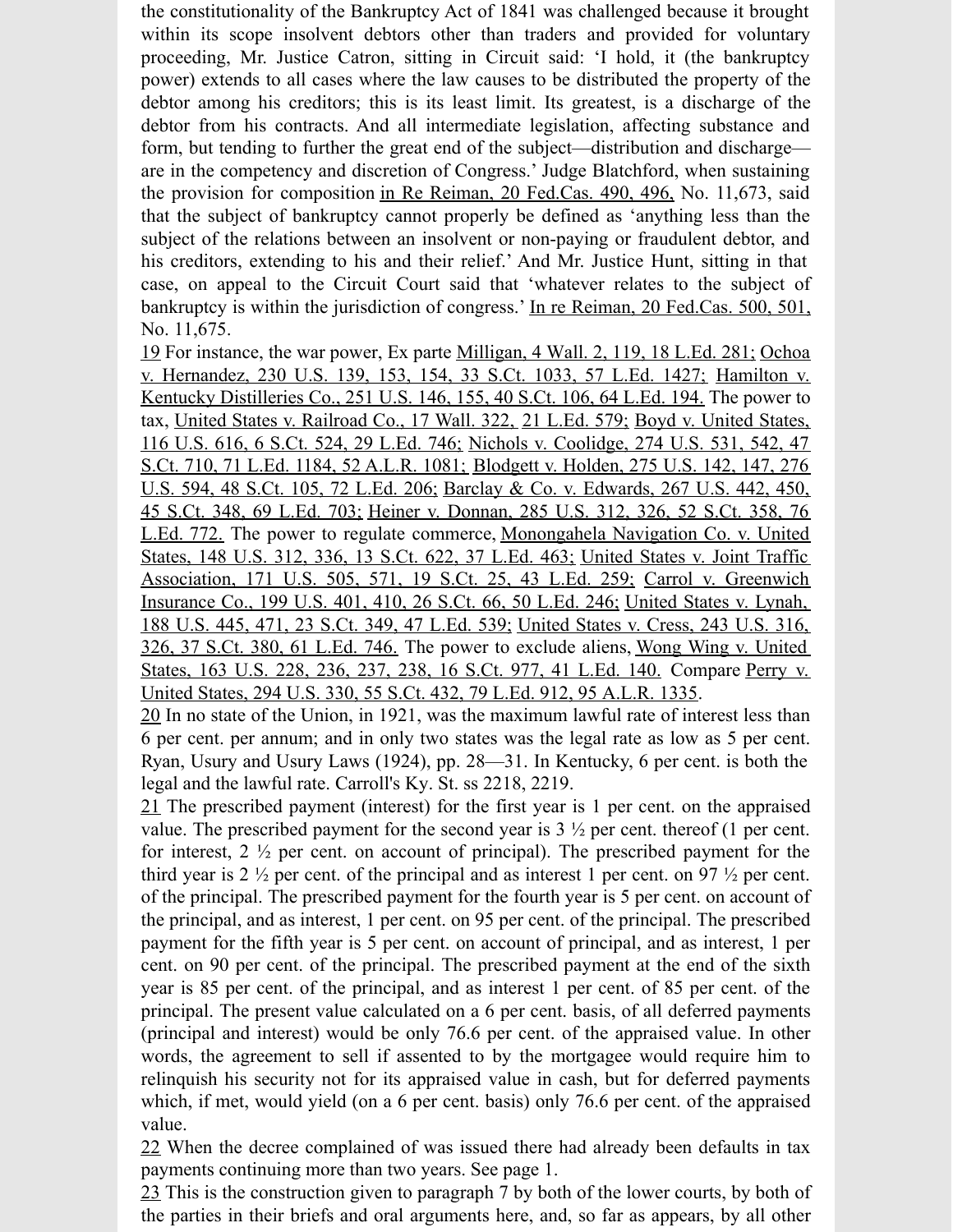courts and judges that have passed upon the act, except District Judge Lindley, who, in Re Miner (D.C.) 9 F.Supp. 1, held that [paragraph](https://1.next.westlaw.com/Link/Document/FullText?findType=Y&serNum=1935123404&pubNum=345&originatingDoc=I2e311b099ca411d9bdd1cfdd544ca3a4&refType=RP&originationContext=document&transitionType=DocumentItem&ppcid=017ac81debd04f5598f75f207a5064fd&contextData=(sc.UserEnteredCitation)) 7, as well as paragraph 3, was conditioned upon the mortgagee's consent to a sale to the debtor at the appraised value. See, also, John Hanna, Agriculture and the Bankruptcy Act, 19 Minn.L.Rev. 1, 19, 20; Report of Judiciary Committee, No. 370, p. 2, 74th Congress, 1st Session, April 1, 1935 on H.R. 5452. We refrain from discussing this question of construction as well as some others raised which are deemed unfounded.

[24](https://1.next.westlaw.com/Document/I2e311b099ca411d9bdd1cfdd544ca3a4/View/FullText.html?transitionType=UniqueDocItem&contextData=(sc.Default)&userEnteredCitation=295+us+555#co_fnRef_B025241935124038_ID0E5HBI) This has been done by recent state legislation. Compare Arizona Laws, 1933, c. 88; Arkansas, Acts 1933, Act No. 57; see Adams v. [Spillyards,](https://1.next.westlaw.com/Link/Document/FullText?findType=Y&serNum=1933117645&pubNum=104&originatingDoc=I2e311b099ca411d9bdd1cfdd544ca3a4&refType=RP&originationContext=document&transitionType=DocumentItem&ppcid=017ac81debd04f5598f75f207a5064fd&contextData=(sc.UserEnteredCitation)) 187 Ark. 641, 61 S.W.(2d) 686, 86 A.L.R. 1493; California St. 1933, c. 793, p. 2118; Idaho, Laws 1933, c. 150; Kansas, Laws 1935, H.B. 299; Louisiana, Act No. 28 of 1934; Minnesota, Laws 1933, c. 339; Montana, Laws 1935, H.B. 16; Nebraska, Laws 1933, c. 41; New Jersey, P.L., 1933, c. 82 (N.J.St. Annual 1933, ss 134—48, 134—49); see [Vanderbilt](https://1.next.westlaw.com/Link/Document/FullText?findType=Y&serNum=1933115420&pubNum=104&originatingDoc=I2e311b099ca411d9bdd1cfdd544ca3a4&refType=RP&originationContext=document&transitionType=DocumentItem&ppcid=017ac81debd04f5598f75f207a5064fd&contextData=(sc.UserEnteredCitation)) v. Brunton Piano Co., 111 N.J. Law, 596, 169 A. 177, 89 A.L.R. 1080; New York, Laws 1933, Ex. Sess., c. 794; 1934, c. 277; 1935, c. 2; North Carolina, Pub. Laws 1933, c. 36; North Dakota, Laws 1933, c. 155; South Carolina, Act May 2, 1933, Act No. 264 (38 St. at Large, p. 350); South Dakota, Laws 1933, c. 138; 1935, H.B. 109; Texas 1933, c. 92 [\(Vernon's](https://1.next.westlaw.com/Link/Document/FullText?findType=L&pubNum=1000188&cite=TXCSART2218&originatingDoc=I2e311b099ca411d9bdd1cfdd544ca3a4&refType=LQ&originationContext=document&transitionType=DocumentItem&ppcid=017ac81debd04f5598f75f207a5064fd&contextData=(sc.UserEnteredCitation)) Ann. Civ. St. arts. 2218 , [2218a](https://1.next.westlaw.com/Link/Document/FullText?findType=L&pubNum=1000188&cite=TXCSART2218A&originatingDoc=I2e311b099ca411d9bdd1cfdd544ca3a4&refType=LQ&originationContext=document&transitionType=DocumentItem&ppcid=017ac81debd04f5598f75f207a5064fd&contextData=(sc.UserEnteredCitation))); see [Langever](https://1.next.westlaw.com/Link/Document/FullText?findType=Y&serNum=1935103310&pubNum=104&originatingDoc=I2e311b099ca411d9bdd1cfdd544ca3a4&refType=RP&originationContext=document&transitionType=DocumentItem&ppcid=017ac81debd04f5598f75f207a5064fd&contextData=(sc.UserEnteredCitation)) v. Miller (Tex. Sup.) 76 S.W.(2d) 1025, 96 A.L.R. 836.

[25](https://1.next.westlaw.com/Document/I2e311b099ca411d9bdd1cfdd544ca3a4/View/FullText.html?transitionType=UniqueDocItem&contextData=(sc.Default)&userEnteredCitation=295+us+555#co_fnRef_B026251935124038_ID0EIIBI) See Senate Report No. 1215 on S. 3580, May 28, 1934, p. 3; House Report No. 1898 on H.R. 9865, June 4, 1934, p. 4, incorporating as a part thereof a memorandum of Representative Lemke.

[26](https://1.next.westlaw.com/Document/I2e311b099ca411d9bdd1cfdd544ca3a4/View/FullText.html?transitionType=UniqueDocItem&contextData=(sc.Default)&userEnteredCitation=295+us+555#co_fnRef_B027261935124038_ID0EHOBI) See Conference Report, June 18, 1934, 73d Cong., 2d Sess., 78 Cong. Rec., pp. 12,376, 12,491.

[27](https://1.next.westlaw.com/Document/I2e311b099ca411d9bdd1cfdd544ca3a4/View/FullText.html?transitionType=UniqueDocItem&contextData=(sc.Default)&userEnteredCitation=295+us+555#co_fnRef_B028271935124038_ID0EROBI) Senator Bankhead said: 'If it applied only to existing mortgages, I should be glad to support it; but here is a program presented, not limited to existing mortgages, but a permanent program for the composition of mortgages. When a farmer goes to his advancing merchant, or goes to his banker, or applies to an insurance company for a loan under this bill, I want to know; and I am inquiring with earnest anxiety about it, what effect is it going to have upon those credit facilities for the farmers of this country.' Id. p. 12.074.

Senator Fess: 'It does seem to me that we might destroy the credit which he insists the farmers have, because everyone realizes that by the passage of this bill we may be making it impossible for the farmer in the future to borrow money.' Id. p. 12,075.

Representative Peyser expressed the same view: 'I believe that many of the Members are overlooking a very vital point in connection with this legislation—that is the fact that you are removing from the farmer the possibility of securing any mortgage assistance in the future. I believe in the enactment of this law and the scaling down of values you are going to take away the possibility of help that may be needed by these farmers in the future.' Id. p. 12,137.

[28](https://1.next.westlaw.com/Document/I2e311b099ca411d9bdd1cfdd544ca3a4/View/FullText.html?transitionType=UniqueDocItem&contextData=(sc.Default)&userEnteredCitation=295+us+555#co_fnRef_B029281935124038_ID0E3SBI) Many instances can be found of mortgages which provide that parcels of the mortgaged property shall be released upon payment of fixed amounts or upon payment of their value upon an appraisal therein provided for. See 1 Jones, Mortgages (8th Ed. 1928), s 98. Compare Clarke v. [Cowan,](https://1.next.westlaw.com/Link/Document/FullText?findType=Y&serNum=1910003008&pubNum=577&originatingDoc=I2e311b099ca411d9bdd1cfdd544ca3a4&refType=RP&originationContext=document&transitionType=DocumentItem&ppcid=017ac81debd04f5598f75f207a5064fd&contextData=(sc.UserEnteredCitation)) 206 Mass. 252, 92 N.E. 474, 138 [Am.St.Rep.](https://1.next.westlaw.com/Link/Document/FullText?findType=Y&serNum=1910003008&pubNum=2150&originatingDoc=I2e311b099ca411d9bdd1cfdd544ca3a4&refType=RP&originationContext=document&transitionType=DocumentItem&ppcid=017ac81debd04f5598f75f207a5064fd&contextData=(sc.UserEnteredCitation)) 388.

[29](https://1.next.westlaw.com/Document/I2e311b099ca411d9bdd1cfdd544ca3a4/View/FullText.html?transitionType=UniqueDocItem&contextData=(sc.Default)&userEnteredCitation=295+us+555#co_fnRef_B030291935124038_ID0EJTBI) See 2 Jones, Mortgages (8th Ed. 1928), s 843.

[30](https://1.next.westlaw.com/Document/I2e311b099ca411d9bdd1cfdd544ca3a4/View/FullText.html?transitionType=UniqueDocItem&contextData=(sc.Default)&userEnteredCitation=295+us+555#co_fnRef_B031301935124038_ID0EPVBI) Counsel for the debtor suggests that the reasonable rental provided for in paragraph 7, is more than the secured creditor ordinarily receives in bankruptcy, since interest on secured as well as unsecured claims ceases with the filing of the petition. But the rule relied upon applies only when the secured creditor, having realized upon his security, is seeking as a general creditor to prove for the deficiency against the bankrupt estate. Sexton v. [Dreyfus,](https://1.next.westlaw.com/Link/Document/FullText?findType=Y&serNum=1911103451&pubNum=708&originatingDoc=I2e311b099ca411d9bdd1cfdd544ca3a4&refType=RP&originationContext=document&transitionType=DocumentItem&ppcid=017ac81debd04f5598f75f207a5064fd&contextData=(sc.UserEnteredCitation)) 219 U.S. 339, 31 S.Ct. 256, 55 L.Ed. 244. It has no application when the mortgagee has a preferred claim against proceeds realized by the trustee from a sale of the [security](https://1.next.westlaw.com/Link/Document/FullText?findType=Y&serNum=1909100398&pubNum=708&originatingDoc=I2e311b099ca411d9bdd1cfdd544ca3a4&refType=RP&originationContext=document&transitionType=DocumentItem&ppcid=017ac81debd04f5598f75f207a5064fd&contextData=(sc.UserEnteredCitation)) free of liens. Coder v. Arts, 213 U.S. 223, 228, 245, 29 S.Ct. 436,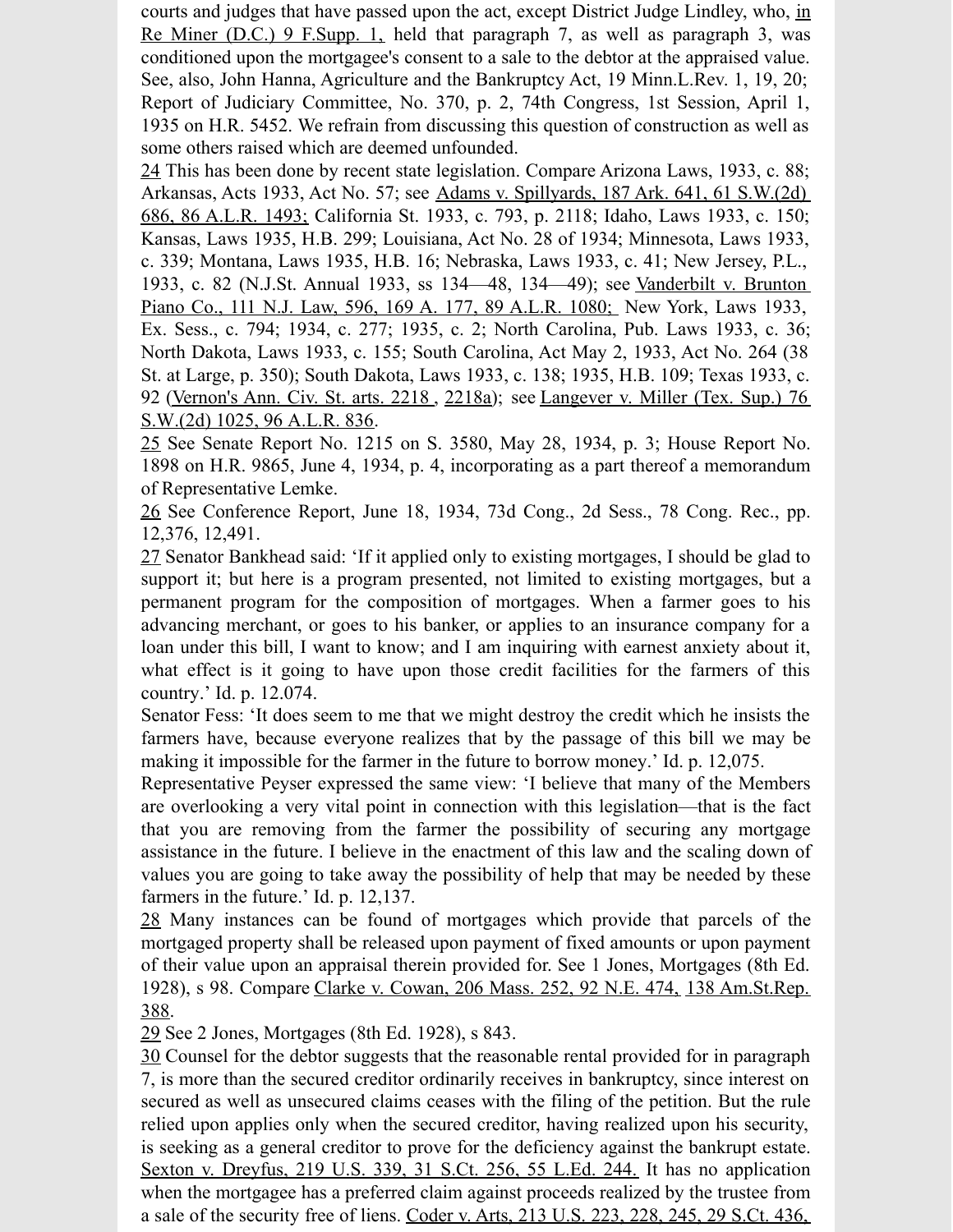53 L.Ed. 772, 16 Ann.Cas. 1008, affirming (C.C.A.) 152 F. 943, 950, 15 L.R.A. (N.S.) 372; People's [Homestead](https://1.next.westlaw.com/Link/Document/FullText?findType=Y&serNum=1907102389&pubNum=5297&originatingDoc=I2e311b099ca411d9bdd1cfdd544ca3a4&refType=RP&originationContext=document&transitionType=DocumentItem&ppcid=017ac81debd04f5598f75f207a5064fd&contextData=(sc.UserEnteredCitation)) Ass'n v. Bartlette (C.C.A.) 33 F.(2d) 561; Mortgage Loan Co. v. Livingston (C.C.A.) 45 F.(2d) 28, 34.

[31](https://1.next.westlaw.com/Document/I2e311b099ca411d9bdd1cfdd544ca3a4/View/FullText.html?transitionType=UniqueDocItem&contextData=(sc.Default)&userEnteredCitation=295+us+555#co_fnRef_B032311935124038_ID0EV1BI) As by section 75 the petition of the farmer mortgagor may be filed at any time within five years after March 3, 1933, and the period of the possession and of the option extends for five years, the provision might bar enforcement of an existing mortgage until 1943.

Counsel for Radford contends that the five-year provision of paragraph 7 is not inflexible, because, under the rule of Chastleton [Corporation](https://1.next.westlaw.com/Link/Document/FullText?findType=Y&serNum=1924120606&pubNum=708&originatingDoc=I2e311b099ca411d9bdd1cfdd544ca3a4&refType=RP&originationContext=document&transitionType=DocumentItem&ppcid=017ac81debd04f5598f75f207a5064fd&contextData=(sc.UserEnteredCitation)) v. Sinclair, 264 U.S. 543, 44 S.Ct. 405, 68 L.Ed. 841, it would cease to be effective on the termination of the emergency which is relied upon to justify the act. But the act does not make the fiveyear option period dependent upon the continuance of a national emergency; and the options conferred upon the farmer owner show that it was the needs of the particular debtor to which consideration was given.

[32](https://1.next.westlaw.com/Document/I2e311b099ca411d9bdd1cfdd544ca3a4/View/FullText.html?transitionType=UniqueDocItem&contextData=(sc.Default)&userEnteredCitation=295+us+555#co_fnRef_B033321935124038_ID0EL5BI) In 1930, only 56 per cent. of the farm mortgage debt of the country rested on farms operated by their owners. The Farm Debt Problem, Letter from the Secretary of Agriculture, House Doc. No. 9, p. 9, 73d Cong., 1st Sess. Of the landlords of farms throughout United States: 'More than a third are engaged in agricultural occupations, nearly another third are retired farmers, and the remaining third are in non-agricultural occupations, mostly country bankers, merchants and professional men in the country towns and villages who have either come into farm ownership through inheritance or marriage, or have purchased farms for purposes of investment or speculation.' Yearbook of Agriculture (1923), p. 538. 'Furthermore, the percentage of cases in which landlords were remote from their farms is higher in some of the more recently developed farming regions than in some of the older farming regions. Thus in eastern North Dakota 40 per cent of the tenant farms were owned by landlords not residing in the same county and the proportion is nearly as large in central Kansas and in Oklahoma.' Id. p. 535.

[33](https://1.next.westlaw.com/Document/I2e311b099ca411d9bdd1cfdd544ca3a4/View/FullText.html?transitionType=UniqueDocItem&contextData=(sc.Default)&userEnteredCitation=295+us+555#co_fnRef_B034331935124038_ID0EUACI) Of the 6,288,648 farms in 1930, 42.4 per cent. were operated by tenants. The percentage in Kentucky operated by tenants was 35.9 per cent.; in Iowa, 47.3 per cent.; in Georgia, 68.2 per cent. In the South, 1,790,783 families were working as tenant farmers. See Hearings, March 5, 1935, on S. 2367, the Bill to create the Farm Tenant Homes Corporation, pp. 6, 14, 15, 16, 18, 39, 70, 72, 75, and Sen. Rep. 446, 74th Cong., 1st Sess., April 11, 1935.

[34](https://1.next.westlaw.com/Document/I2e311b099ca411d9bdd1cfdd544ca3a4/View/FullText.html?transitionType=UniqueDocItem&contextData=(sc.Default)&userEnteredCitation=295+us+555#co_fnRef_B035341935124038_ID0E2ACI) During the half century prior to the present business depression, every decennial census recorded a progressive increase in farm tenancy. Of the 4,008,907 farms in the United States in 1880, 25.6 per cent. were operated by tenants; of the 6,448,343 farms in 1920, 38.1 per cent. were operated by tenants. Farm Tenure, Census of 1920, Agriculture, vol. V, p. 133, T. 11. The percentage of improved farm land operated by owners in 1920 was only 46.8. Farm Ownership & Tenancy, Yearbook of Agriculture (1923), p. 509.

[35](https://1.next.westlaw.com/Document/I2e311b099ca411d9bdd1cfdd544ca3a4/View/FullText.html?transitionType=UniqueDocItem&contextData=(sc.Default)&userEnteredCitation=295+us+555#co_fnRef_B036351935124038_ID0ECBCI) 'Causes underlying this upward trend of tenancy are complex and obscure. The trend has apparently continued through the various shades of adversity and prosperity. Farms operated by managers are not classed with tenancy. As has been pointed out before, the best, most productive lands have the greatest tenancy. Apparently tenancy does not thrive on poor lands. It is hardly thinkable that high productiveness is a result of tenancy. It is a fact, however, that the largest uptrend in the yield of corn per acre is in the area of greatest tenancy.' Iowa Year Book of Agriculture (1931), p. 349. In Iowa, 1927, tenant operated acres were 53.9 per cent. of the total acres in farms. In 1930, the percentage was 54.8; in 1931, it was 55.4. In 1932, it was 57.7; in 1933, 58.6. Id. (1932) p. 168; (1933) p. 213. See, also, Yearbook of Agriculture (1923), pp. 539— 547; Turner, Ownership of Tenant Farms in the United States. Bull. No. 1432, and Ownership of Tenant Farms in North Central States, Bull. No. 1433, U.S. Dep't of Agriculture (1926).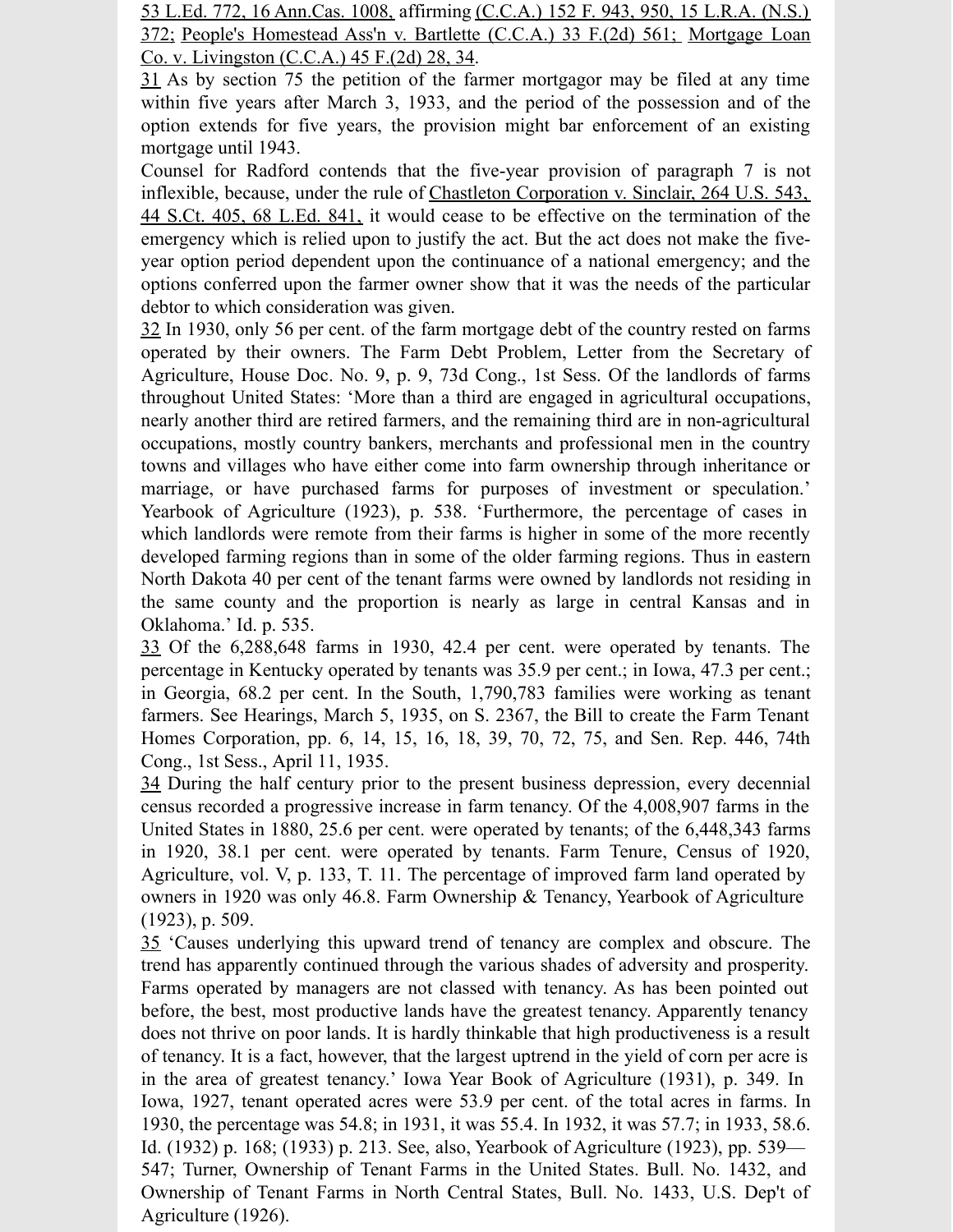[36](https://1.next.westlaw.com/Document/I2e311b099ca411d9bdd1cfdd544ca3a4/View/FullText.html?transitionType=UniqueDocItem&contextData=(sc.Default)&userEnteredCitation=295+us+555#co_fnRef_B037361935124038_ID0EOBCI) 'The increase in tenancy in the West North Central States is without doubt the result of the price situation. Land bought in the period of high prices could not be paid for, with the result that it is now operated by tenants.' Yearbook of Agriculture, 1932, p. 494. From 1910 to 1920, farm mortgage debt increased from \$3,320,470,000 to \$7,857,700,000. See The Farm Debt Problem, House Doc. No. 9, p. 5, 73d Cong., 1st Sess. In 1910, the total acreage of farm land was 878,798,325; in 1920, it was 955,883,715. Census of 1920, Agriculture, vol. V, p. 32, T. 3. The greatly increased local tax rate, in connection with increased land values, has been suggested as being an important cause of increasing farm tenancy. Hearings on S. 2367, p. 16. The average value of farm property per acre in 1880, was \$22.72; in 1920, \$81,52; in 1930, \$58.01. Census of 1930, Agriculture, vol. II, p. 10, T.I. Farm property taxes in 1910 amounted to approximately \$268 millions; in 1920, to \$452 millions; in 1932, to \$629 millions. See The Farm Debt Problem, supra, p. 21. [37](https://1.next.westlaw.com/Document/I2e311b099ca411d9bdd1cfdd544ca3a4/View/FullText.html?transitionType=UniqueDocItem&contextData=(sc.Default)&userEnteredCitation=295+us+555#co_fnRef_B038371935124038_ID0EAICI) See note 4.

**HUMPHREY'S EX'R v. UNITED STATES. RATHBUN v. SAME.** No. 667.

Argued May 1, 1935. Decided May 27, 1935.

Synopsis

On Certificate from the Court of Claims.

Suit by Samuel F. Rathbun, as executor of the estate of William E. Humphrey, deceased, against the United States, in which the Court of Claims certified questions to the United States Supreme Court.

Questions answered.

Attorneys and Law Firms

Mr. William J. Donovan, of Washington, D.C. (Messrs. Henry H. Bond and Ralstone R. Irvine, both of Washington, D.C., of counsel), for plaintiff.

The Attorney General and Mr. Stanley F. Reed, Sol. Gen., of Washington, D.C., for the United States.

Opinion

Mr. Justice SUTHERLAND delivered the opinion of the Court.

Plaintiff brought suit in the Court of Claims against the United States to recover a sum of money alleged to be due the deceased for salary as a Federal Trade Commissioner from October 8, 1933, when the President undertook to remove him from office, to the time of his death on February 14, 1934. The court below has certified to this court two questions (Act of February 13, 1925, <u>s [3\(a\)](https://1.next.westlaw.com/Link/Document/FullText?findType=L&pubNum=1000546&cite=45USCAS3&originatingDoc=Ib462ad839cc011d991d0cc6b54f12d4d&refType=LQ&originationContext=document&transitionType=DocumentItem&ppcid=449b8fdb240648fc919e60b94ca7e883&contextData=(sc.UserEnteredCitation))</u>, c. 229, 43 Stat. 936, 939, 28 U.S.C. s 288 (28 USCA s 288)), in respect of the power of the President to make the removal. The material facts which give rise to the questions are as follows:

William E. Humphrey, the decedent, on December 10, 1931, was nominated by President Hoover to succeed himself as a member of the Federal Trade Commission, and was confirmed by the United States Senate. He was duly commissioned for a term of seven years, expiring September 25, 1938; and, after taking the required oath of office, entered upon his duties. On July 25, 1933, President Roosevelt addressed a letter to the commissioner asking for his resignation, on the ground 'that the aims and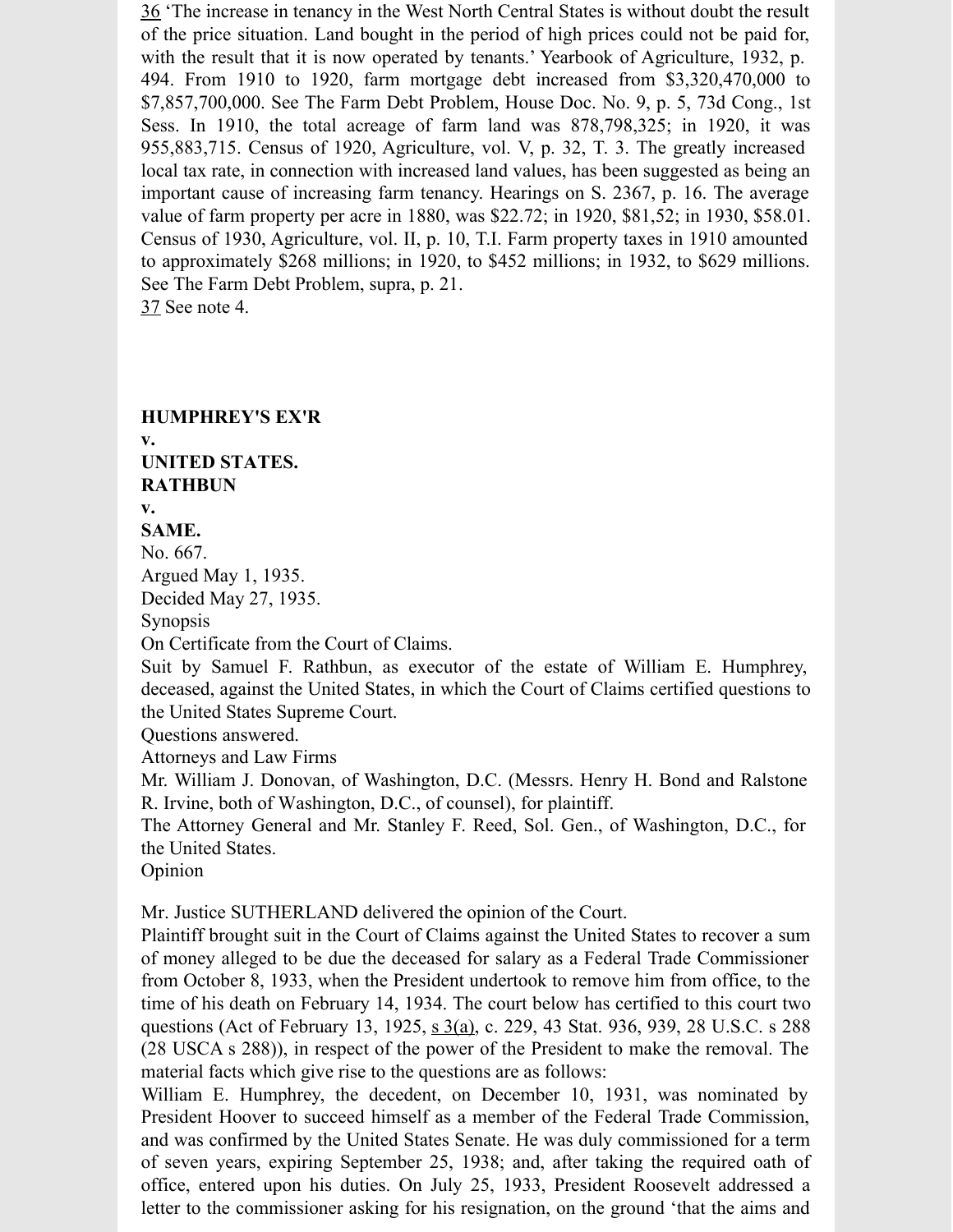purposes of the Administration with respect to the work of the Commission can be carried out most effectively with personnel of my own selection,' but disclaiming any reflection upon the commissioner personally or upon his services. The commissioner replied, asking time to consult his friends. After some further correspondence upon the subject, the President on August 31, 1933, wrote the commissioner expressing the hope that the resignation would be forthcoming, and saying: 'You will, I know, realize that I do not feel that your mind and my mind go along together on either the policies or the administering of the Federal Trade Commission, and, frankly, I think it is best for the people of this country that I should have a full confidence.'

The commissioner declined to resign; and on October 7, 1933, the President wrote him: 'Effecti ve as of this date you are hereby removed from the office of Commissioner of the Federal Trade Commission.'

Humphrey never acquiesced in this action, but continued thereafter to insist that he was still a member of the commission, entitled to perform its duties and receive the compensation provided by law at the rate of \$10,000 per annum. Upon these and other facts set forth in the certificate, which we deem it unnecessary to recite, the following questions are certified:

'1. Do the provisions of section 1 of the Federal Trade Commission Act, stating that 'any commissioner may be removed by the President for inefficiency, neglect of duty, or malfeasance in office', restrict or limit the power of the President to remove a commissioner except upon one or more of the causes named?

'If the foregoing question is answered in the affirmative, then—

'2. If the power of the President to remove a commissioner is restricted or limited as shown by the foregoing interrogatory and the answer made thereto, is such a restriction or limitation valid under the Constitution of the United States?'

The Federal Trade Commission Act, c. 311, 38 Stat. 717, 718, [ss](https://1.next.westlaw.com/Link/Document/FullText?findType=L&pubNum=1000546&cite=45USCAS1&originatingDoc=Ib462ad839cc011d991d0cc6b54f12d4d&refType=LQ&originationContext=document&transitionType=DocumentItem&ppcid=449b8fdb240648fc919e60b94ca7e883&contextData=(sc.UserEnteredCitation)) 1, [2](https://1.next.westlaw.com/Link/Document/FullText?findType=L&pubNum=1000546&cite=45USCAS2&originatingDoc=Ib462ad839cc011d991d0cc6b54f12d4d&refType=LQ&originationContext=document&transitionType=DocumentItem&ppcid=449b8fdb240648fc919e60b94ca7e883&contextData=(sc.UserEnteredCitation)), 15 [U.S.C.](https://1.next.westlaw.com/Link/Document/FullText?findType=L&pubNum=1000546&cite=15USCAS41&originatingDoc=Ib462ad839cc011d991d0cc6b54f12d4d&refType=LQ&originationContext=document&transitionType=DocumentItem&ppcid=449b8fdb240648fc919e60b94ca7e883&contextData=(sc.UserEnteredCitation)) ss 41, [42](https://1.next.westlaw.com/Link/Document/FullText?findType=L&pubNum=1000546&cite=15USCAS42&originatingDoc=Ib462ad839cc011d991d0cc6b54f12d4d&refType=LQ&originationContext=document&transitionType=DocumentItem&ppcid=449b8fdb240648fc919e60b94ca7e883&contextData=(sc.UserEnteredCitation)) (15 [USCA](https://1.next.westlaw.com/Link/Document/FullText?findType=L&pubNum=1000546&cite=15USCAS41&originatingDoc=Ib462ad839cc011d991d0cc6b54f12d4d&refType=LQ&originationContext=document&transitionType=DocumentItem&ppcid=449b8fdb240648fc919e60b94ca7e883&contextData=(sc.UserEnteredCitation)) ss 41, [42](https://1.next.westlaw.com/Link/Document/FullText?findType=L&pubNum=1000546&cite=15USCAS42&originatingDoc=Ib462ad839cc011d991d0cc6b54f12d4d&refType=LQ&originationContext=document&transitionType=DocumentItem&ppcid=449b8fdb240648fc919e60b94ca7e883&contextData=(sc.UserEnteredCitation))), creates a commission of five members to be appointed by the President by and with the advice and consent of the Senate, and [section](https://1.next.westlaw.com/Link/Document/FullText?findType=L&pubNum=1000546&cite=45USCAS1&originatingDoc=Ib462ad839cc011d991d0cc6b54f12d4d&refType=LQ&originationContext=document&transitionType=DocumentItem&ppcid=449b8fdb240648fc919e60b94ca7e883&contextData=(sc.UserEnteredCitation)) 1 provides: 'Not more than three of the commissioners shall be members of the same political party. The first commissioners appointed shall continue in office for terms of three, four, five, six, and seven years, respectively, from the date of the taking effect of this Act (September 26, 1914), the term of each to be designated by the President, but their successors shall be appointed for terms of seven years, except that any person chosen to fill a vacancy shall be appointed only for the unexpired term of the commissioner whom he shall succeed. The commission shall choose a chairman from its own membership. No commissioner shall engage in any other business, vocation, or employment. Any commissioner may be removed by the President for inefficiency. neglect of duty, or malfeasance in office. \* \* \*'

Section 5 of the act  $(15 \text{USCA s } 45)$  $(15 \text{USCA s } 45)$  $(15 \text{USCA s } 45)$  in part provides that:

'Unfair methods of competition in commerce are declared unlawful.

'The commission is empowered and directed to prevent persons, partnerships, or corporations, except banks, and common carriers subject to the Acts to regulate commerce, from using unfair methods of competition in commerce.'

In exercising this power, the commission must issue a complaint stating its charges and giving notice of hearing upon a day to be fixed. A person, partnership, or corporation proceeded against is given the right to appear at the time and place fixed and show cause why an order to cease and desist should not be issued. There is provision for intervention by others interested. If the commission finds the method of competition is one prohibited by the act, it is directed to make a report in writing stating its findings as to the facts, and to issue and cause to be served a cease and desist order. If the order is disobeyed, the commission may apply to the appropriate Circuit Court of Appeals for its enforcement. The party subject to the order may seek and obtain a review in the Circuit Court of Appeals in a manner provided by the act.

[Section](https://1.next.westlaw.com/Link/Document/FullText?findType=L&pubNum=1000546&cite=45USCAS6&originatingDoc=Ib462ad839cc011d991d0cc6b54f12d4d&refType=LQ&originationContext=document&transitionType=DocumentItem&ppcid=449b8fdb240648fc919e60b94ca7e883&contextData=(sc.UserEnteredCitation)) 6 (15 [USCA](https://1.next.westlaw.com/Link/Document/FullText?findType=L&pubNum=1000546&cite=15USCAS46&originatingDoc=Ib462ad839cc011d991d0cc6b54f12d4d&refType=LQ&originationContext=document&transitionType=DocumentItem&ppcid=449b8fdb240648fc919e60b94ca7e883&contextData=(sc.UserEnteredCitation)) s 46), among other things, gives the commission wide powers of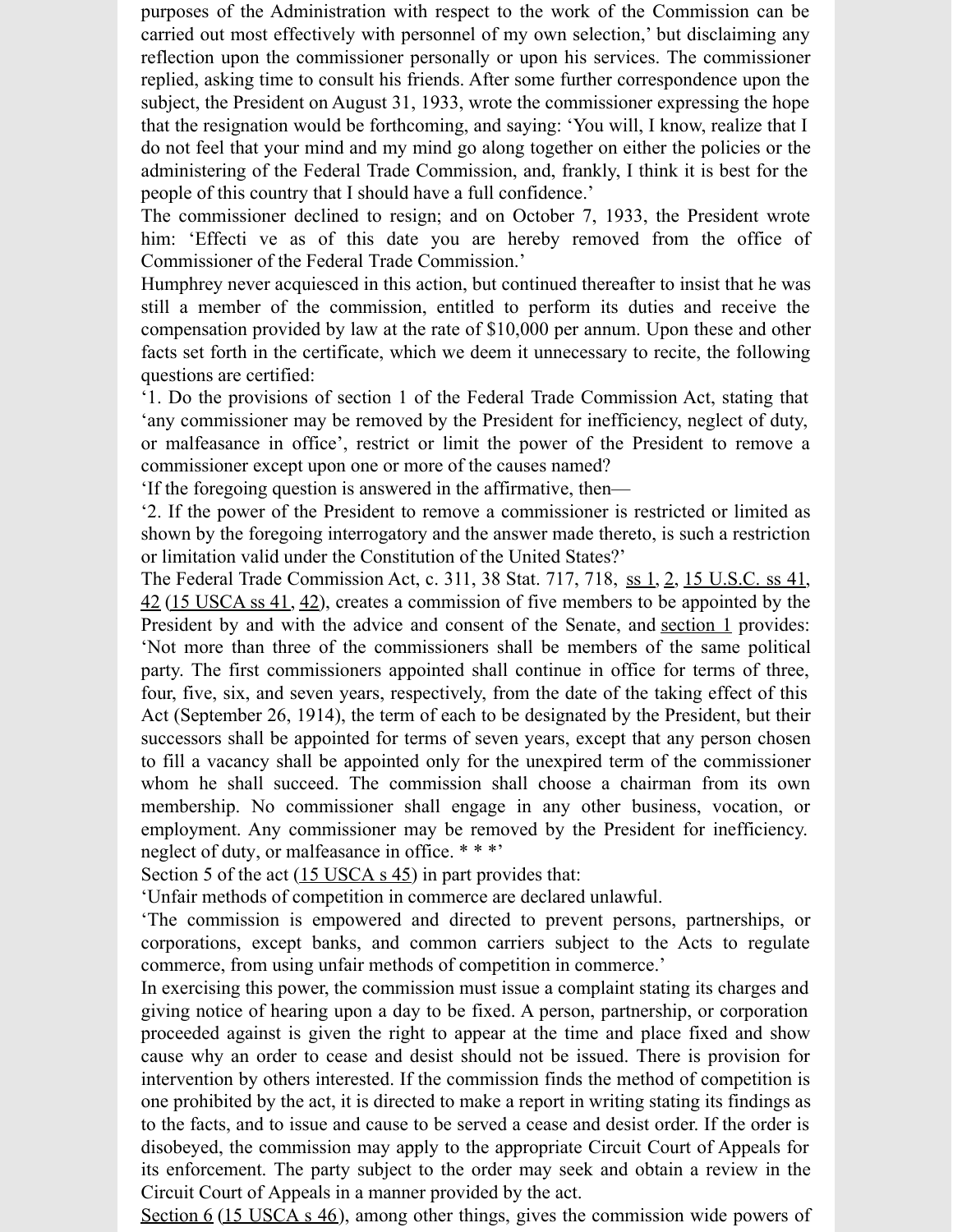investigation in respect of certain corporations subject to the act, and in respect of other matters, upon which it must report to Congress with recommendations. Many such investigations have been made, and some have served as the basis of congressional legislation.

[Section](https://1.next.westlaw.com/Link/Document/FullText?findType=L&pubNum=1000546&cite=45USCAS7&originatingDoc=Ib462ad839cc011d991d0cc6b54f12d4d&refType=LQ&originationContext=document&transitionType=DocumentItem&ppcid=449b8fdb240648fc919e60b94ca7e883&contextData=(sc.UserEnteredCitation)) 7 (15 [USCA](https://1.next.westlaw.com/Link/Document/FullText?findType=L&pubNum=1000546&cite=15USCAS47&originatingDoc=Ib462ad839cc011d991d0cc6b54f12d4d&refType=LQ&originationContext=document&transitionType=DocumentItem&ppcid=449b8fdb240648fc919e60b94ca7e883&contextData=(sc.UserEnteredCitation)) s 47), provides that: 'In any suit in equity brought by or under the direction of the Attorney General as provided in the antitrust Acts, the court may, upon the conclusion of the testimony therein, if it shall be then of opinion that the complainant is entitled to relief, refer said suit to the commission, as a master in chancery, to ascertain and report an appropriate form of decree therein. The commission shall proceed upon such notice to the parties and under such rules of procedure as the court may prescribe, and upon the coming in of such report such exceptions may be filed and such proceedings had in relation thereto as upon the report of a master in other equity causes, but the court may adopt or reject such report, in whole or in part, and enter such decree as the nature of the case may in its judgment require.'

First. The question first to be considered is whether, by the provisions of section 1 of the Federal Trade Commission Act already quoted, the President's power is limited to removal for the specific causes enumerated therein. The negative contention of the [government](https://1.next.westlaw.com/Link/Document/FullText?findType=Y&serNum=1903100350&pubNum=708&originatingDoc=Ib462ad839cc011d991d0cc6b54f12d4d&refType=RP&fi=co_pp_sp_708_537&originationContext=document&transitionType=DocumentItem&ppcid=449b8fdb240648fc919e60b94ca7e883&contextData=(sc.UserEnteredCitation)#co_pp_sp_708_537) is based principally upon the decision of this court in Shurtleff v. United States, 189 U.S. 311, 23 S.Ct. 535, 537, 47 L.Ed. 828. That case involved the power of the President to remove a general appraiser of merchandise appointed under the Act of June 10, 1890, 26 Stat. 131. Section 12 of the act provided for the appointment by the President, by and with the advice and consent of the Senate, of nine general appraisers of merchandise, who 'may be removed from office at any time by the President for inefficiency, neglect of duty, or malfeasance in office.' The President removed Shurtleff without assigning any cause therefor. The Court of Claims dismissed plaintiff's petition to recover salary, upholding the President's power to remove for causes other than those stated. In this court Shurtleff relied upon the maxim expressio unius est exclusio alterius; but this court held that, while the rule expressed in the maxim was a very proper one and founded upon justifiable reasoning in many instances, it 'should not be accorded controlling weight when to do so would involve the alteration of the universal practice of the government for over a century, and the consequent curtailment of the powers of the Executive in such an unusual manner.' What the court meant by this expression appears from a reading of the opinion. That opinion, after saying that no term of office was fixed by the act and that, with the exception of judicial officers provided for by the Constitution, no civil officer had ever held office by life tenure since the foundation of the government, points out that to construe the statute as contended for by Shurtleff would give the appraiser the right to hold office during his life or until found guilty of some act specified in the statute, the result of which would be a complete revolution in respect of the general tenure of office, effected by implication with regard to that particular office only.

'We think it quite [inadmissible,'](https://1.next.westlaw.com/Link/Document/FullText?findType=Y&serNum=1903100350&pubNum=708&originatingDoc=Ib462ad839cc011d991d0cc6b54f12d4d&refType=RP&fi=co_pp_sp_708_537&originationContext=document&transitionType=DocumentItem&ppcid=449b8fdb240648fc919e60b94ca7e883&contextData=(sc.UserEnteredCitation)#co_pp_sp_708_537) the court said ( 189 U.S. 311, at pages 316, 318, 23 S.Ct. 535, 537, 47 L.Ed. 828), 'to attribute an intention on the part of Congress to make such an extraordinary change in the usual rule governing the tenure of office, and one which is to be applied to this particular office only, without stating such intention in plain and explicit language, instead of leaving it to be implied from doubtful inferences. \* \* \* We cannot bring ourselves to the belief that Congress ever intended this result while omitting to use language which would put that intention beyond doubt.'

These circumstances, which led the court to reject the maxim as inapplicable, are exceptional. In the face of the unbroken precedent against life tenure, except in the case of the judiciary, the conclusion that Congress intended that, from among all other civil officers, appraisers alone should be selected to hold office for life was so extreme as to forbid, in the opinion of the court, any ruling which would produce that result if it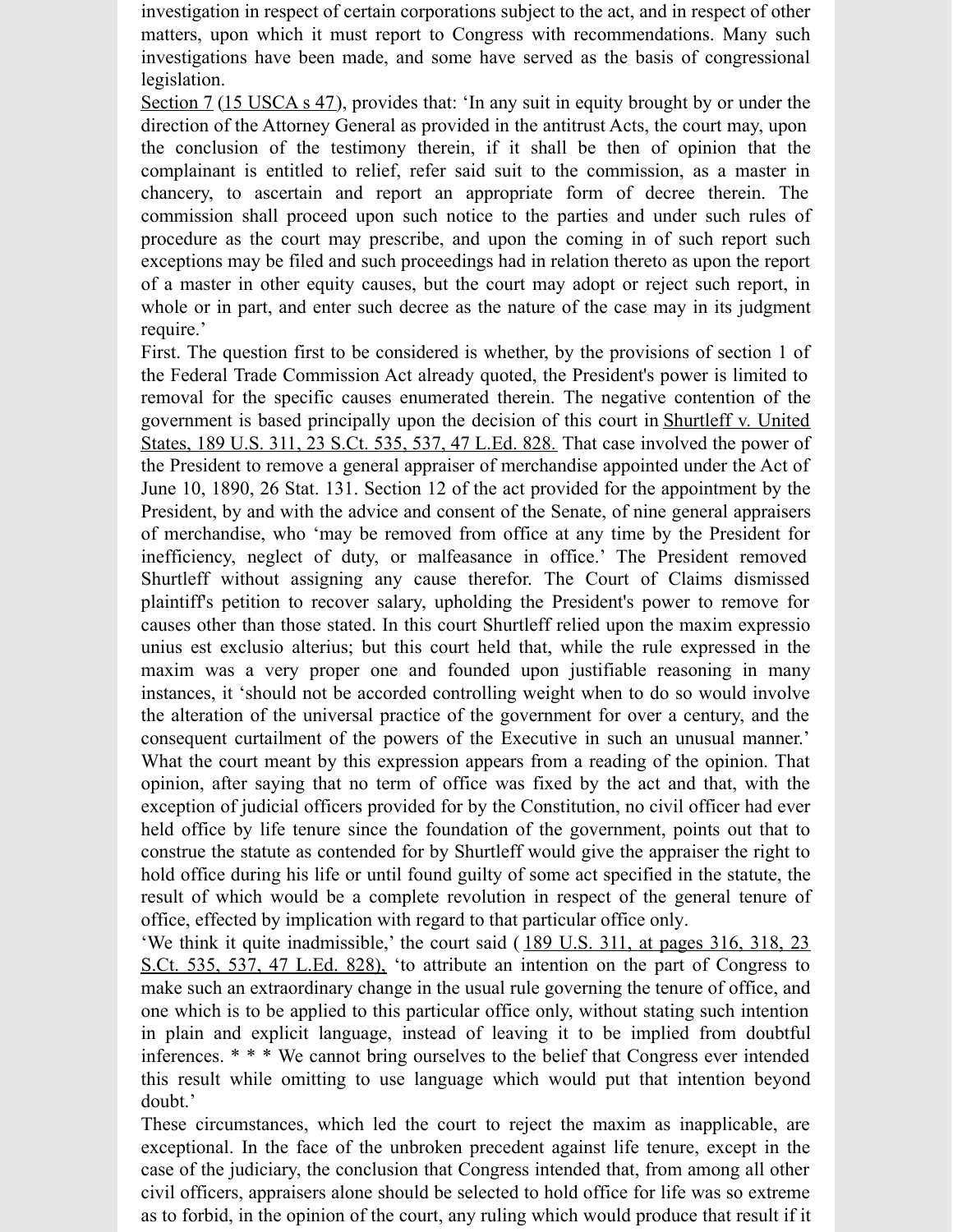reasonably could be avoided. The situation here presented is plainly and wholly different. The statute fixes a term of office, in accordance with many precedents. The first commissioners appointed are to continue in office for terms of three, four, five, six, and seven years, respectively; and their successors are to be appointed for terms of seven years—any commissioner being subject to removal by the President for inefficiency, neglect of duty, or malfeasance in office. The words of the act are definite and unambiguous.

The government says the phrase 'continue in office' is of no legal significance and, moreover, applies only to the first Commissioners. We think it has significance. It may be that, literally, its application is restricted as suggested; but it, nevertheless, lends support to a view contrary to that of the government as to the meaning of the entire requirement in respect of tenure; for it is not easy to suppose that Congress intended to secure the first commissioners against removal except for the causes specified and deny like security to their successors. Putting this phrase aside, however, the fixing of a definite term subject to removal for cause, unless there be some countervailing provision or circumstance indicating the contrary, which here we are unable to find, is enough to establish the legislative intent that the term is not to be curtailed in the absence of such cause. But if the intention of Congress that no removal should be made during the specified term except for one or more of the enumerated causes were not clear upon the face of the statute, as we think it is, it would be made clear by a consideration of the character of the commission and the legislative history which accompanied and preceded the passage of the act.

The commission is to be nonpartisan; and it must, from the very nature of its duties, act with entire impartiality. It is charged with the enforcement of no policy except the policy of the law. Its duties are neither political nor executive, but predominantly quasi judicial and quasi legislative. Like the Interstate Commerce Commission, its members are called upon to exercise the trained judgment of a body of experts 'appointed by law and informed by [experience.'](https://1.next.westlaw.com/Link/Document/FullText?findType=Y&serNum=1907100400&pubNum=708&originatingDoc=Ib462ad839cc011d991d0cc6b54f12d4d&refType=RP&fi=co_pp_sp_708_704&originationContext=document&transitionType=DocumentItem&ppcid=449b8fdb240648fc919e60b94ca7e883&contextData=(sc.UserEnteredCitation)#co_pp_sp_708_704) Illinois Cent. &c. R.R. v. Inter. Com. Comm., 206 U.S. 441, 454, 27 S.Ct. 700, 704, 51 L.Ed. 1128; [Standard](https://1.next.westlaw.com/Link/Document/FullText?findType=Y&serNum=1931123931&pubNum=708&originatingDoc=Ib462ad839cc011d991d0cc6b54f12d4d&refType=RP&originationContext=document&transitionType=DocumentItem&ppcid=449b8fdb240648fc919e60b94ca7e883&contextData=(sc.UserEnteredCitation)) Oil Co. v. United States, 283 U.S. 235, 238, 239, 51 S.Ct. 429, 75 L.Ed. 999.

The legislative reports in both houses of Congress clearly reflect the view that a fixed term was necessary to the effective and fair administration of the law. In the report to the Senate (No. 597, 63d Cong., 2d Sess., pp. 10, 11) the Senate Committee on Interstate Commerce, in support of the bill which afterwards became the act in question, after referring to the provision fixing the term of office at seven years, so arranged that the membership would not be subject to complete change at any one time, said: 'The work of this commission will be of a most exacting and difficult character, demanding persons who have experience in the problems to be met—that is, a proper knowledge of both the public requirements and the practical affairs of industry. It is manifestly desirable that the terms of the commissioners shall be long enough to give them an opportunity to acquire the expertness in dealing with these special questions concerning industry that comes from experience.'

The report declares that one advantage which the commission possessed over the Bureau of Corporations (an executive subdivision in the Department of Commerce which was abolished by the act) lay in the fact of its independence, and that it was essential that the commission should not be open to the suspicion of partisan direction. The report quotes (p. 22) a statement to the committee by Senator Newlands, who reported the bill, that the tribunal should be of high character and 'independent of any department of the government. \* \* \* a board or commission of dignity, permanence, and ability, independent of executive authority, except in its selection, and independent in character.'

The debates in both houses demonstrate that the prevailing view was that the Commission was not to be 'subject to anybody in the government but \* \* \* only to the people of the United States'; free from 'political domination or control' or the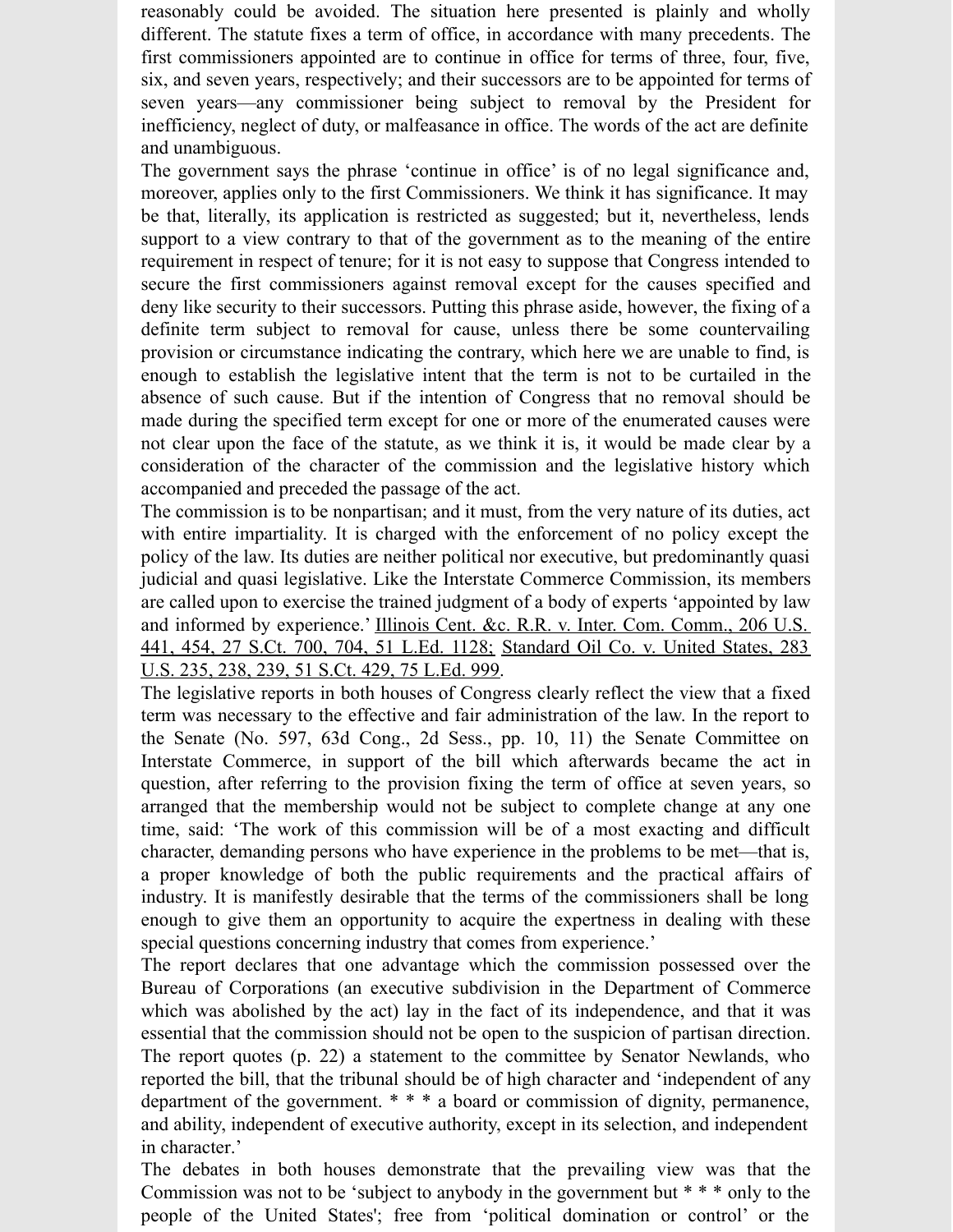'probability or possibility of such a thing'; to be 'separate and apart from any existing department of the government—not subject to the orders of the President.'

More to the same effect appears in the debates, which were long and thorough and contain nothing to the contrary. While the general rule precludes the use of these debates to explain the meaning of the words of the statute, they may be considered as reflecting light upon its general purposes and the evils which it sought to remedy. Federal Trade [Commission](https://1.next.westlaw.com/Link/Document/FullText?findType=Y&serNum=1931123592&pubNum=104&originatingDoc=Ib462ad839cc011d991d0cc6b54f12d4d&refType=RP&originationContext=document&transitionType=DocumentItem&ppcid=449b8fdb240648fc919e60b94ca7e883&contextData=(sc.UserEnteredCitation)) v. Raladam Co., 283 U.S. 643, 650, 51 S.Ct. 587, 75 L.Ed. 1324, 79 A.L.R. 1191.

Thus, the language of the act, the legislative reports, and the general purposes of the legislation as reflected by the debates, all combine to demonstrate the congressional intent to create a body of experts who shall gain experience by length of service; a body which shall be independent of executive authority, except in its selection, and free to exercise its judgment without the leave or hindrance of any other official \*626 or any department of the government. To the accomplishment of these purposes, it is clear that Congress was of opinion that length and certainty of tenure would vitally contribute. And to hold that, nevertheless, the members of the commission continue in office at the mere will of the President, might be to thwart, in large measure, the very ends which Congress sought to realize by definitely fixing the term of office.

We conclude that the intent of the act is to limit the executive power of removal to the causes enumerated, the existence of none of which is claimed here; and we pass to the second question.

Second. To support its contention that the removal provision of <u>[section](https://1.next.westlaw.com/Link/Document/FullText?findType=L&pubNum=1000546&cite=45USCAS1&originatingDoc=Ib462ad839cc011d991d0cc6b54f12d4d&refType=LQ&originationContext=document&transitionType=DocumentItem&ppcid=449b8fdb240648fc919e60b94ca7e883&contextData=(sc.UserEnteredCitation)) 1</u>, as we have just construed it, is an unconstitutional interference with the executive power of the President, the [government's](https://1.next.westlaw.com/Link/Document/FullText?findType=Y&serNum=1926122125&pubNum=708&originatingDoc=Ib462ad839cc011d991d0cc6b54f12d4d&refType=RP&originationContext=document&transitionType=DocumentItem&ppcid=449b8fdb240648fc919e60b94ca7e883&contextData=(sc.UserEnteredCitation)) chief reliance is Myers v. United States, 272 U.S. 52, 47 S.Ct. 21, 71 L.Ed. 160. That case has been so recently decided, and the prevailing and dissenting opinions so fully review the general subject of the power of executive removal, that further discussion would add little of value to the wealth of material there collected. These opinions examine at length the historical, legislative, and judicial data bearing upon the question, beginning with what is called 'the decision of 1789' in the first Congress and coming down almost to the day when the opinions were delivered. They occupy 243 pages of the volume in which they are printed. Nevertheless, the narrow point actually decided was only that the President had power to remove a postmaster of the first class, without the advice and consent of the Senate as required by act of Congress. In the course of the opinion of the court, expressions occur which tend to sustain the government's contention, but these are beyond the point involved and, therefore, do not come within the rule of stare decisis. In so far as they are out of harmony with the views here set forth, these expressions are disapproved. A like situation was presented in the case of Cohens v. Virginia, 6 Wheat, 264, 399, 5 L.Ed.  $257$ , in respect of certain general [expressions](https://1.next.westlaw.com/Link/Document/FullText?findType=Y&serNum=1801123932&pubNum=780&originatingDoc=Ib462ad839cc011d991d0cc6b54f12d4d&refType=RP&originationContext=document&transitionType=DocumentItem&ppcid=449b8fdb240648fc919e60b94ca7e883&contextData=(sc.UserEnteredCitation)) in the opinion in Marbury v. Madison, 1 Cranch, 137, 2 L.Ed. 60. Chief Justice Marshall, who delivered the opinion in the Marbury Case, speaking again for the court in the Cohens Case, said: 'It is a maxim, not to be disregarded, that general expressions, in every opinion, are to be taken in connection with the case in which those expressions are used. If they go beyond the case, they may be respected, but ought not to control the judgment in a subsequent suit, when the very point is presented for decision. The reason of this maxim is obvious. The question actually before the court is investigated with care, and considered in its full extent. Other principles which may serve to illustrate it, are considered in their relation to the case decided, but their possible bearing on all other cases is seldom completely investigated.'

And he added that these general expressions in the case of Marbury v. Madison were to be understood with the limitations put upon them by the opinion in the Cohens Case. See, also, Carroll v. Lessee of Carroll et al., 16 How. 275, [286—287,](https://1.next.westlaw.com/Link/Document/FullText?findType=Y&serNum=1853102462&pubNum=780&originatingDoc=Ib462ad839cc011d991d0cc6b54f12d4d&refType=RP&fi=co_pp_sp_780_286&originationContext=document&transitionType=DocumentItem&ppcid=449b8fdb240648fc919e60b94ca7e883&contextData=(sc.UserEnteredCitation)#co_pp_sp_780_286) 14 L.Ed. 936; [O'Donoghue](https://1.next.westlaw.com/Link/Document/FullText?findType=Y&serNum=1933123073&pubNum=708&originatingDoc=Ib462ad839cc011d991d0cc6b54f12d4d&refType=RP&originationContext=document&transitionType=DocumentItem&ppcid=449b8fdb240648fc919e60b94ca7e883&contextData=(sc.UserEnteredCitation)) v. United States, 289 U.S. 516, 550, 53 S.Ct. 740, 77 L.Ed. 1356.

The office of a postmaster is so essentially unlike the office now involved that the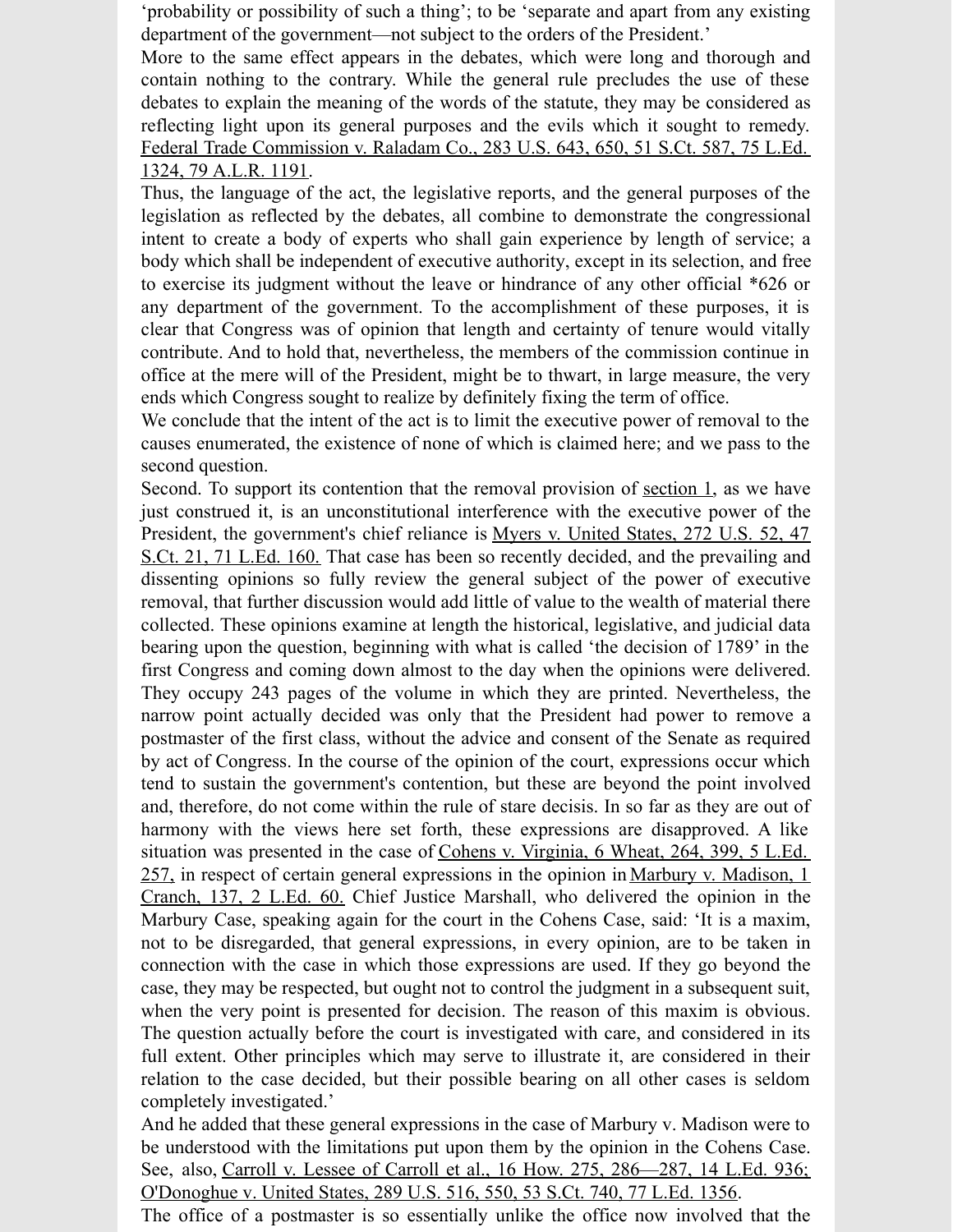decision in the Myers Case cannot be accepted as controlling our decision here. A postmaster is an executive officer restricted to the performance of executive functions. He is charged with no duty at all related to either the legislative or judicial power. The actual decision in the Myers Case finds support in the theory that such an officer is merely one \*\*874 of the units in the executive department and, hence, inherently subject to the exclusive and illimitable power of removal by the Chief Executive, whose subordinate and aid he is. Putting aside dicta, which may be followed if sufficiently persuasive but which are not controlling, the necessary reach of the decision goes far enough to include all purely executive officers. It goes no farther; much less does it include an officer who occupies no place in the executive department and who exercises no part of the executive power vested by the Constitution in the President.

The Federal Trade Commission is an administrative body created by Congress to carry into effect legislative policies embodied in the statute in accordance with the legislative standard therein prescribed, and to perform other specified duties as a legislative or as a judicial aid. Such a body cannot in any proper sense be characterized as an arm or an eye of the executive. Its duties are performed without executive leave and, in the contemplation of the statute, must be free from executive control. In administering the provisions of the statute in respect of 'unfair methods of competition,' that is to say, in filling in and administering the details embodied by that general standard, the commission acts in part quasi legislatively and in part quasi judicially. In making investigations and reports thereon for the information of Congress under [section](https://1.next.westlaw.com/Link/Document/FullText?findType=L&pubNum=1000546&cite=45USCAS6&originatingDoc=Ib462ad839cc011d991d0cc6b54f12d4d&refType=LQ&originationContext=document&transitionType=DocumentItem&ppcid=449b8fdb240648fc919e60b94ca7e883&contextData=(sc.UserEnteredCitation)) 6, in aid of the legislative power, it acts as a legislative agency. Under [section](https://1.next.westlaw.com/Link/Document/FullText?findType=L&pubNum=1000546&cite=45USCAS7&originatingDoc=Ib462ad839cc011d991d0cc6b54f12d4d&refType=LQ&originationContext=document&transitionType=DocumentItem&ppcid=449b8fdb240648fc919e60b94ca7e883&contextData=(sc.UserEnteredCitation)) 7, which authorizes the commission to act as a master in chancery under rules prescribed by the court, it acts as an agency of the judiciary. To the extent that it exercises any executive function, as distinguished from executive power in the constitutional sense, it does so in the discharge and effectuation of its quasi legislative or quasi judicial powers, or as an agency of the legislative or judicial departments of the government.[1](https://1.next.westlaw.com/Document/Ib462ad839cc011d991d0cc6b54f12d4d/View/FullText.html?transitionType=UniqueDocItem&contextData=(sc.UserEnteredCitation)&userEnteredCitation=295+us+602#co_footnote_B00111935123284)

If Congress is without authority to prescribe causes for removal of members of the trade commission and limit executive power of removal accordingly, that power at once becomes practically all-inclusive in respect of civil officers with the exception of the judiciary provided for by the Constitution. The Solicitor General, at the bar, apparently recognizing this to be true, with commendable candor, agreed that his view in respect of the removability of members of the Federal Trade Commission necessitated a like view in respect of the Interstate Commerce Commission and the Court of Claims. We are thus confronted with the serious question whether not only the members of these quasi legislative and quasi judicial bodies, but the judges of the legislative Court of Claims, [exercising](https://1.next.westlaw.com/Link/Document/FullText?findType=Y&serNum=1933123327&pubNum=708&originatingDoc=Ib462ad839cc011d991d0cc6b54f12d4d&refType=RP&originationContext=document&transitionType=DocumentItem&ppcid=449b8fdb240648fc919e60b94ca7e883&contextData=(sc.UserEnteredCitation)) judicial power (Williams v. United States, 289 U.S. 553, 565—567, 53 S.Ct. 751, 77 L.Ed. 1372), continue in office only at the pleasure of the President.

We think it plain under the Constitution that illimitable power of removal is not possessed by the President in respect of officers of the character of those just named. The authority of Congress, in creating quasi legislative or quasi judicial agencies, to require them to act in discharge of their duties independently of executive control cannot well be doubted; and that authority includes, as an appropriate incident, power to fix the period during which they shall continue, and to forbid their removal except for cause in the meantime. For it is quite evident that one who holds his office only during the pleasure of another cannot be depended upon to maintain an attitude of independence against the latter's will.

The fundamental necessity of maintaining each of the three general departments of government entirely free from the control or coercive influence, direct or indirect, of either of the others, has often been stressed and is hardly open to serious question. So much is implied in the very fact of the separation of the powers of these departments by the Constitution; and in the rule which recognizes their essential coequality. The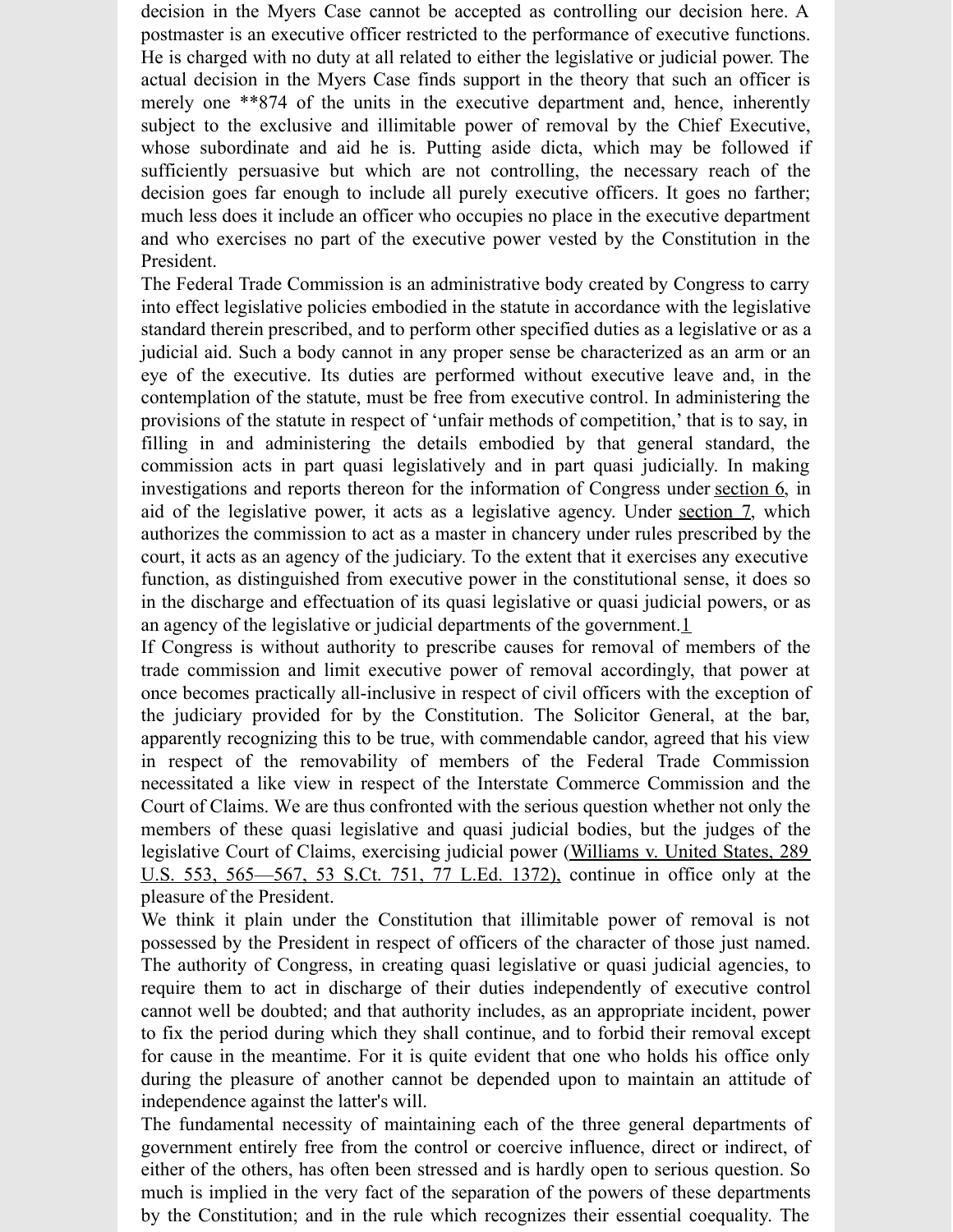sound application of a principle that makes one master in his own house precludes him from imposing his control in the house of another who is master there. James Wilson, one of the framers of the Constitution and a former justice of this court, said that the independence of each department required that its proceedings 'should be free from the remotest influence, direct or indirect, of either of the other two powers.' Andrews, The Works of James Wilson (1896), vol. 1, p. 367. And Mr. Justice Story in the first volume of his work on the Constitution (4th Ed.) s 530, citing No. 48 of the Federalist, said that neither of the departments in reference to each other 'ought to possess, directly or indirectly, an overruling influence in the administration of their respective powers.' And see [O'Donoghue](https://1.next.westlaw.com/Link/Document/FullText?findType=Y&serNum=1933123073&pubNum=708&originatingDoc=Ib462ad839cc011d991d0cc6b54f12d4d&refType=RP&originationContext=document&transitionType=DocumentItem&ppcid=449b8fdb240648fc919e60b94ca7e883&contextData=(sc.UserEnteredCitation)) v. United States, supra, 289 U.S. 516, at pages 530-531, 53 S.Ct. 740, 77 L.Ed. 1356.

The power of removal here claimed for the President falls within this principle, since its coercive influence threatens the independence of a commission, which is not only wholly disconnected from the executive department, but which, as already fully appears, was created by Congress as a means of carrying into operation legislative and judicial powers, and as an agency of the legislative and judicial departments.

In the light of the question now under consideration, we have re-examined the precedents referred to in the Myers Case, and find nothing in them to justify a conclusion contrary to that which we have reached. The so-called 'decision of 1789' had relation to a bill proposed by Mr. Madison to establish an executive Department of Foreign Affairs. The bill provided that the principal officer was 'to be removable from office by the President of the United States.' This clause was changed to read 'whenever the principal officer shall be removed from office by the President of the United States,' certain things should follow, thereby, in connection with the debates, recognizing and confirming, as the court thought in the Myers Case, the sole power of the President in the matter. We shall not discuss the subject further, since it is so fully covered by the opinions in the Myers Case, except to say that the office under consideration by Congress was not only purely executive, but the officer one who was responsible to the President, and to him alone, in a very definite sense. A reading of the debates shows that the President's illimitable power of removal was not considered in respect of other than executive officers. And it is pertinent to observe that when, at a later time, the tenure of office for the Comptroller of the Treasury was under consideration, Mr. Madison quite evidently thought that, since the duties of that office were not purely of an executive nature but partook of the judiciary quality as well, a different rule in respect of executive removal might well apply. 1 Annals of Congress, cols. 611-612.

In Marbury v. [Madison,](https://1.next.westlaw.com/Link/Document/FullText?findType=Y&serNum=1801123932&pubNum=780&originatingDoc=Ib462ad839cc011d991d0cc6b54f12d4d&refType=RP&fi=co_pp_sp_780_162&originationContext=document&transitionType=DocumentItem&ppcid=449b8fdb240648fc919e60b94ca7e883&contextData=(sc.UserEnteredCitation)#co_pp_sp_780_162) supra, 1 Cranch, 137, at pages 162, 165-166, 2 [L.Ed.](https://1.next.westlaw.com/Link/Document/FullText?findType=Y&serNum=1801123932&pubNum=470&originatingDoc=Ib462ad839cc011d991d0cc6b54f12d4d&refType=RP&originationContext=document&transitionType=DocumentItem&ppcid=449b8fdb240648fc919e60b94ca7e883&contextData=(sc.UserEnteredCitation)) 60, it is made clear that Chief Justice Marshall was of opinion that a justice of the peace for the District of Columbia was not removable at the will of the President; and that there was a distinction between such an officer and officers appointed to aid the President in the performance of his constitutional duties. In the latter case, the distinction he saw was that 'their acts are his acts' and his will, therefore, controls; and, by way of illustration, he adverted to the act establishing the Department of Foreign Affairs, which was the subject of the 'decision of 1789.'

The result of what we now have said is this: Whether the power of the President to remove an officer shall prevail over the authority of Congress to condition the power by fixing a definite term and precluding a removal except for cause will depend upon the character of the office; the Myers decision, affirming the power of the President alone to make the removal, is confined to purely executive officers; and as to officers of the kind here under consideration, we hold that no removal can be made during the prescribed term for which the officer is appointed, except for one or more of the causes named in the applicable statute.

To the extent that, between the decision in the Myers Case, which sustains the unrestrictable power of the President to remove purely executive officers, and our